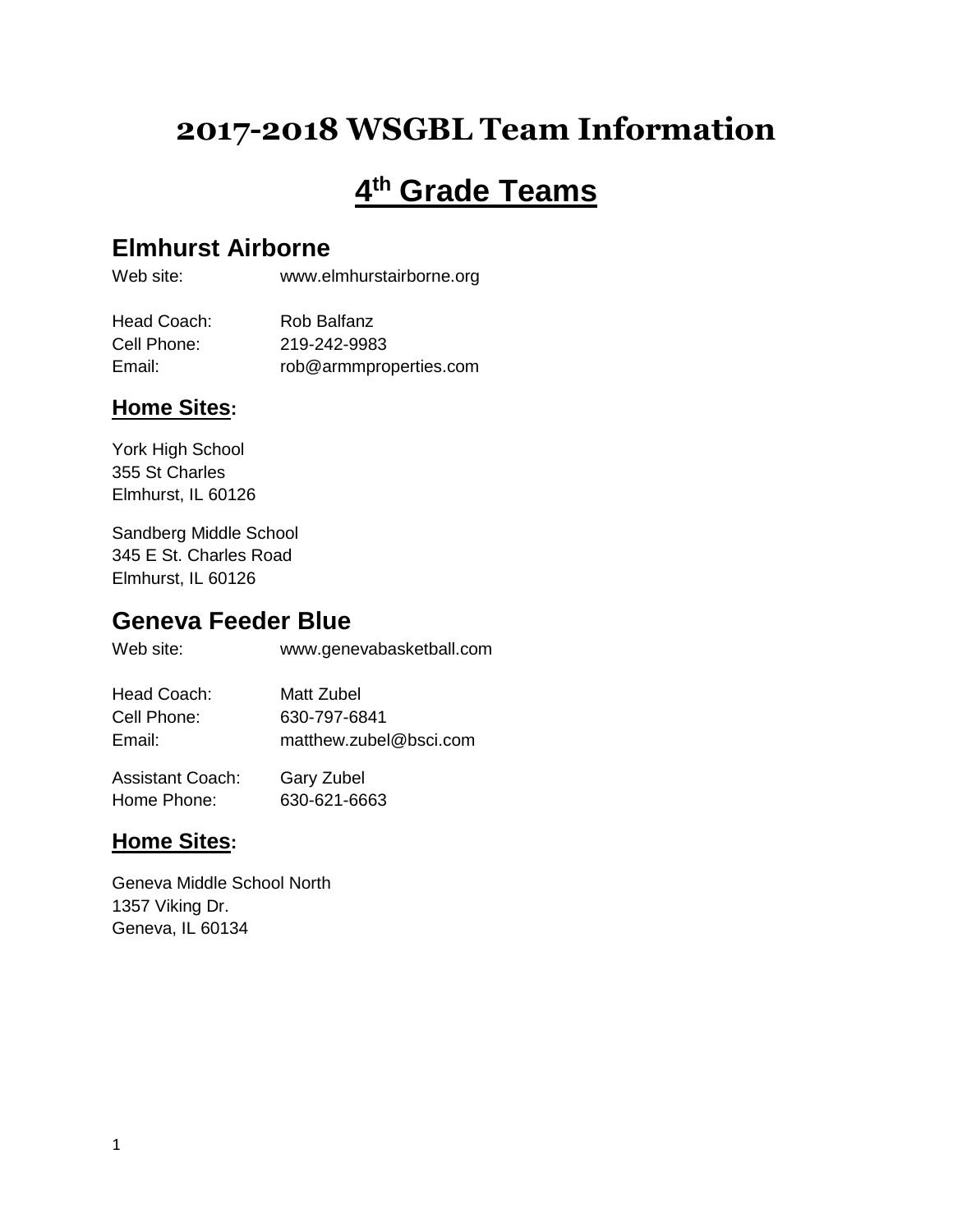### **Carol Stream Lady Panthers**

Web site: Head Coach: Laura Miller Home Phone: 630-480-7575 Cell Phone: 630-363-8070 Email: lj.millerfam@gmail.com

### **Home Sites:**

Fountain View Rec Center 910 N. Gary Avenue Carol Stream, IL 60188 630-784-6100

Glenbard North High School – Main Gym 990 Kuhn Road Carol Stream, IL 60188

## **Knights Basketball Blue**

| Website:    | www.knightsbball.com   |
|-------------|------------------------|
| Head Coach: | <b>Steve Hilgart</b>   |
| Home Phone: | 630-782-5389           |
| Cell Phone: | 630-880-5643           |
| Email:      | stevehilgart@yahoo.com |
|             |                        |

| <b>Assistant Coach:</b> | Steve Hoffman                |
|-------------------------|------------------------------|
| Cell Phone:             | 630-567-6926                 |
| Email:                  | steve.hoffman23388@gmail.com |

### **Home Sites:**

Oakbrook Park District 1450 Forest Gate Road Oak Brook, IL 60532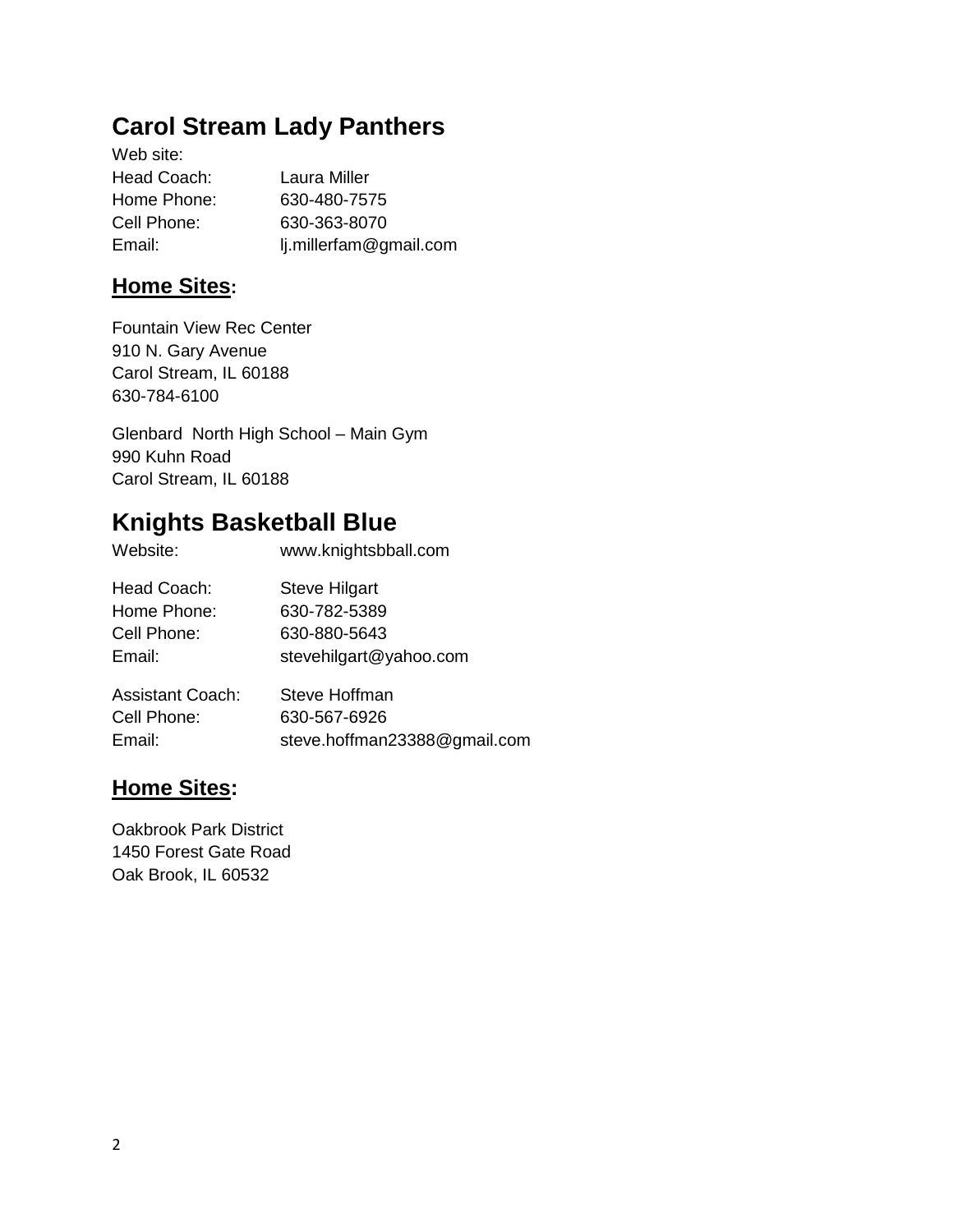# **Knights Basketball White**

| Website:    | www.knightsbball.com    |
|-------------|-------------------------|
| Head Coach: | Kaveria Allen           |
| Cell Phone: | 630-240-1601            |
| Email:      | allen.kaveria@gmail.com |
|             |                         |

| Assistant Coach: | Pete Azzinaro     |
|------------------|-------------------|
| Cell Phone:      | 312-550-8688      |
| Email:           | pazzinaro@att.net |

### **Home Sites:**

Oakbrook Park District 1450 Forest Gate Road Oak Brook, IL 60532

### **Wheaton Thunder**

| Web site: | wpdathletics.com |
|-----------|------------------|
|           |                  |

| Head Coach: | <b>Tyler Peters</b>         |
|-------------|-----------------------------|
| Cell Phone: |                             |
| Email:      | tyler.peters@my.wheaton.edu |

### **Home Sites:**

Central Athletic Complex 500 Naperville Road Wheaton, IL 60187

Edison Middle School 1125 South Wheaton Ave. Wheaton, IL 60187

Hubble Middle School 3S600 Herrick Road Warrenville, IL 60555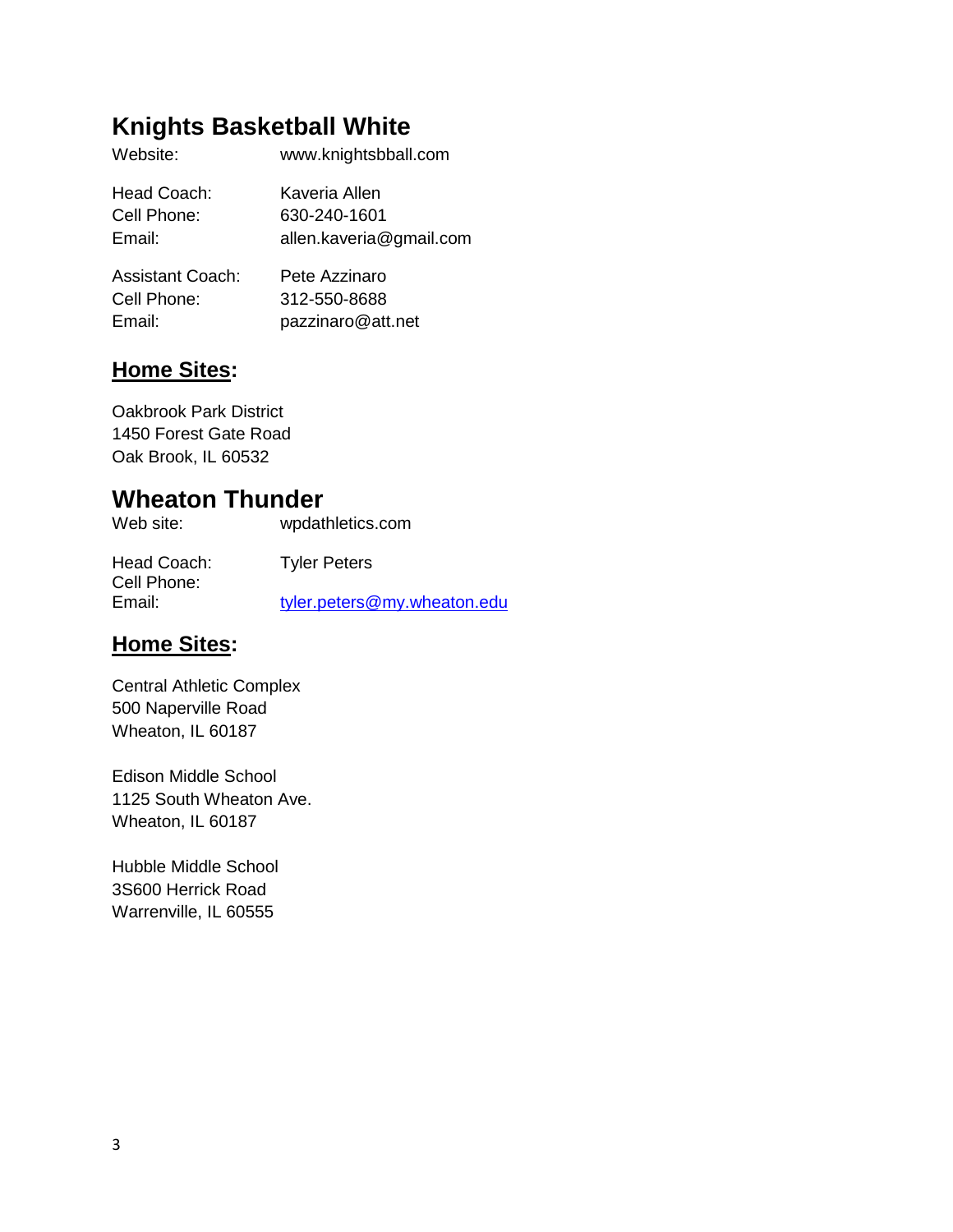### **West Suburban Sharks**

Website: www.westsuburbansharks.com

Head Coach: Al Spada Cell Phone: 708-651-5730 Email: alfred.t.spada@gmail.com

#### **Home Sites:**

Willowbrook High School 1250 S. Ardmore Villa Park, IL 60181

# **5 th Grade Gold**

# **Batavia Bulldogs 5 G Red**

| Web site:   | bataviafeederbasketball.com |
|-------------|-----------------------------|
| Head Coach: | Mike Fehrenbaches           |
| Home Phone: | 630-406-1826                |
| Cell Phone: | 630-465-8127                |
| Email:      | mikefehr47@gmail.com        |

#### **Home Sites:**

#### **Rotolo Middle School**

1501 S. Raddant Road Batavia, Il 60510 630-937-8700

#### **Louise White Elementary School**

800 N. Prairie St. Batavia, Il 60510 630-937-8500

#### **Batavia High School**

1201 Main St. Batavia, Il 60510 630-937-8600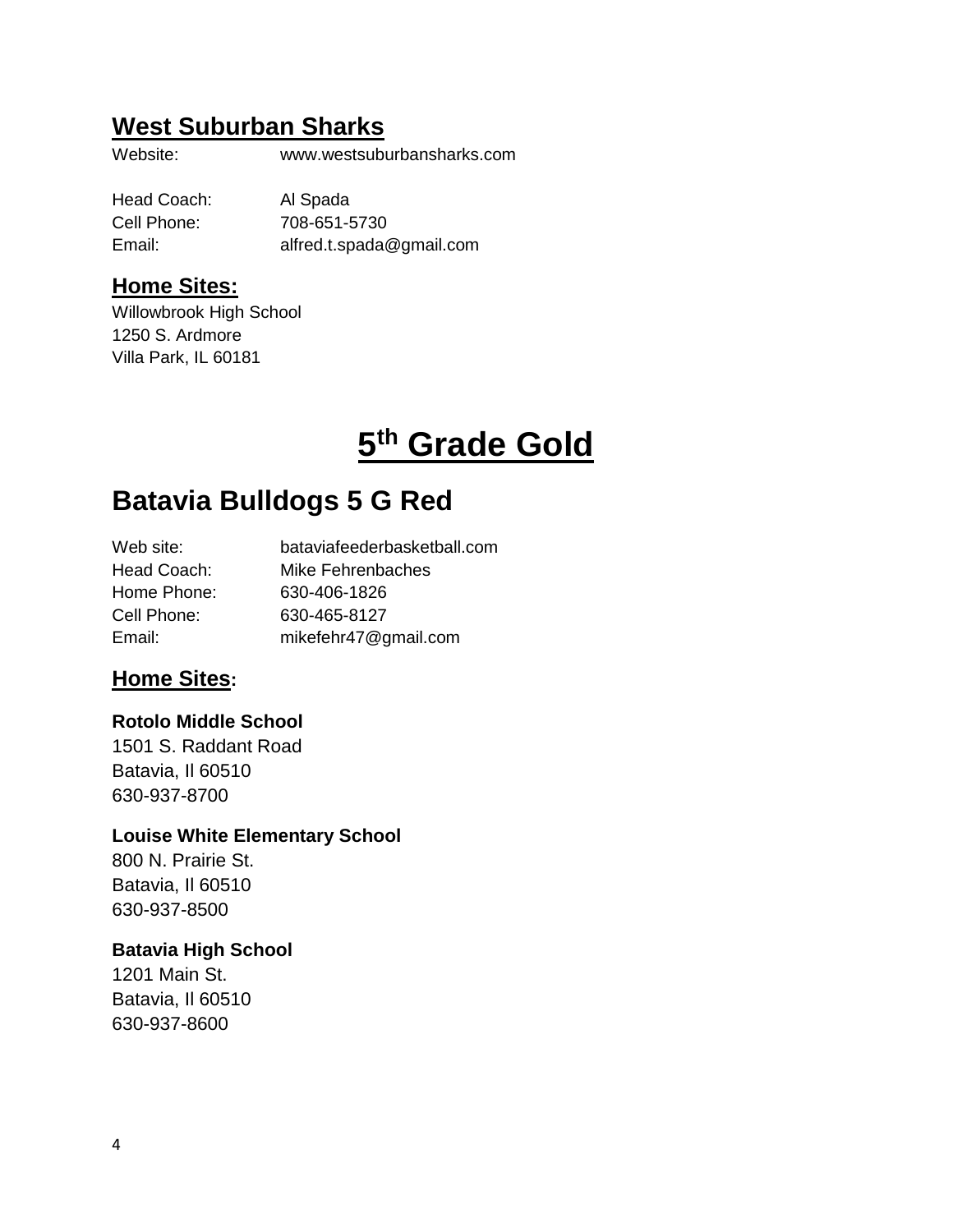# **Carol Stream Panthers**

| Web site:               |                     |
|-------------------------|---------------------|
| Head Coach:             | Paul Kirk           |
| Cell Phone:             | 630-674-1241        |
| Email:                  | PaulKirk@att.net    |
| <b>Assistant Coach:</b> | <b>Tony Pedraza</b> |

| Cell Phone: | 630-229-3448        |
|-------------|---------------------|
| Email:      | casapedraza@aol.com |

### **Home Sites:**

Simkus Rec Center 849 W. Lies Road Carol Stream, IL 60188 630-784-6100

Fountain View Rec Center 910 N. Gary Avenue Carol Stream, IL 60188 630-784-6100

Glenbard North High School – Main Gym 990 Kuhn Road Carol Stream, IL 60188

# **Downers Grove Wolfpack**

| Web Site:   |                     |
|-------------|---------------------|
| Head Coach: | Jason Leathers      |
| Home Phone: | 630-968-7138        |
| Cell Phone: | 630-487-7806        |
| Email:      | jleathers@csd99.0rg |

Home Sites:

Downers Grove Recreation Center 450 Belmont Road Downers Grove, Il 60515

Oak Brook Park District Recreation Center 1450 Forest Gate Road Oak Brook, IL 60523 630-990-4233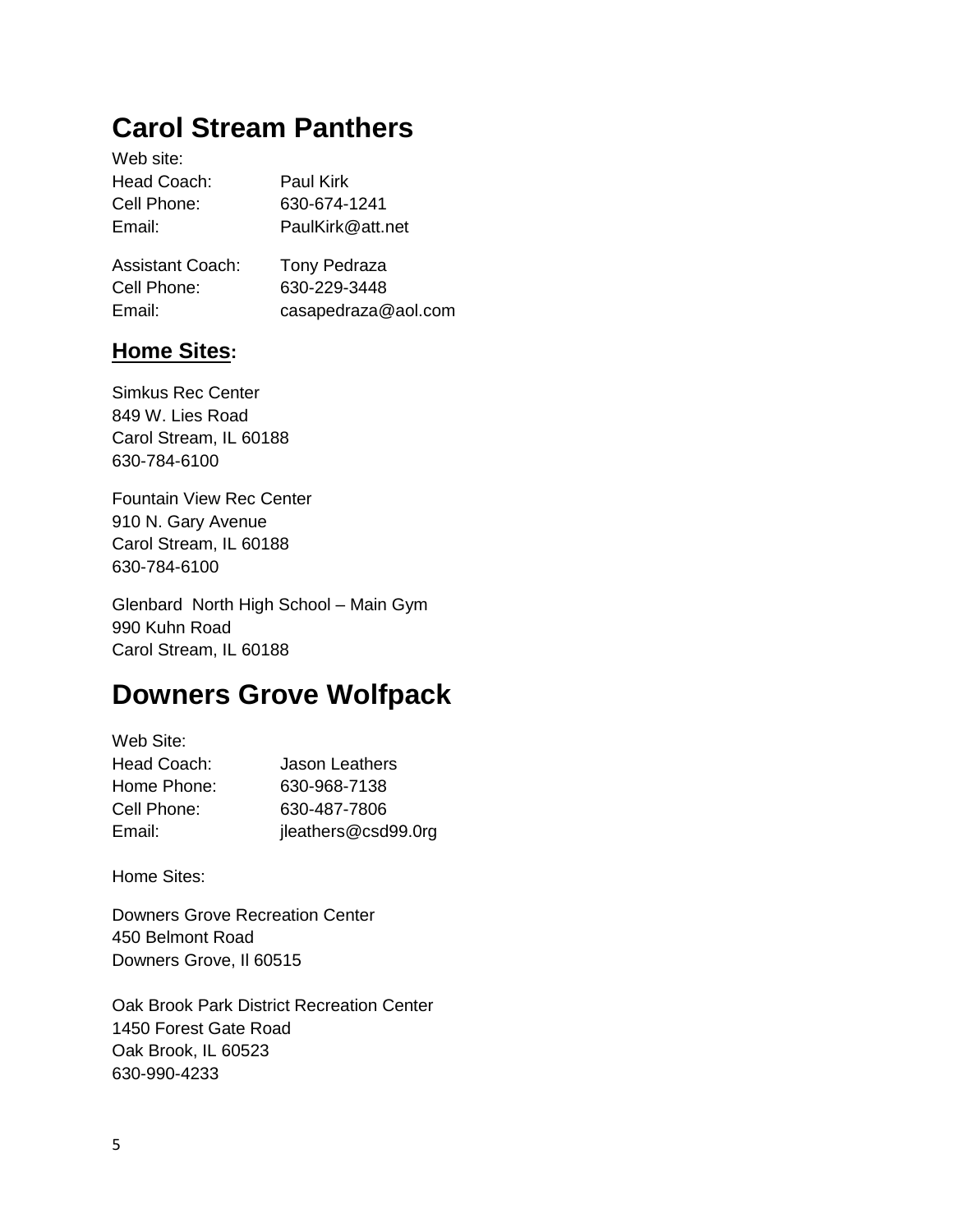# **Elmhurst Airborne**

| Website:    | elmhurstairborne.org  |
|-------------|-----------------------|
| Head Coach: | Jeremy Roach          |
| Cell Phone: | 847-414-5235          |
| Email:      | jeremyr2255@gmail.com |

#### **Home Sites:**

York High School 355 W. St. Charles Road Elmhurst, IL 60126 630.617.2400

# **Fremd Feeder Green**

| Website:              | fremdfeedergirls.com                     |
|-----------------------|------------------------------------------|
| Head Coach:           | Sam DiGirolamo                           |
| Cell Phone:<br>Email: | 847-668-8678<br>sam.digirolamo@gmail.com |

| Assistant Coach: | Keith Martin             |
|------------------|--------------------------|
| Cell Phone:      | 847-650-9042             |
| Email:           | keithmartin5@hotmail.com |

#### **Home Sites:**

Fremd High School 1000 S. Quentin Palatine, IL 60067 847.755.2600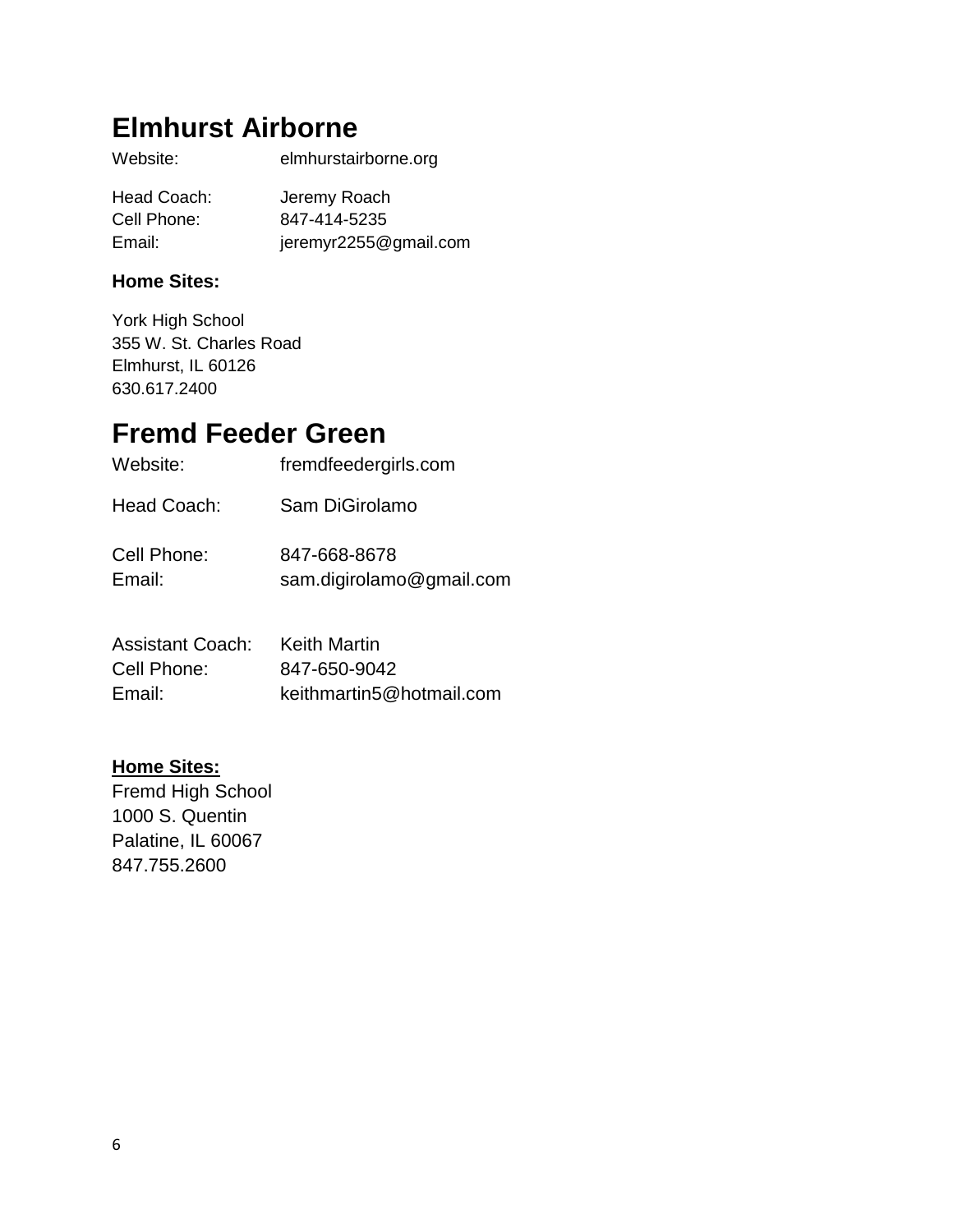# **Geneva Feeder Blue**

Head Coach: Mark Bradley Cell Phone: 630-220-6275 Email: [mark.d.bradley@gmail.com](mailto:mark.d.bradley@gmail.com)

Home Sites: Geneva Middle School North 1357 Viking Dr. Geneva, IL 60134

Geneva Middle School South 1415 Viking Dr. Geneva, IL 60134 630-463-3600

# **Hinsdale Inferno Red**

| Web site:                            | hinesdaleinferno.com                                 |
|--------------------------------------|------------------------------------------------------|
| Head Coach:<br>Cell Phone:<br>Email: | John Harzich<br>312-720-2221<br>jharzich@outlook.com |
| Assistant Coach:<br>Home Phone:      | John McClenahan                                      |
| Cell Phone:                          | 203-858-0001                                         |
| Email:                               | jdmac0@gmail.com                                     |

#### **Home Sites:**

Oakbrook Park District 1450 Forest Gate Road Oak Brook, IL 60532

The Max McCook Athletic @ Expo 4750 Vernon St. McCook, Il 60525 708-485-9900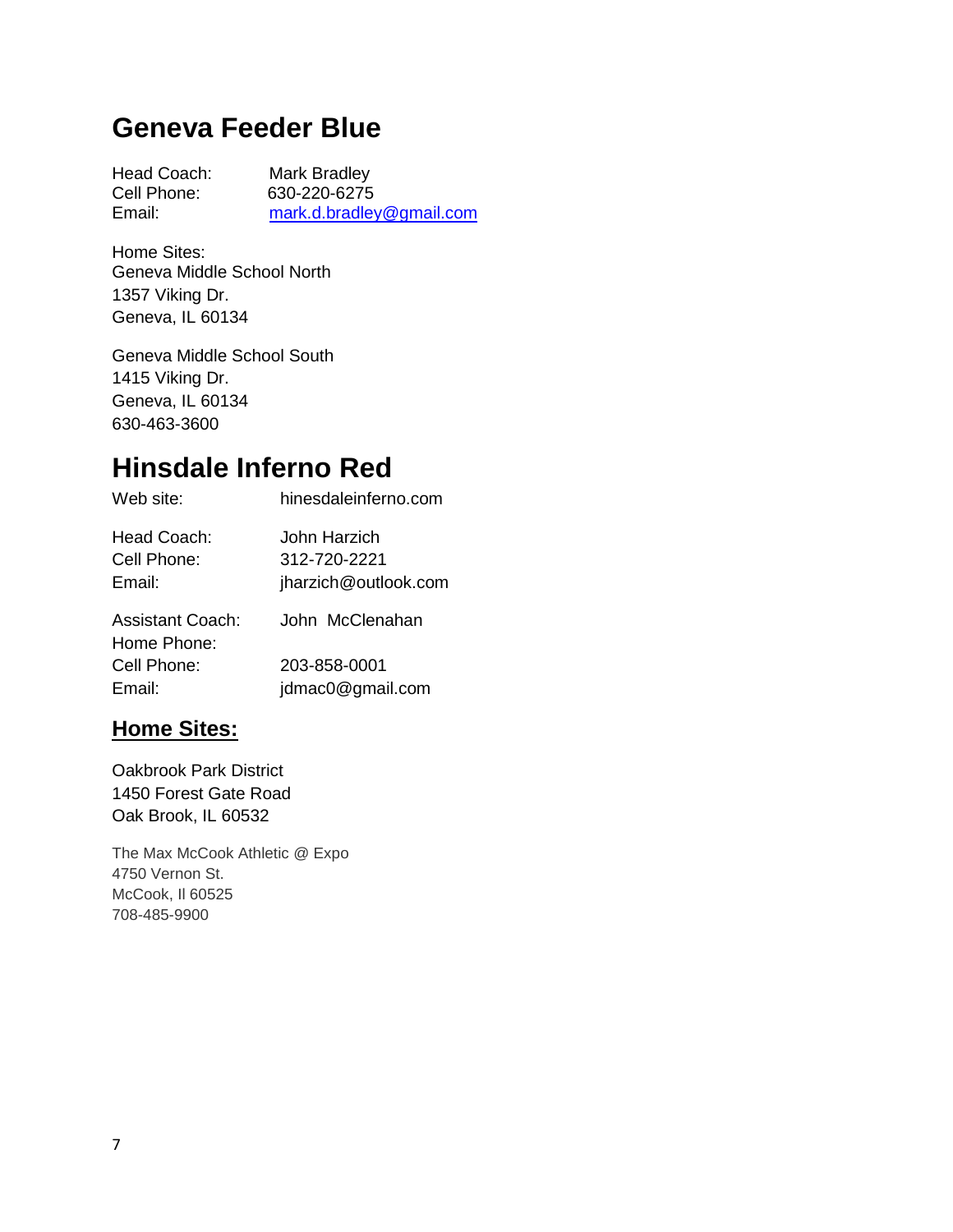# **Knights Basketball Blue**

| Website:    | www.knightsbball.com |
|-------------|----------------------|
| Head Coach: | Mike Kapsch          |
| Cell Phone: | 630-460-6000         |
| Email:      | mkapsch1@comcast.net |
|             |                      |

| Assistant Coach: | Ron Pitlek                    |
|------------------|-------------------------------|
| Cell Phone:      | 720-201-2751                  |
| Email:           | ron.pikulik@us.atlascupco.com |

### **Home Sites:**

Oakbrook Park District 1450 Forest Gate Road Oak Brook, IL 60532

# **Park Ridge Sky**

| Web site:   |                       |
|-------------|-----------------------|
| Head Coach: | Vinny LaVecchia       |
| Home Phone: | 775-742-3059          |
| Cell Phone: | 773-742-3059          |
| Email:      | vinnylavell@yahoo.com |

### **Home Sites:**

Park Ridge Community Center 100 S. Western Park Ridge, Il 60068 847-692-3597

Dunne Park Recreation 9499 Glenlake St. Rosemont, Il 60018 847-993-8455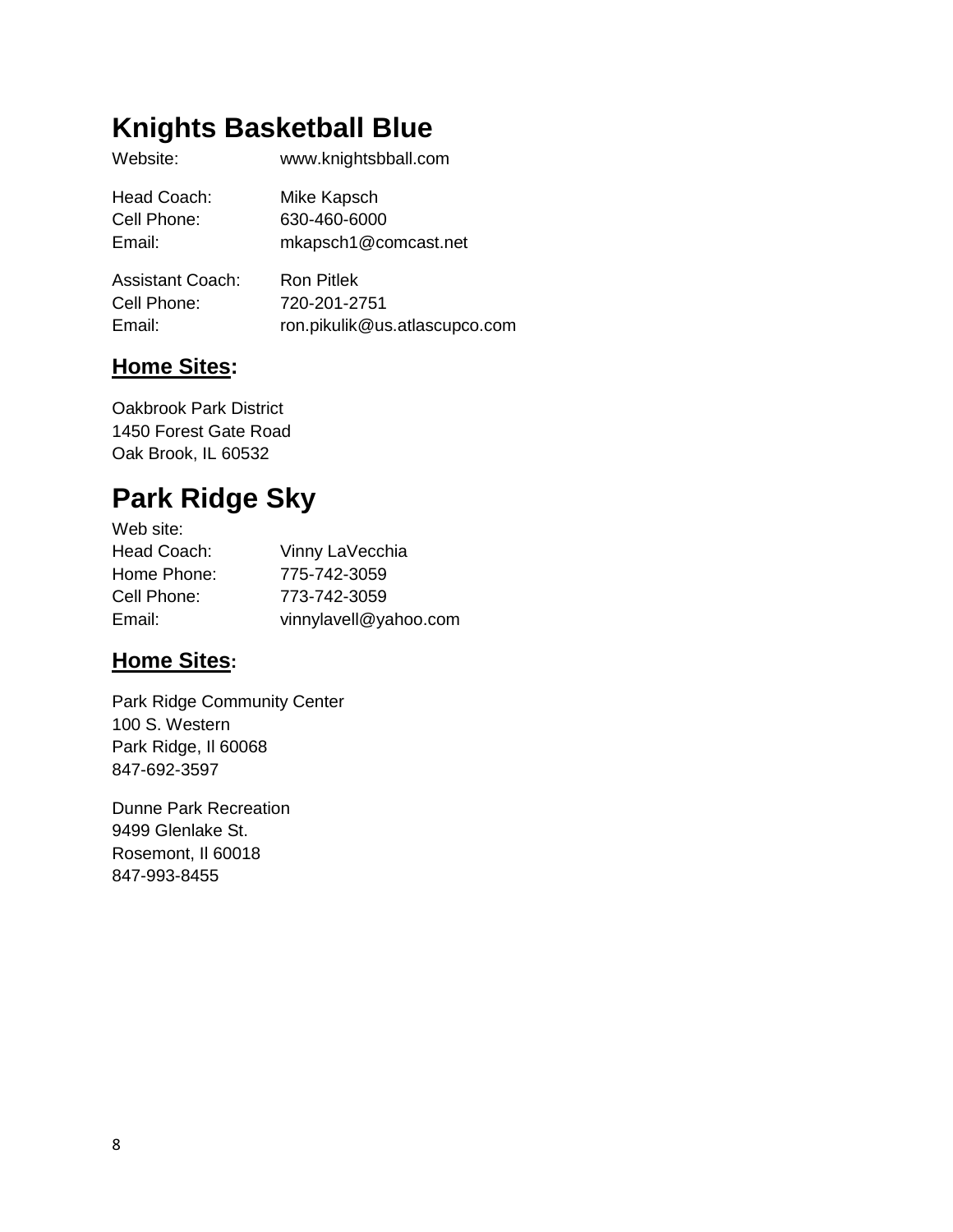# **Western Springs Wildcats**

Web site: www.westernspringswildcats.com

| Head Coach: | Jerry Kyriazis       |
|-------------|----------------------|
| Cell Phone: | 708-261-6219         |
| Email:      | j_kyriazis@yahoo.com |

| <b>Assistant Coach:</b> | Pat O'Brien        |
|-------------------------|--------------------|
| Cell Phone:             | 312-206-7543       |
| Email:                  | pat.ob20@gmail.com |

### **Home Sites:**

Western Springs Recreation Center 1500 Walker St Western Springs, IL 60558 708-246-9070

McClure Junior High 4225 Wolf Rd. Western Springs, IL 60558- 708-246-7590

Barny Street Recreation Center 7128 Barry St. Rosemont, Il 60018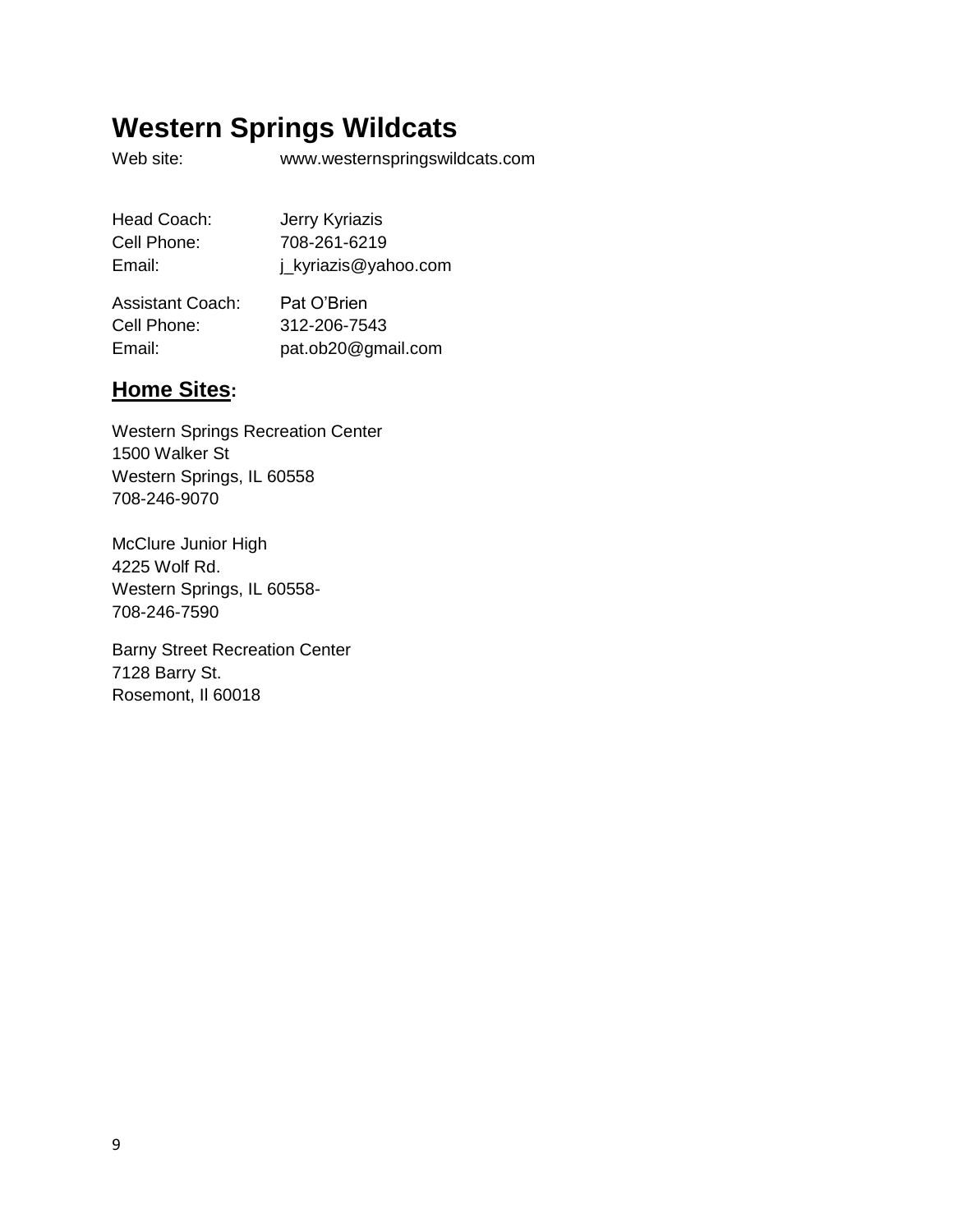# **Westmont Wolverines**

| Web site:   | www.westmontparks.org |
|-------------|-----------------------|
| Head Coach: | Mark Nelson           |
| Cell Phone: | 630-742-3457          |
| Email:      | mneon79@hotmail.com   |

| Assistant Coach: | Dave Mellish            |
|------------------|-------------------------|
| Cell Phone:      | 630-212-0957            |
| Email:           | david.mellish@gmail.com |

### **Home Sites:**

Westmont Community Center 75 E. Richmond St. Westmont, Il 60559 708-246-9070

Westmont Jr. High School 944 Oakwood Drive Westmont, Il 60559 630-468-8200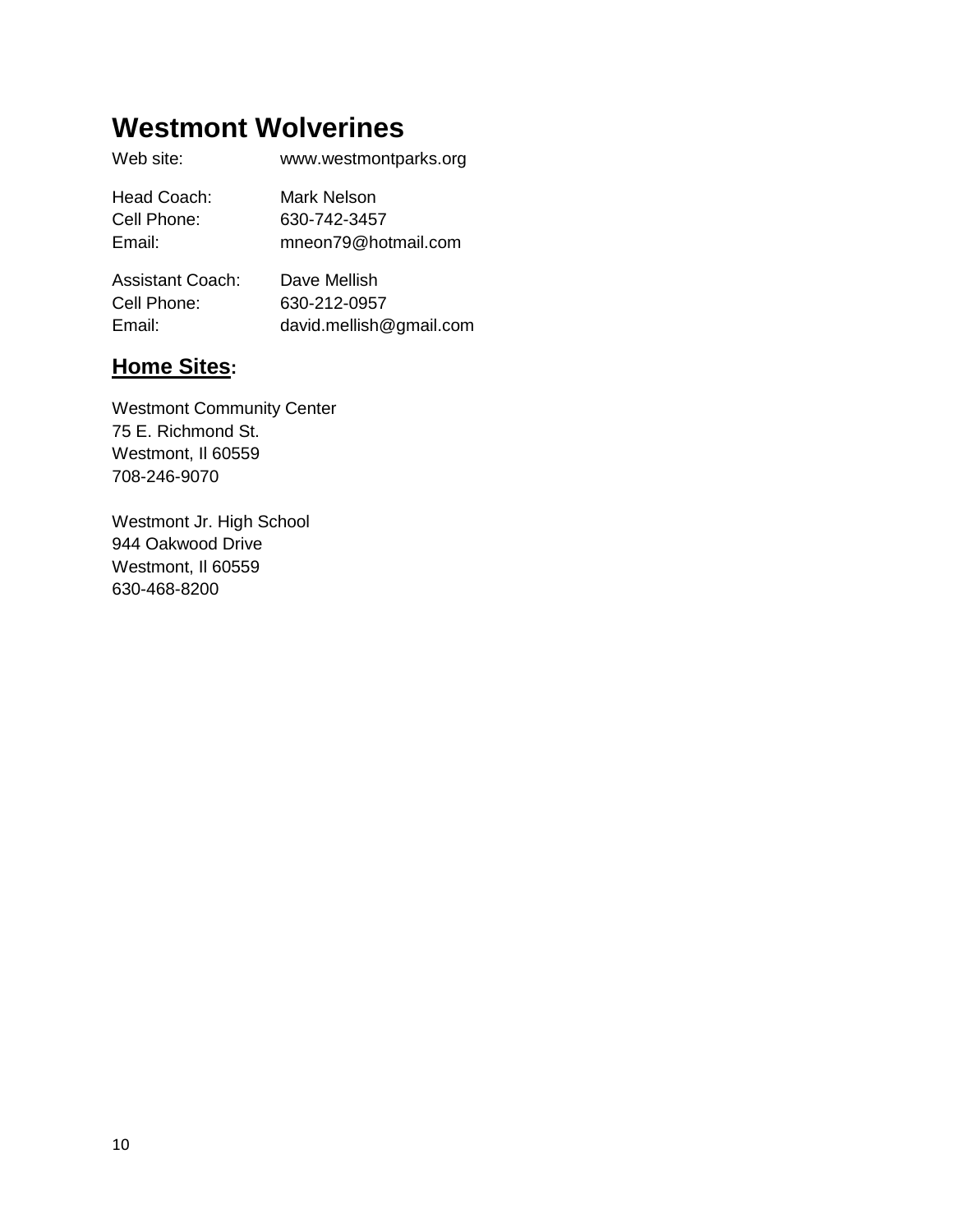### **Wheaton Thunder**

| Head Coach:<br>Cell Phone:<br>Email: | Don Klass<br>630-853-8511<br>don.klaas@yahoo.com |
|--------------------------------------|--------------------------------------------------|
| <b>Assistant Coach:</b>              | Bryan Ittersagen                                 |

Web site: wpdathletics.com

Cell Phone: 630-730-3979

Email: [bryanittersagen@yahoo.com](mailto:bryanittersagen@yahoo.com)

Assistant Coach: Brian Adam Cell Phone: 630-430-1749 Email: [briangregoryadams@gmail.com](mailto:briangregoryadams@gmail.com)

#### **HOME GAME SITES:**

Central Athletic Complex 500 Naperville Road Wheaton, IL 60187

Edison Middle School 1125 South Wheaton Ave. Wheaton, IL 60187 Hubble Middle School 3S600 Herrick Road Warrenville, IL 60555

Wheaton Park District Community Center 1777 South Blanchard Wheaton, Il 60189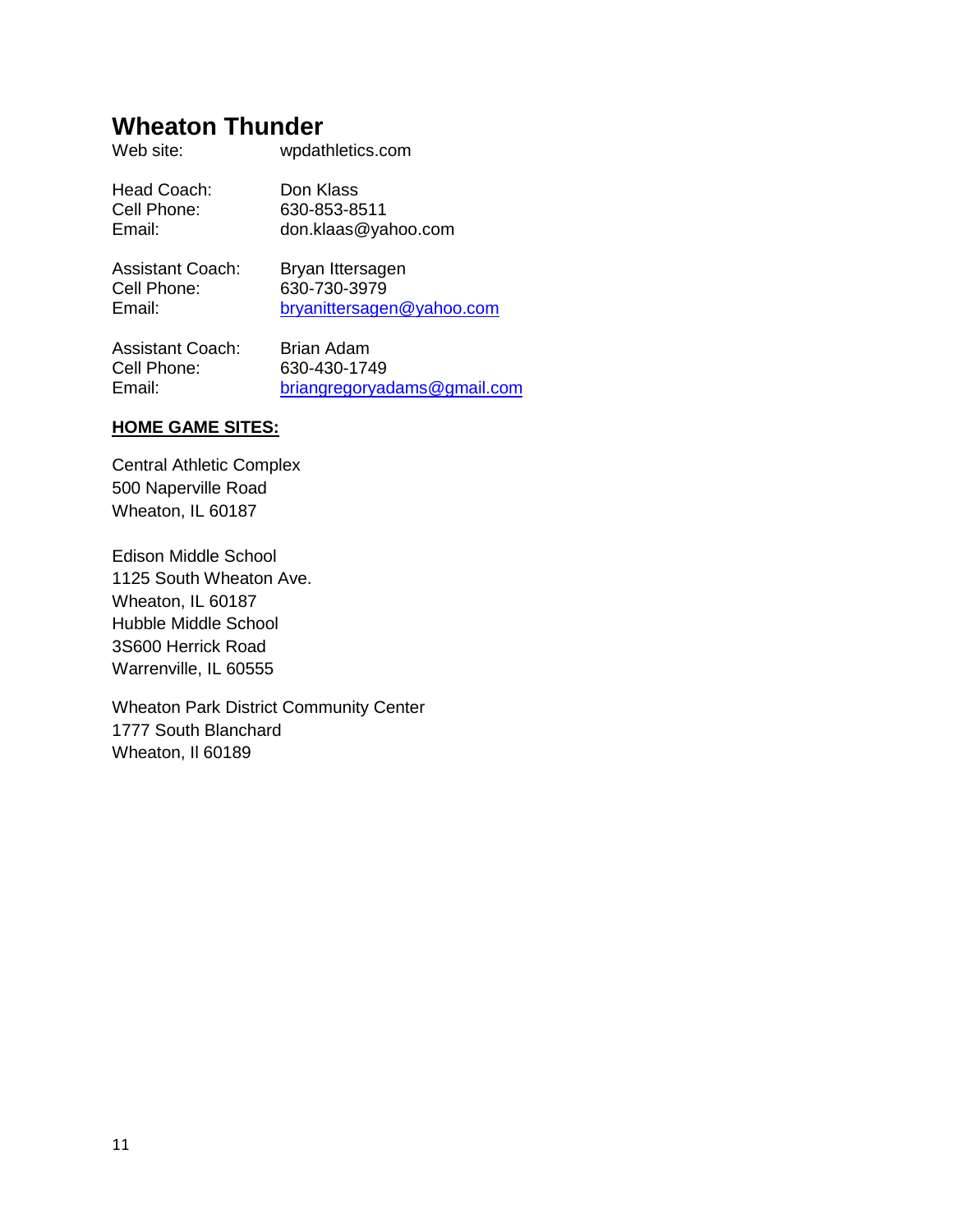# **5 th Grade Silver**

# **Batavia Bulldog 5G Gold**

| Web site:   | bataviafeederbasketball.com |
|-------------|-----------------------------|
| Head Coach: | <b>Beth Deppe</b>           |
| Home Phone: | 630-879-3170                |
| Cell Phone: | 708-606-1262                |
| Email:      | bethdeppe@gmail.com         |
|             |                             |

Assistant Coach: Tara Schwab Cell Phone: 630-738-0038 Email: taraeschwab@gmail.com

### **Home Sites:**

#### **Rotolo Middle School**

1501 S. Raddant Road Batavia, Il 60510 630-937-8700

#### **Louise White Elementary School**

800 N. Prairie St. Batavia, Il 60510 630-937-8500

#### **Batavia High School**

1201 Main St. Batavia, Il 60510 630-937-8600

# **Elmhurst Airborne**

| Head Coach: | Julia Kanouse             |
|-------------|---------------------------|
| Cell Phone: | 773-551-4446              |
| Email:      | Julia.m.kanouse@gmail.com |

#### **Home Sites:**

York High School 355 St Charles Elmhurst, IL 60126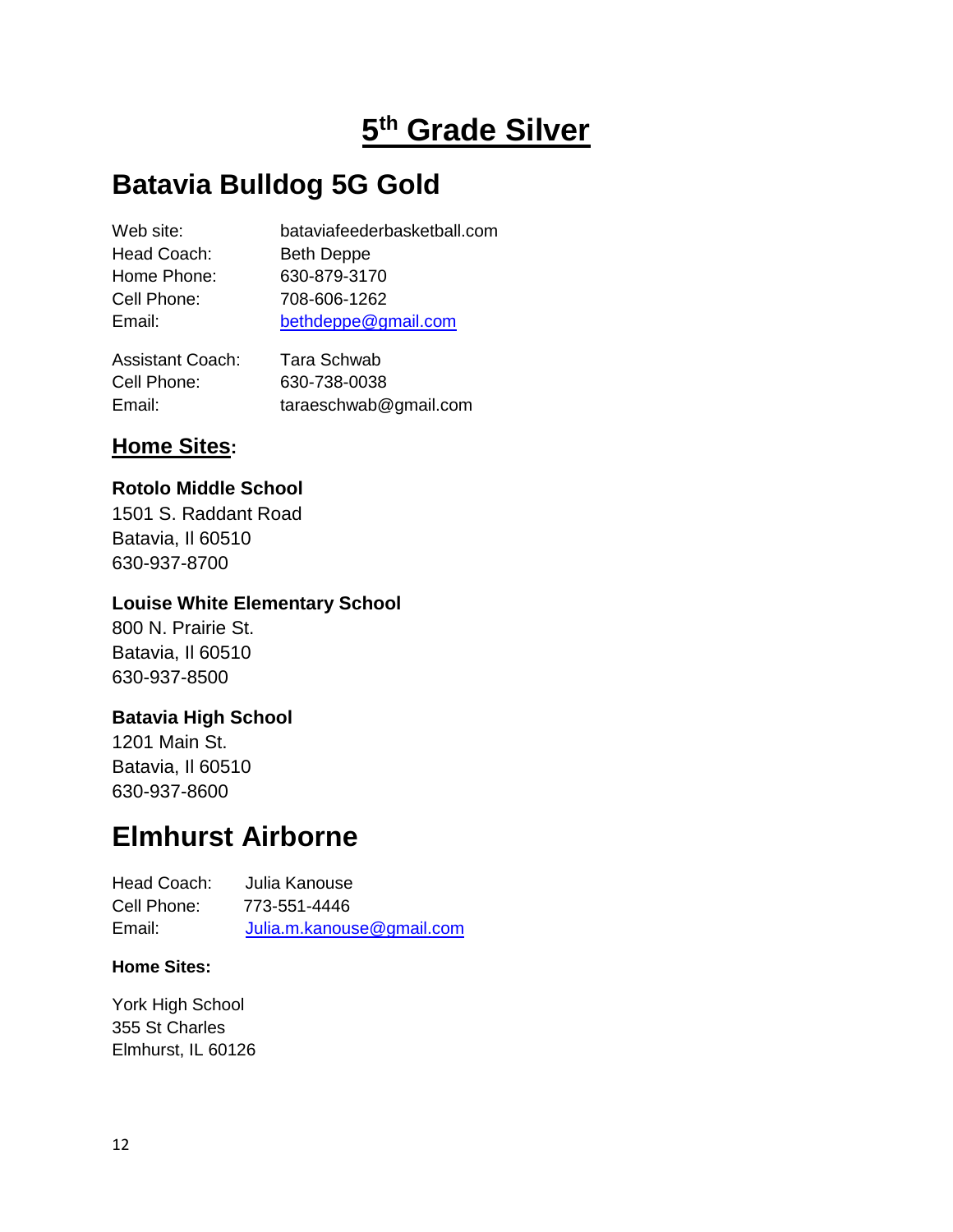# **Fremd Lady Vikes**

| Website:    | fremdfeedergirls.com       |
|-------------|----------------------------|
| Head Coach: | <b>Brian Lucas</b>         |
| Cell Phone: | 847-668-2186               |
| Email:      | lucas.sports.inc@gmail.com |

| <b>Assistant Coach:</b> | David Russ          |
|-------------------------|---------------------|
| Cell Phone:             | 847-797-4098        |
| Email:                  | mrdruss22@yahoo.com |

#### **Home Sites:**

Fremd High School 1000 S. Quentin Palatine, IL 60067 847.755.2600

# **Glen Ellyn Raiders**

Website: www.geraiders.com

| Head Coach: | Jerry Roberts         |
|-------------|-----------------------|
| Cell Phone: | 708-370-6798          |
| Email:      | buzzcut06@comcast.net |

### **Home Sites:**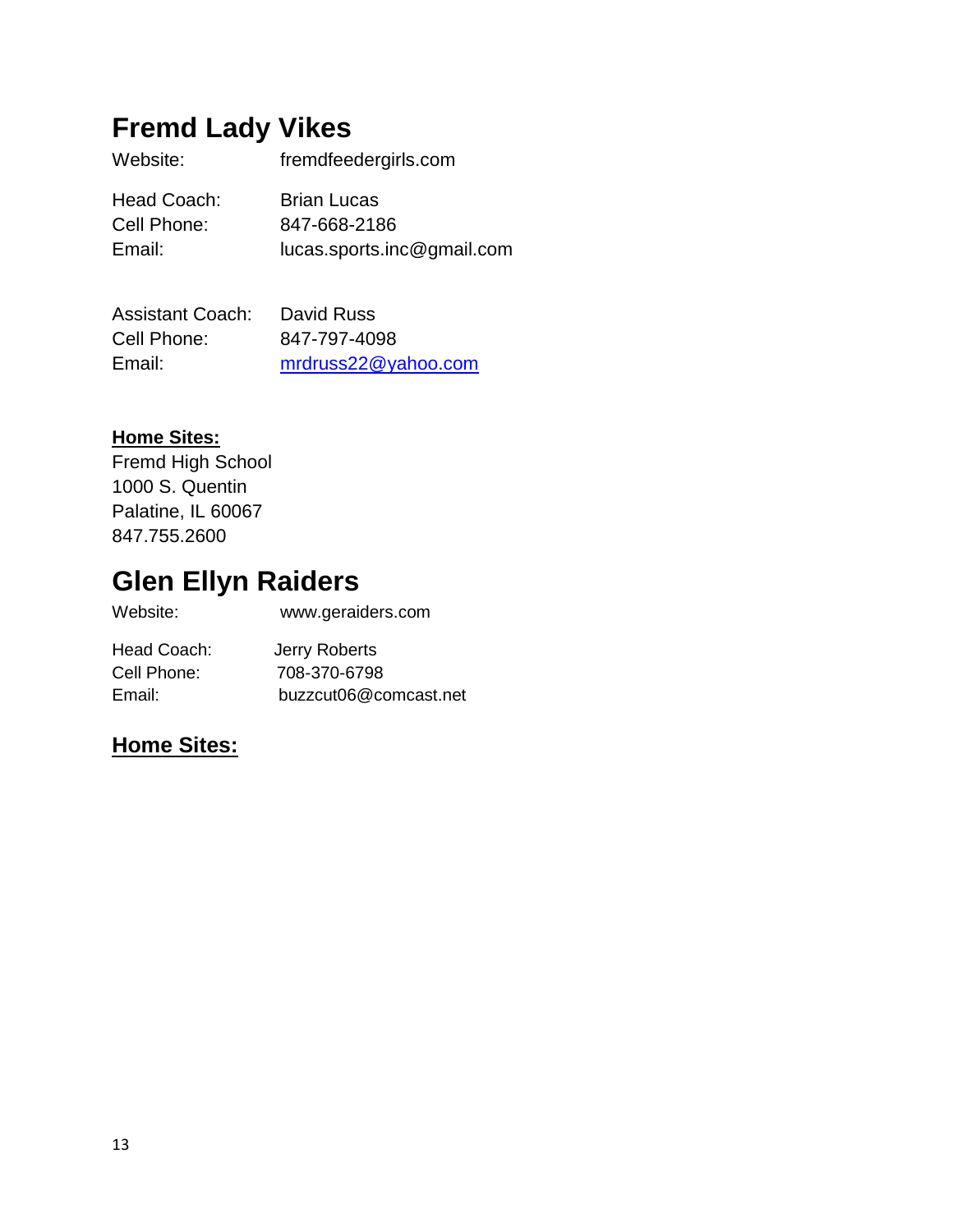# **Glen Ellyn Titans**

Head Coach: Erin Nytko Home Phone: 630-390-0665 Email: [erinnytko@yahoo.com](mailto:erinnytko@yahoo.com)

**Assistant Coach:** Chad Alcorn Email: chad@alcornandallison.com

### **Home Sites:**

Glenbard West High School 670 Crescent Blvd. Glen Ellyn, Il 60137 630-469-8600

Ackerman Sports Complex 800 St. Charles Road Glen Ellyn, Il 60137

# **Hinsdale Inferno Black**

| Web site:   | hinesdaleinferno.com     |
|-------------|--------------------------|
| Head Coach: | <b>Bridget Quast</b>     |
| Cell Phone: | 312-343-1107             |
| Email:      | beefit.bridget@gmail.com |
|             |                          |

| Assistant Coach: | John Cuttica           |
|------------------|------------------------|
| Cell Phone:      | 630-561-2511           |
| Email:           | john.cuttica@gmail.com |

#### **Home Sites:**

Oakbrook Park District 1450 Forest Gate Road Oak Brook, IL 60532

The Max McCook Athletic @ Expo 4750 Vernon St. McCook, Il 60525 708-485-9900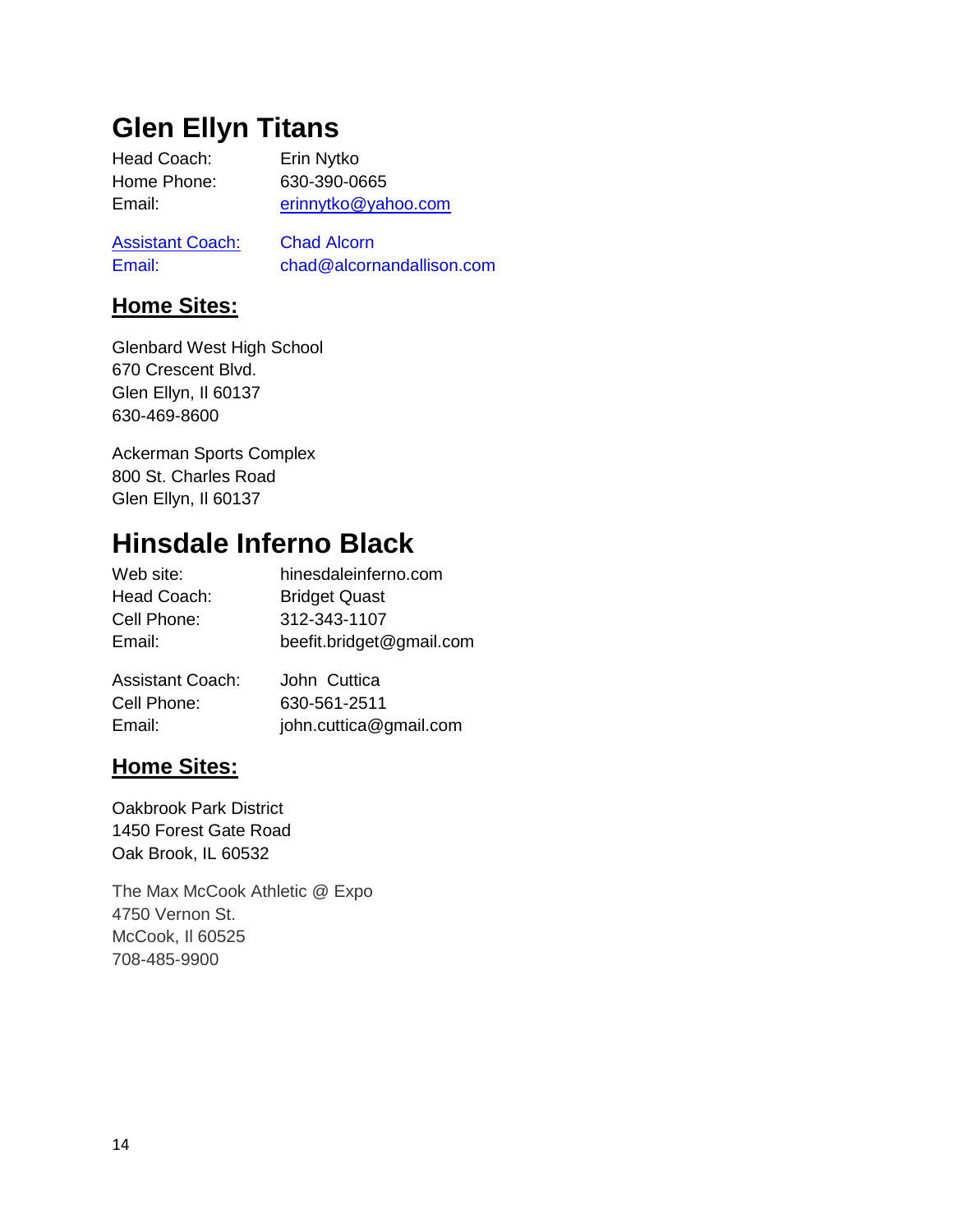# **Hinsdale Inferno White**

Web site: hinesdaleinferno.com

| Head Coach:             | John Conley                |
|-------------------------|----------------------------|
| Cell Phone:             | 312-342-3811               |
| Email:                  | jconley@converantmedia.com |
| <b>Assistant Coach:</b> | Ryan McLaughlin            |
| Cell Phone:             | 630-655-2920               |

Email: ryan\_mc\_29@yahoo.com

#### **Home Sites:**

Oakbrook Park District 1450 Forest Gate Road Oak Brook, IL 60532

The Max McCook Athletic @ Expo 4750 Vernon St. McCook, Il 60525 708-485-9900

# **Jr. Rams**

| Website:    |                          |
|-------------|--------------------------|
| Head Coach: | Kevin and Kasey Carver   |
| Cell Phone: | 630-885-5268             |
| Email:      | kevin.carver85@yahoo.com |
|             |                          |

| <b>Assistant Coach:</b> | Jim Tu            |
|-------------------------|-------------------|
| Cell Phone:             | 630-421-9467      |
| Email:                  | jimtu@comcast.net |

#### **HOME SITES:**

Glenbard East High School 1014 South Main St, Lombard, IL 6014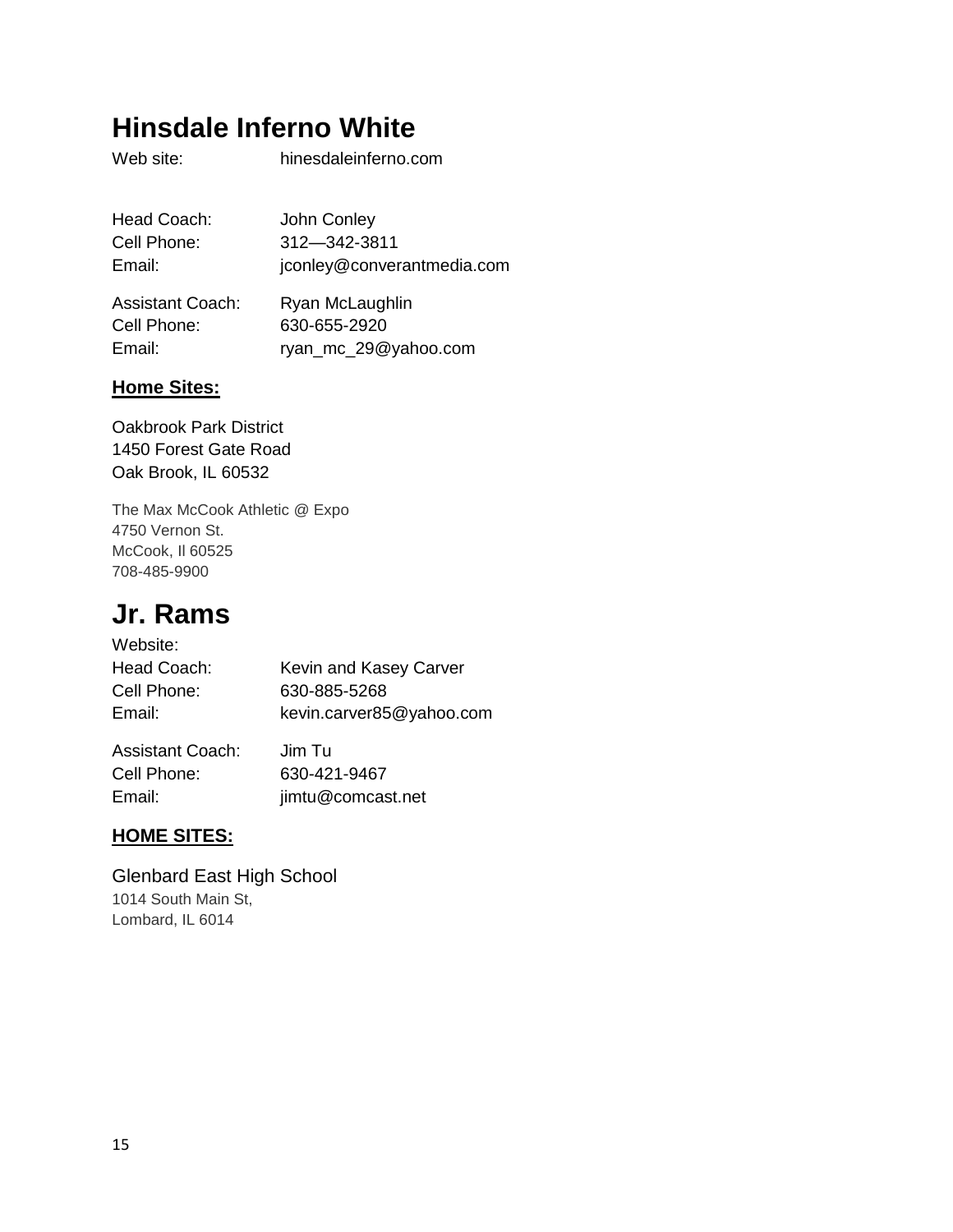# **Knights Basketball White**

| Website:    | www.knightsbball.com |
|-------------|----------------------|
| Head Coach: | <b>Brian Grady</b>   |
| Cell Phone: | 630-776-4869         |
| Email:      | bgradylaw@yahoo.com  |
|             |                      |

| Assistant Coach: | Jim Erhardt          |
|------------------|----------------------|
| Cell Phone:      | 773-592-8622         |
| Email:           | jerhardt@hotmail.com |

#### **Home Sites:**

Oakbrook Park District 1450 Forest Gate Road Oak Brook, IL 60532

# **Lancer Select**

| Head Coach:<br>Cell Phone:<br>Email: | Lannie Vance<br>630-772-0122<br>lannievance@gmail.com |
|--------------------------------------|-------------------------------------------------------|
| Assistant Coach:                     | Dave Vance                                            |
| Cell Phone:                          | 630-772-0188                                          |
| Email:                               | dvabce30@yahoo.com                                    |

| Parent Manager: | Jaime Helm           |
|-----------------|----------------------|
| Cell Phone:     | 847-812-7697         |
| Email:          | jamieheljw@gmail.com |

#### **Home Sites:**

Lake Park East Campus 600 Medinah Rd. Medinah, Il 60172

Trinity Lutheran Church 405 S. Rust St. Roselle, Il 60172 630-894-3263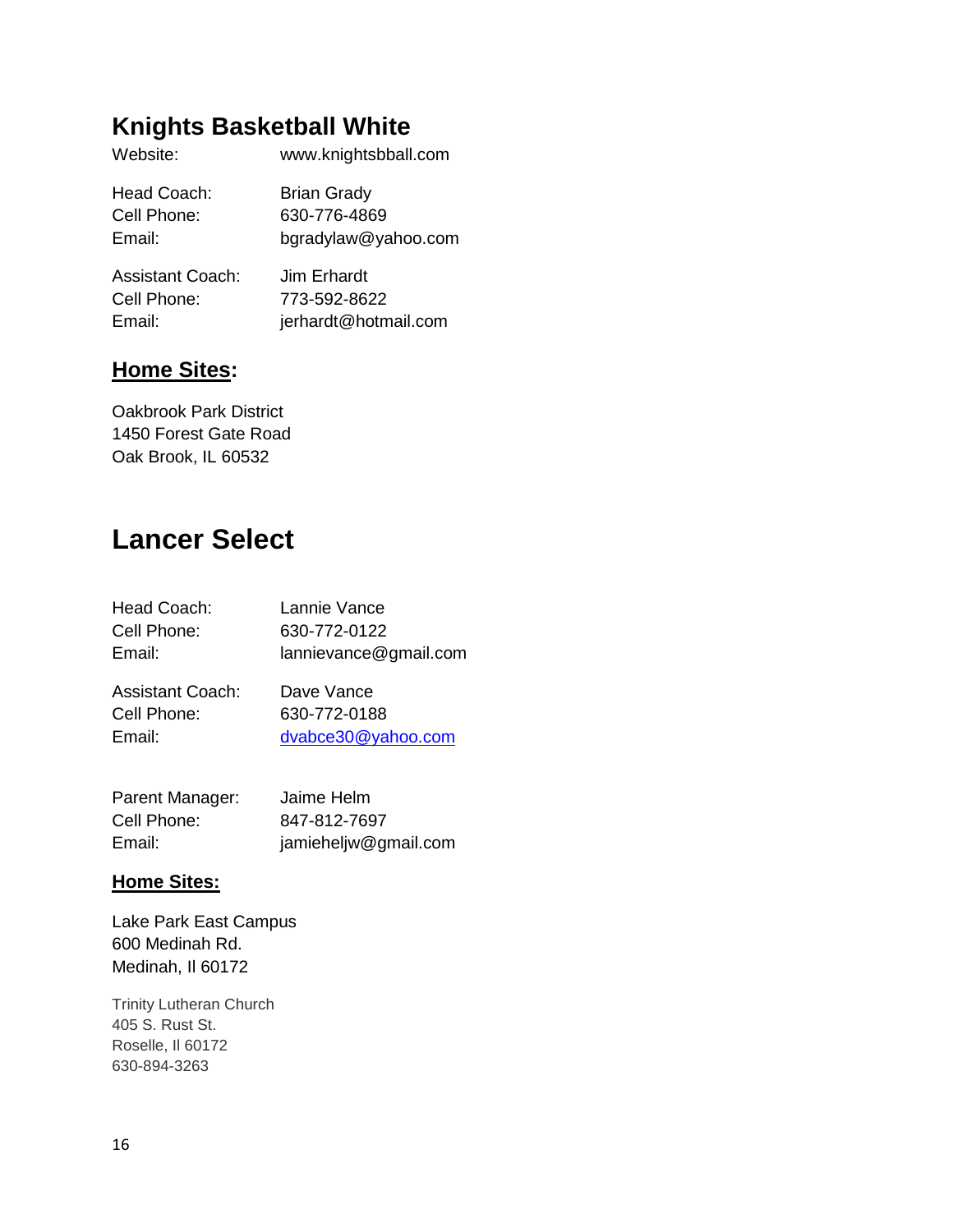# **WIBA Wildcats**

Website: itascaparkdistrict.com

Head Coach: Steve Ellenbecker Home Phone: 630-773-1990 Cell Phone: 630-267-2332 Email: steveellenbecker@gmail.com

### **Home Sites:**

Wood Dale Park District 111 E Foster Ave. Wood Dale, IL 60191 630-595-9333

Itasca Park District 350 E. Irving Park Rd. Itasca, IL 60143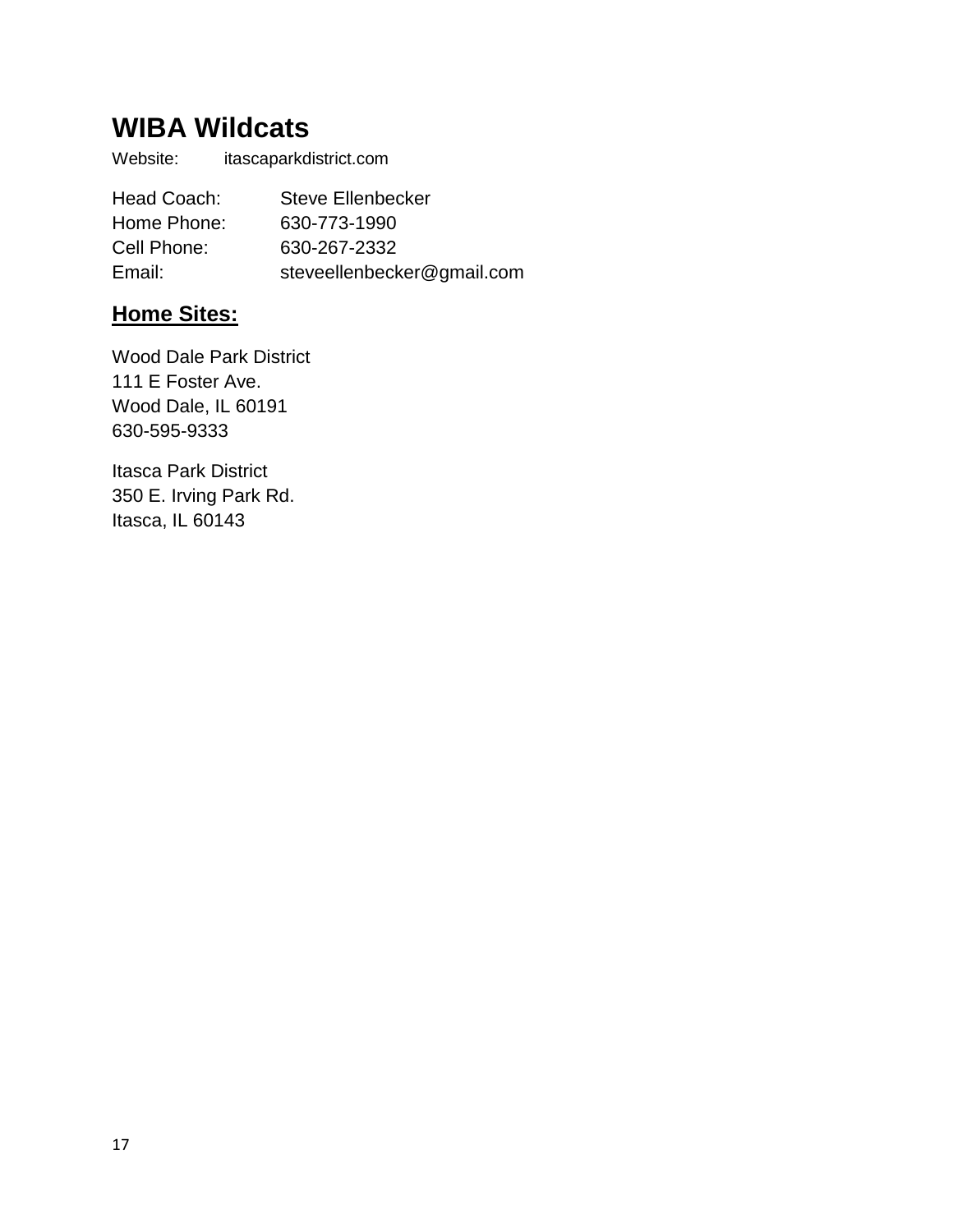# **6 th Grade Gold**

### **Carol Stream Panthers**

| Web site:   |                    |
|-------------|--------------------|
| Head Coach: | <b>Tony Cicero</b> |
| Cell Phone: | 847-561-4336       |
| Email:      | tcicero@stnr.com   |
|             |                    |

| Assistant Coach: | <b>Eric Stark</b> |
|------------------|-------------------|
| Cell Phone:      | 630-709-7217      |
| Email:           | starke@ccsd93.c0m |

#### **Home Sites:**

Fountain View Rec Center 910 N. Gary Avenue Carol Stream, IL 60188 630-784-6100

Glenbard North High School – Main Gym 990 Kuhn Road Carol Stream, IL 60188

### **Elmhurst Airborne**

Web site: elmhurstairborne.org

| Head Coach: | Dave Symkowski                 |
|-------------|--------------------------------|
| Cell Phone: | 312-493-5451                   |
| Email:      | david@chicagoeventgraphics.com |

Assistant Coach: Mike Myers

#### **Home Sites:**

York High School 355 St Charles Elmhurst, IL 60126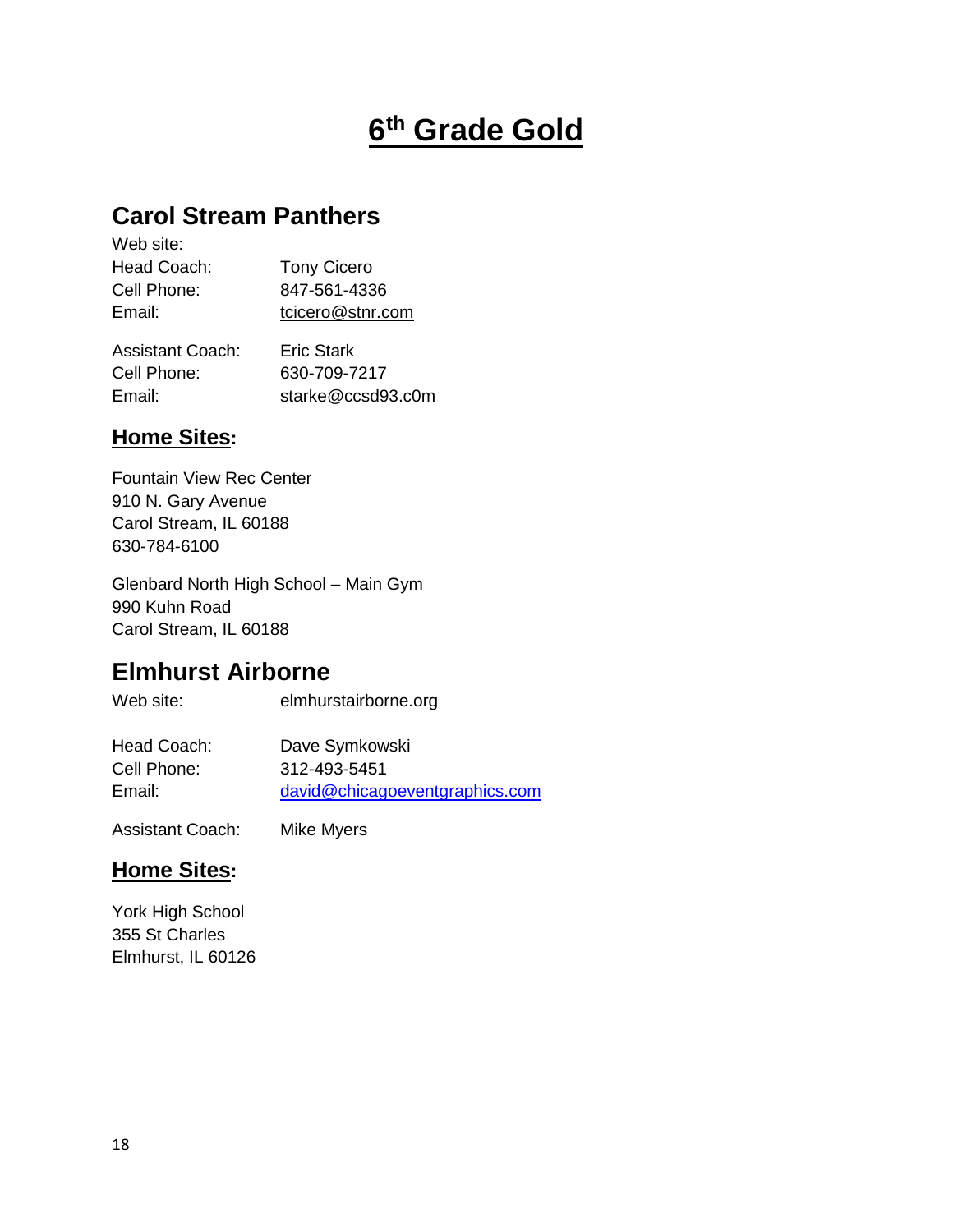### **Fremd Feeder Lady Vikes Green**

| Website:    | fremdfeedergirls.com     |
|-------------|--------------------------|
| Head Coach: | Jeff Spiekermann         |
| Cell Phone: | 847-331-3867             |
| Email:      | jspiekemann@knightea.com |

| <b>Assistant Coach:</b> | <b>Kurt Shaffer</b>     |
|-------------------------|-------------------------|
| Cell Phone:             | 630-254-7643            |
| Email:                  | kurtshaffer@hotmail.com |

#### **Home Sites:**

Fremd High School 1000 S. Quentin Palatine, IL 60067 847.755.2600

### **Geneva Feeder Vikings Blue**

Web site: www.genevabasketball.com

| Head Coach: | Tim Devlin                   |
|-------------|------------------------------|
| Home Phone: | 630-208-5266                 |
| Cell Phone: | 630-715-5335                 |
| Email:      | timothy.devlin53@hotmail.com |

#### **Home Sites:**

Geneva Middle School North 1357 Viking Dr. Geneva, IL 60134

Geneva Middle School South 1415 Viking Dr. Geneva, IL 60134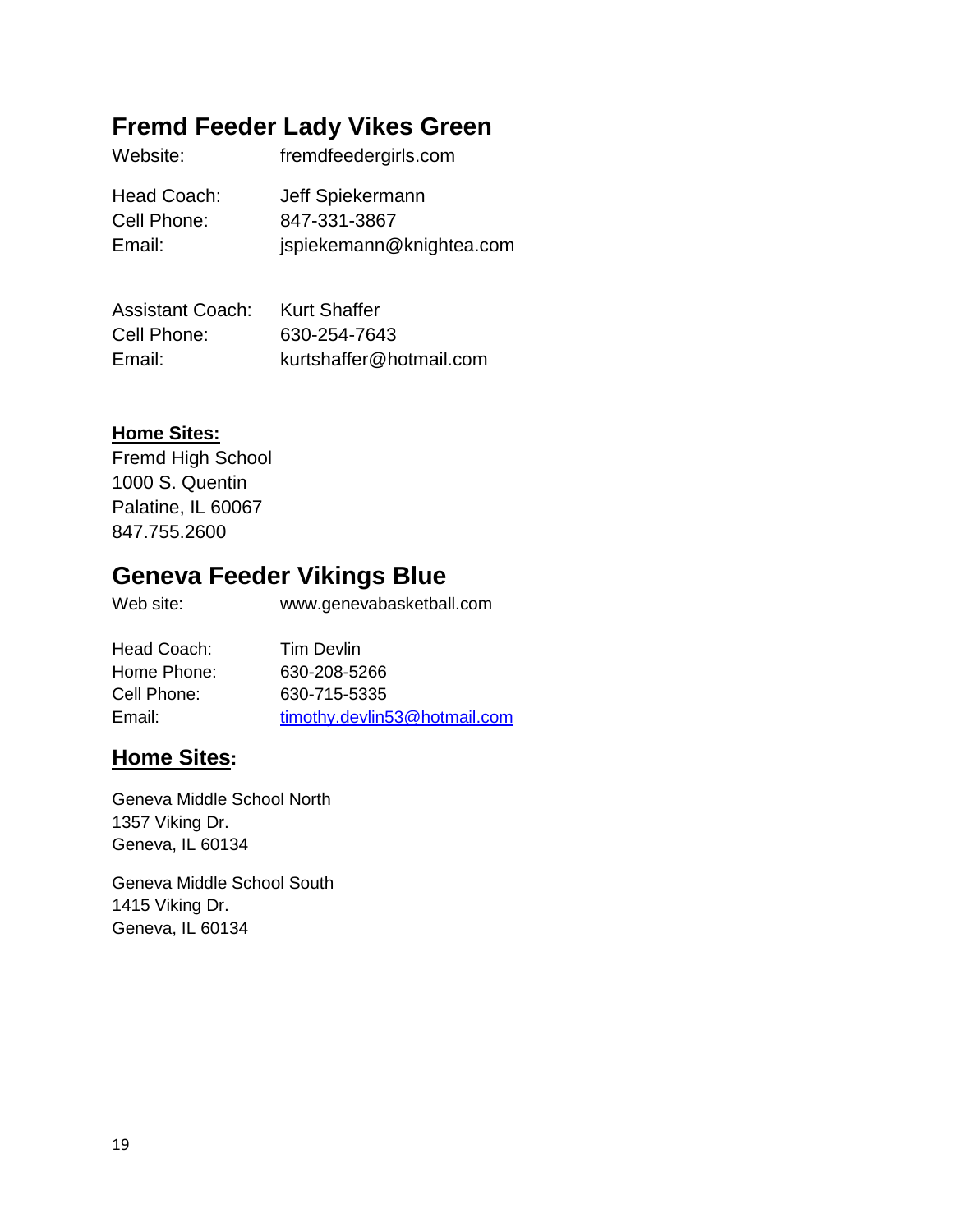### **Glen Ellyn Raiders Blue**

| Head Coach:      | Eric Daca             |
|------------------|-----------------------|
| Cell Phone:      | 331-645-3592          |
| Email:           | eric daca@hotmail.com |
| Appintont Conchi | lim Mizwioki          |

| Jim Mizwicki      |
|-------------------|
| 773-531-8627      |
| miz3073@yahoo.com |
|                   |

Home Sites:

Glenbard South High School 23 W. 200 Butterfield Rd. Glen Ellyn, IL 60137

# **Hinsdale Inferno Red**

| Web site:                                           | hinesdaleinferno.com                                                             |
|-----------------------------------------------------|----------------------------------------------------------------------------------|
| Head Coach:<br>Home Phone:<br>Cell Phone:<br>Email: | <b>Bridget Quast</b><br>630-455-5773<br>312-343-1107<br>beefit.bridget@gmail.com |
|                                                     |                                                                                  |

| <b>Assistant Coach:</b> | John Cuttica           |
|-------------------------|------------------------|
| Home Phone:             | 708-783-1140           |
| Cell Phone:             | 630-561-2511           |
| Email:                  | john.cuttica@gmail.com |

#### Home Sites

Hinsdale Central High School 5500 S. Grant Hinsdale, Il 60521 630-570-8000

The Max McCook Athletic and Expo 4750 Vernon St. McCook, Il 60525 708-485-9900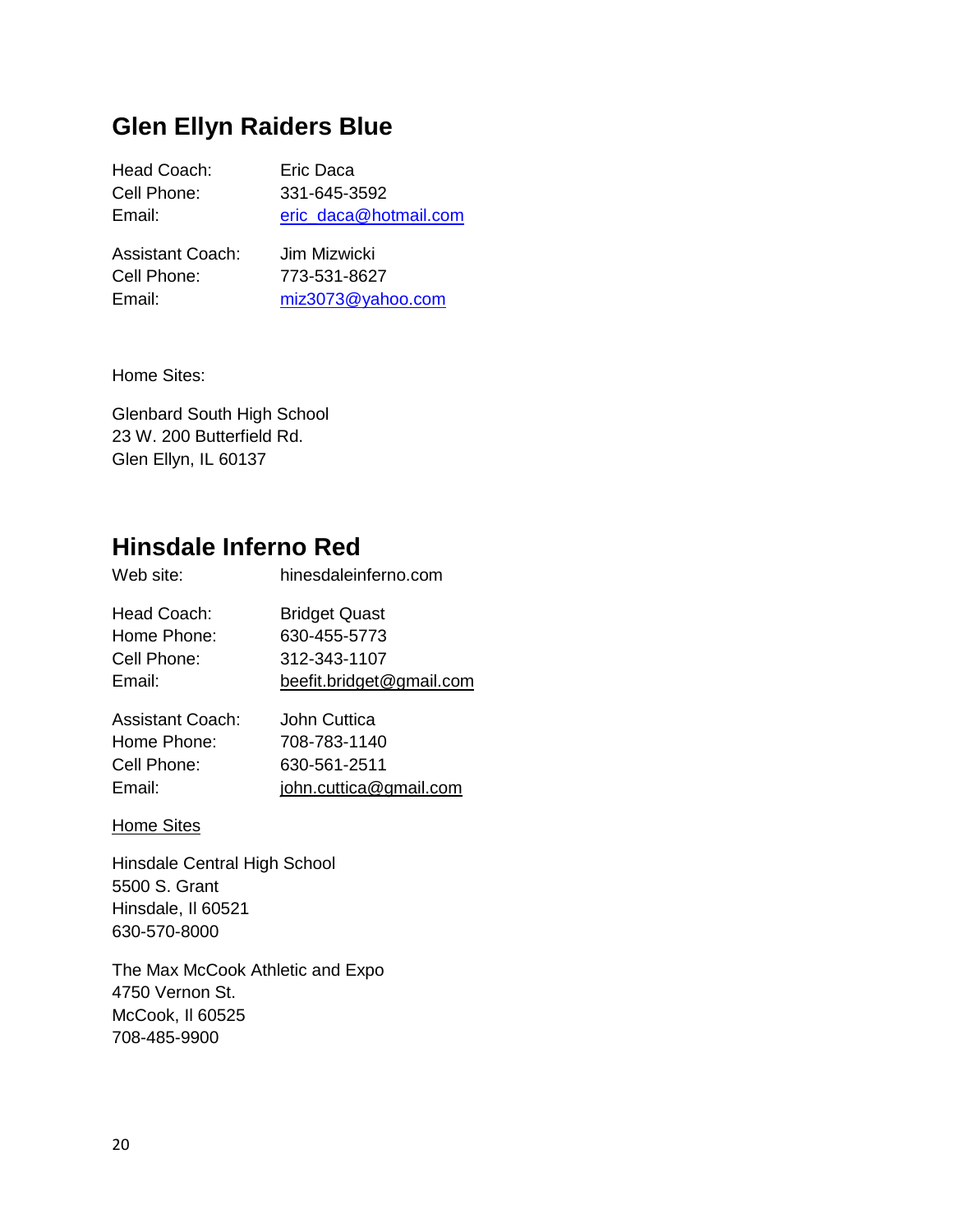### **Knights Basketball Blue**

Website: knightsbball.com

| Head Coach: | Matt McDonough            |
|-------------|---------------------------|
| Cell Phone: | 630-546-5515              |
| Email:      | matt.mcdonough3@gmail.com |
|             |                           |

| <b>Assistant Coach:</b> | <b>Ron Pretzie</b>       |
|-------------------------|--------------------------|
| Home Phone:             | 630-516-1125             |
| Cell Phone:             | 630-842-9825             |
| Email:                  | ronpretrie@sbcglobal.net |

### **Home Sites:**

Oakbrook Park District 1450 Forest Gate Road Oak Brook, IL 60532

### **Western Springs Wildcats**

| Web site:               |                    |
|-------------------------|--------------------|
| Head Coach:             | Pat O'Brien        |
| Cell Phone:             | 312-206-7543       |
| Email:                  | pat.ob20@gmail.com |
| <b>Assistant Coach:</b> | Aaron Airhart      |
| Cell Phone:             | 773-369-1606       |

Email: aaronairhart@yahoo.com

| <b>Home Sites:</b> |  |
|--------------------|--|

Western Springs Recreation Center 1500 Walker St Western Springs, IL 60558 708-246-9070

McClure Junior High 4225 Wolf Rd. Western Springs, IL 60558 708-246-7590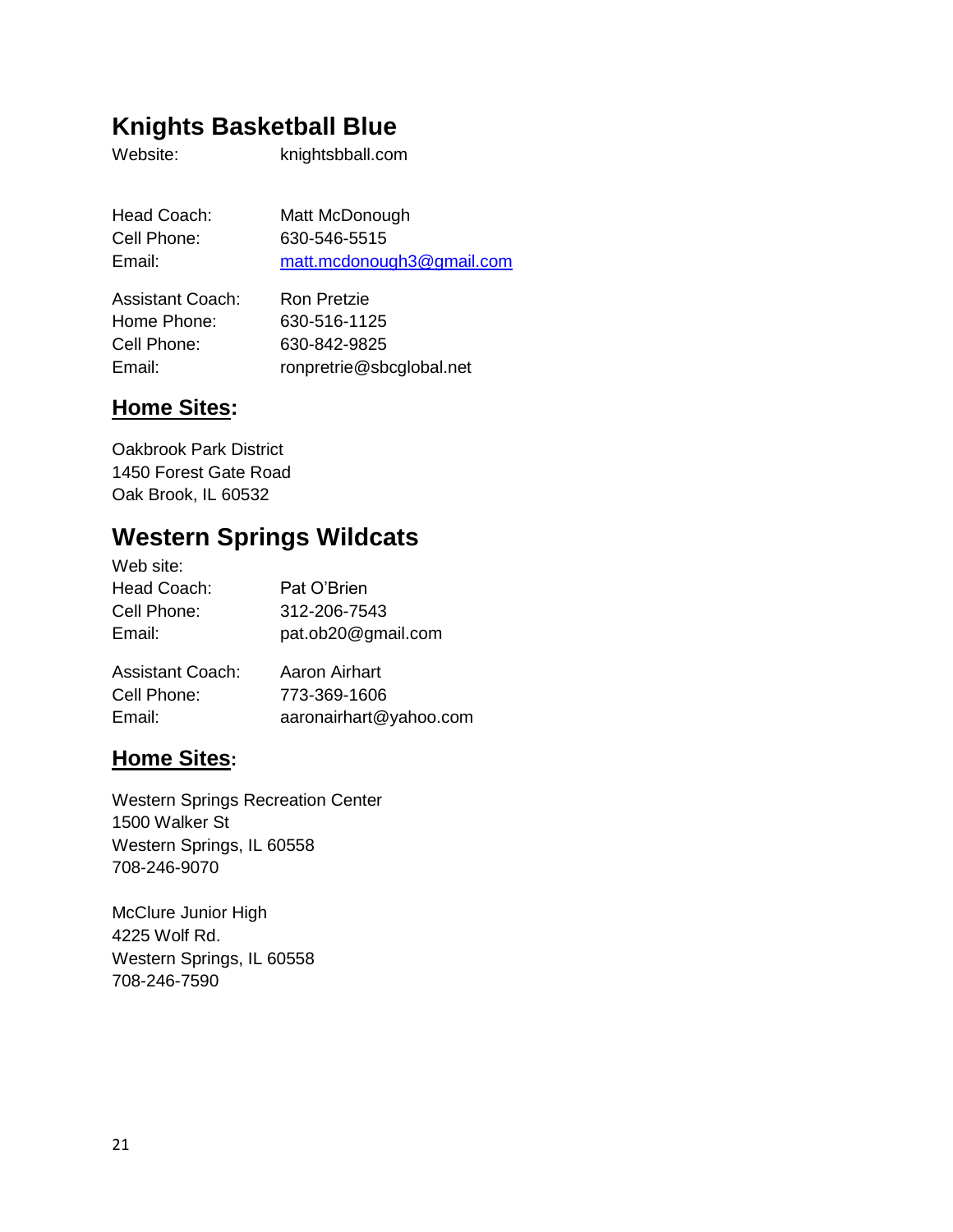### **Wheaton Thunder**

Web site: wpdathletics.com

| Head Coach:             | <b>Rod Struebing</b>    |
|-------------------------|-------------------------|
| Home Phone:             | 630-222-2527            |
| Email:                  | struebing@sbcglobal.net |
| <b>Assistant Coach:</b> | <b>Ron Struebing</b>    |
| Cell Phone:             | 630-682-1821            |

Email: ronstruebing@sbcglobal.com

#### **HOME GAME SITES:**

Central Athletic Complex 500 Naperville Road Wheaton, IL 60187

Edison Middle School 1125 South Wheaton Ave. Wheaton, IL 60187

Hubble Middle School 3S600 Herrick Road Warrenville, IL 60555

Wheaton Park District Community Center 1777 South Blanchard Wheaton, IL 60187 630-690-4880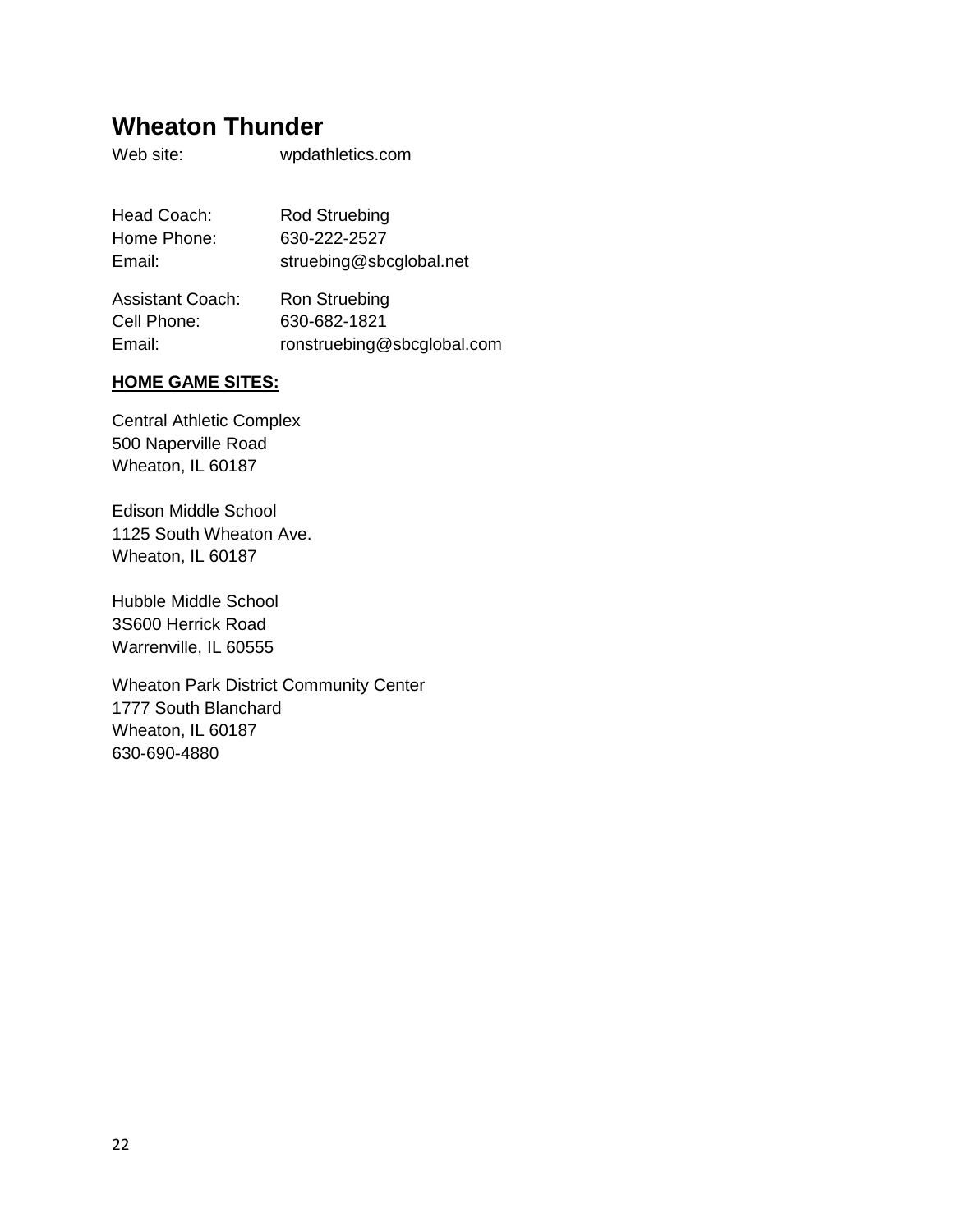# **6 th Grade Silver**

### **Batavia Bulldogs 6 G Red**

| Web site:   | bataviafeederbasketball.com |
|-------------|-----------------------------|
| Head Coach: | Sarah Ahrens                |
| Cell Phone: | 630-215-8761                |
| Email:      | sarah@rule29.com            |
|             |                             |

| <b>Assistant Coach:</b> | Jill Lowe            |
|-------------------------|----------------------|
| Cell Phone:             | 630-592-1156         |
| Email:                  | jilllowe88@gmail.com |

### **Home Sites:**

#### **Rotolo Middle School**

1501 S. Raddant Road Batavia, Il 60510 630-937-8700

#### **Louise White Elementary School**

800 N. Prairie St. Batavia, Il 60510 630-937-8500

#### **Batavia High School**

1201 Main St. Batavia, Il 60510 630-937-8600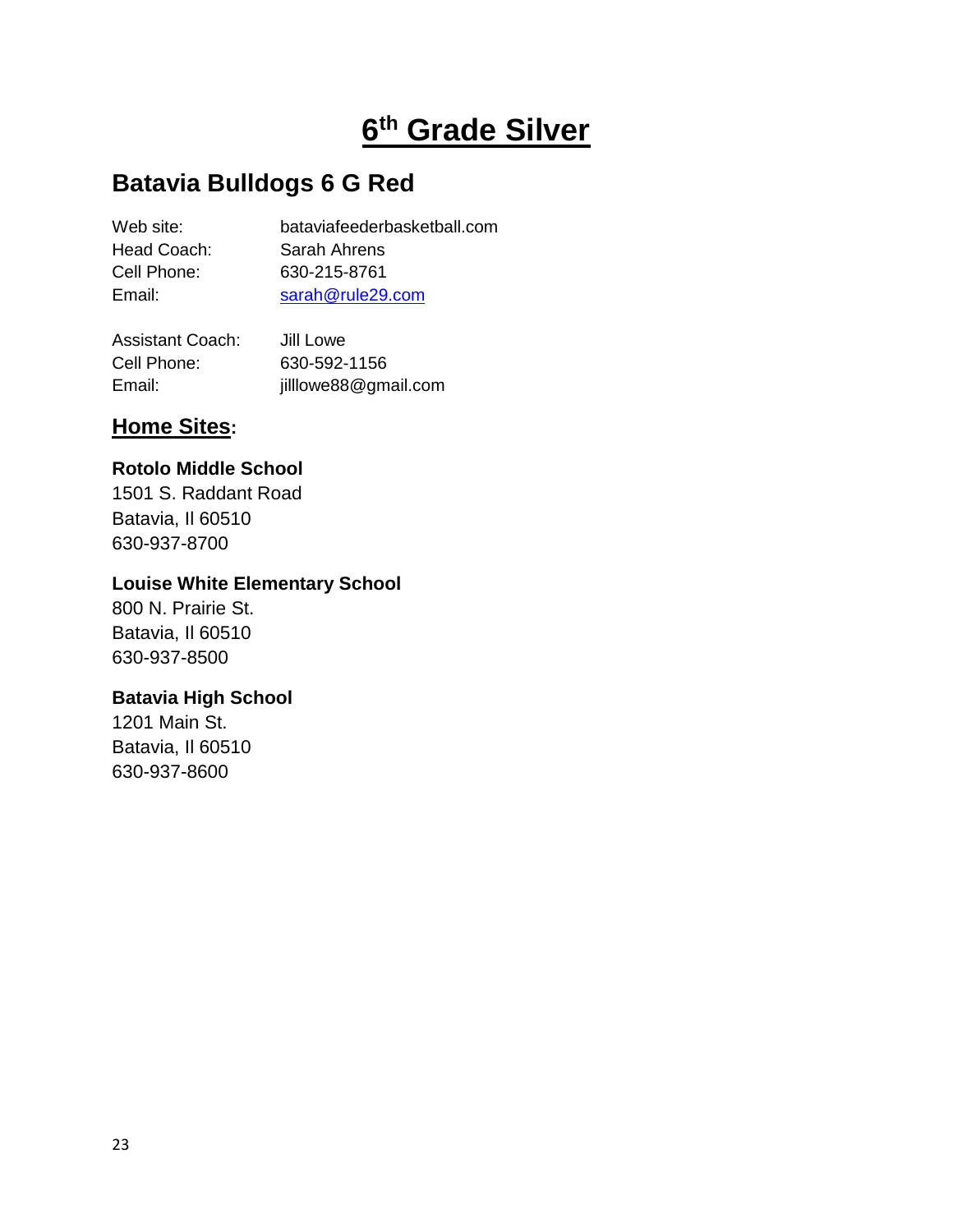### **Conant Cougars**

Web site: conantgirlsfeeder.com

Head Coach: Bob Klages Cell Phone: 773-213-9235 Email: klagesbob@gmail.com

#### **Home Site:**

Conant High School 700 E. Cougar Trail Hoffman Estates, IL 60169 847-755-3600

Elk Grove Pavilion 1000 Wellington Ave. Elk Grove Village, Il 60007 j847-437-9494

### **Downers Grove Wolfpack**

| Web Site:   |                       |
|-------------|-----------------------|
| Head Coach: | <b>Brian Jarvis</b>   |
| Cell Phone: | 773-497-5603          |
| Email:      | bjarvis34@comcast.net |
|             |                       |

Assistant Coach: Bob Steiner

Cell Phone:

Email: bobsteiner33@hotmail.com

Home Sites:

Downers Grove Recreation Center 450 Belmont Road Downers Grove, Il 60515

Oak Brook Park District Recreation Center 1450 Forest Gate Road Oak Brook, IL 60523 630-990-4233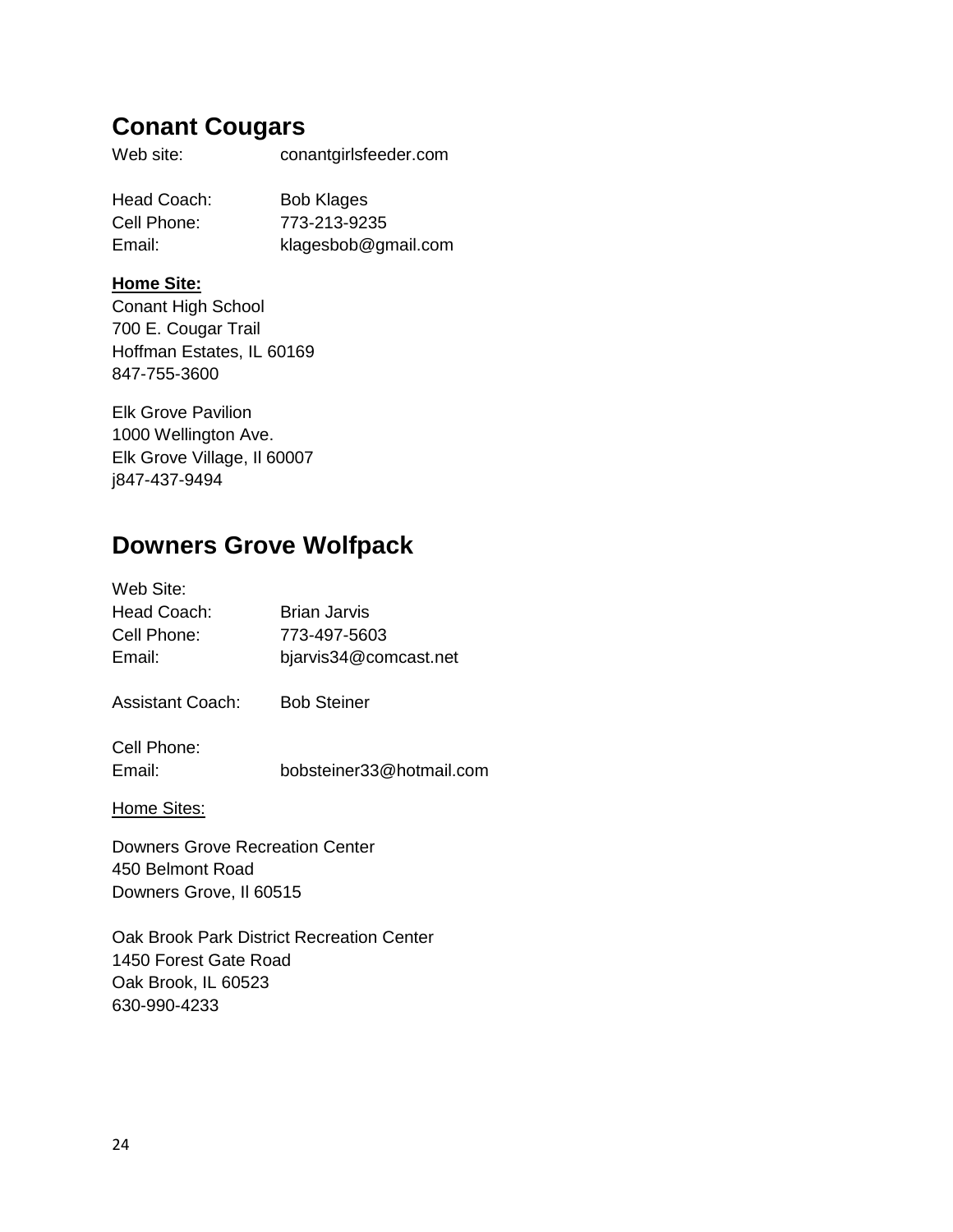### **Fremd Feeder White**

| Website:                | fremdfeedergirls.com |
|-------------------------|----------------------|
| Head Coach:             | Nate Chang           |
| Cell Phone:             | 847-858-1593         |
| Email:                  | nhc538@yahoo.com     |
| <b>Assistant Coach:</b> | Eric Weber           |
| Cell Phone:             | 312-907-2847         |
| Email:                  | ericcweber@yahoo.com |

#### **Home Sites:**

Fremd High School 1000 S. Quentin Palatine, IL 60067 847.755.2600

### **Geneva Feeder White**

| Web site:               | www.genevabasketball.com   |
|-------------------------|----------------------------|
| Head Coach:             | Steve Meier                |
| Home Phone:             | 630-232-7643               |
| Cell Phone:             | 312-209-9373               |
| Email:                  | steve_meier_74@yahoo.com   |
| <b>Assistant Coach:</b> | Rob Perez                  |
| Cell Phone:             | 630-247-6462               |
| Email:                  | rperez@onpathfinanical.com |
| Assistant Coach:        | Jodie Boeldt               |
| Cell Phone:             | 630-512-7473               |
| Email:                  | Jodie.boeldt@sbcglobal.net |

### **Home Sites:**

Geneva Middle School North 1357 Viking Dr. Geneva, IL 60134

Geneva Middle School South 1415 Viking Dr. Geneva, IL 60134 630-463-3600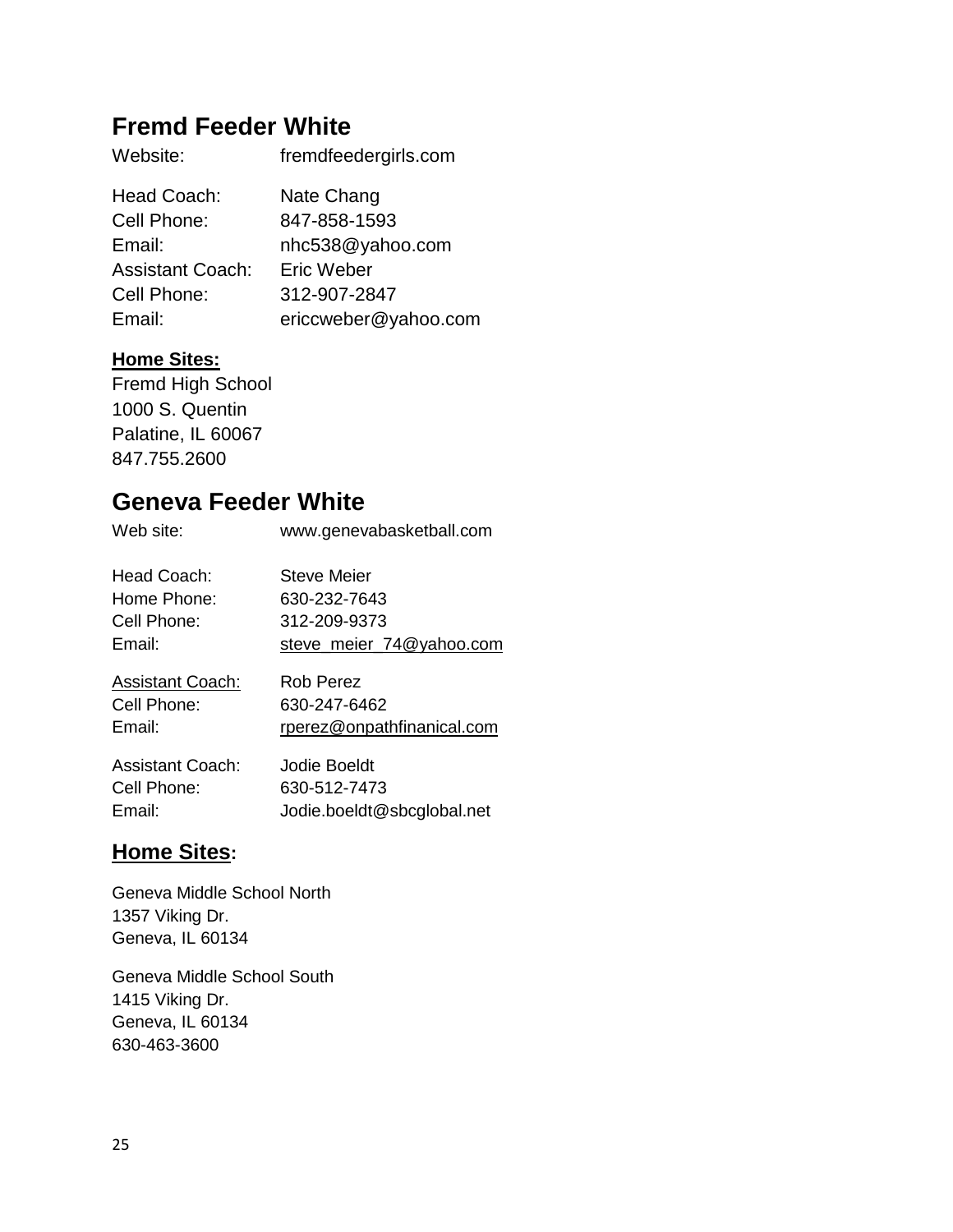### **Glen Ellyn Raiders Red**

| Head Coach:             | Mike Zeman         |
|-------------------------|--------------------|
| Cell Phone:             | 630-776-9334       |
| Email:                  | $mfz42@$ vahoo.com |
| <b>Assistant Coach:</b> | Rachel Juengel     |

| ASSISIAHI UUdUH. | Kachel Juenger          |
|------------------|-------------------------|
| Cell Phone:      | 630-408-8358            |
| Email:           | Racheljuengel@gmail.com |

Home Sites:

Glenbard South High School 23 W. 200 Butterfield Rd. Glen Ellyn, IL 60137

### **Hinsdale Inferno White**

| Web site:                  | hinesdaleinferno.com              |
|----------------------------|-----------------------------------|
| Head Coach:<br>Cell Phone: | <b>Ryan Terry</b><br>440-476-1642 |
| Email:                     | ryanaterry@gmail.com              |

**Home Sites** 

Hinsdale Central High School 5500 S. Grant Hinsdale, Il 60521 630-570-8000

The Max McCook Athletic and Expo 4750 Vernon St. McCook, Il 60525 708-485-9900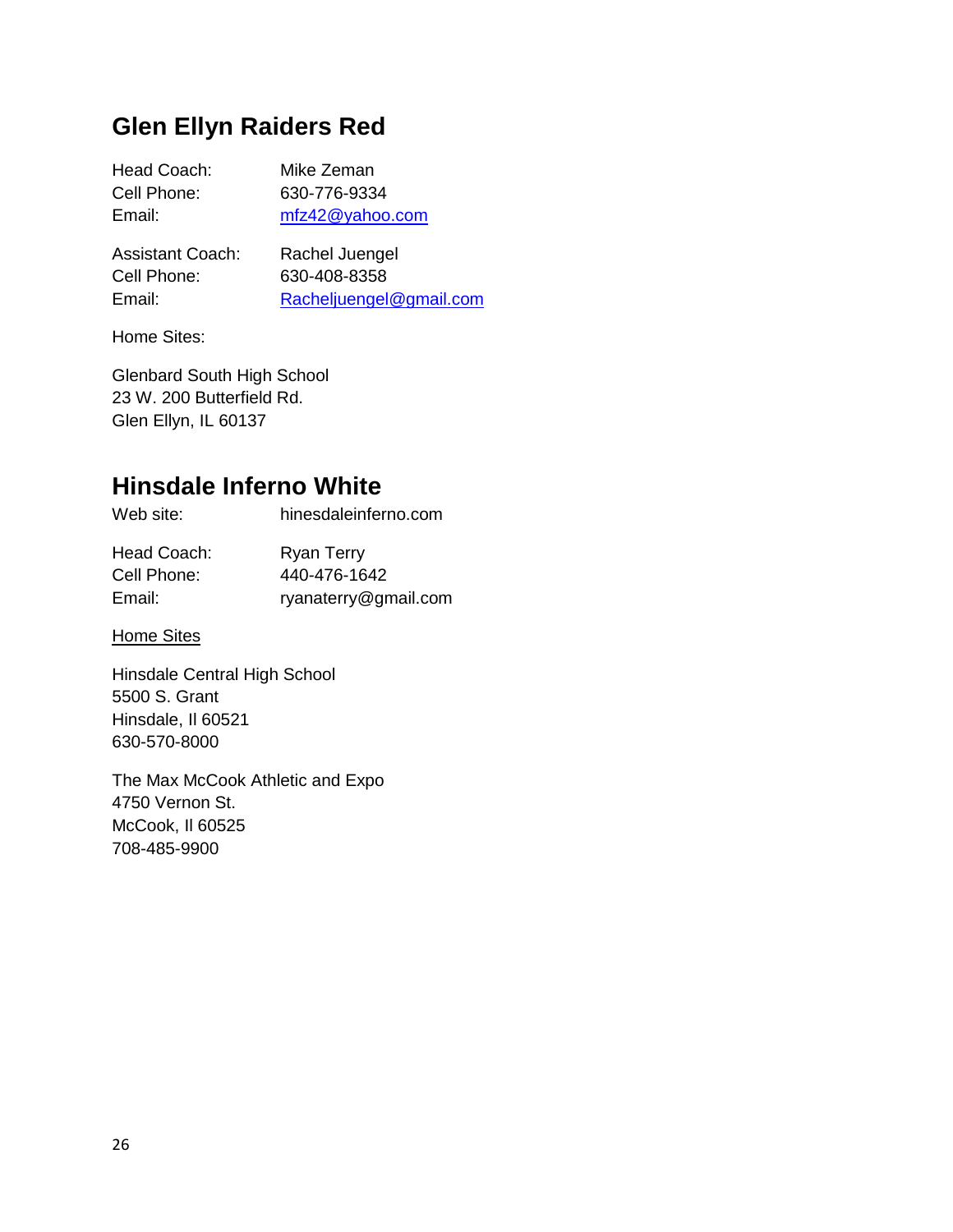### **Jr. Rams**

| Website:    |                      |
|-------------|----------------------|
| Head Coach: | Chris Chiero         |
| Home Phone: | 630-932-4356         |
| Cell Phone: | 630-294-5460         |
| Email:      | cheerioxx1@gmail.com |

#### **HOME SITES:**

Glenbard East High School 1014 South Main St, Lombard, IL 6014

### **Knights Basketball White**

Website: www.knightsbball.com

| <b>Bob Barclay</b>          |
|-----------------------------|
| 630-530-1253                |
| 630-327-5931                |
| bob.barclay@veritivcorp.com |
|                             |

| Assistant Coach: | Ron Pretzie              |
|------------------|--------------------------|
| Home Phone:      | 630-516-1125             |
| Cell Phone:      | 630-842-9825             |
| Email:           | Ronpretrie@sbcglobal.net |

### **Home Sites:**

Oakbrook Park District 1450 Forest Gate Road Oak Brook, IL 60532

# **Lisle Lions**

| Head Coach: | Jerry Ebbert          |
|-------------|-----------------------|
| Cell Phone: | 630-667-3795          |
| Email:      | mjebert2001@yahoo.com |
|             |                       |
| Head Coach: | Lori Drumtra          |
| Cell Phone: | 630-740-1390          |
| Email:      | drumtral@gmail.com    |

Home Sites: Lisle High School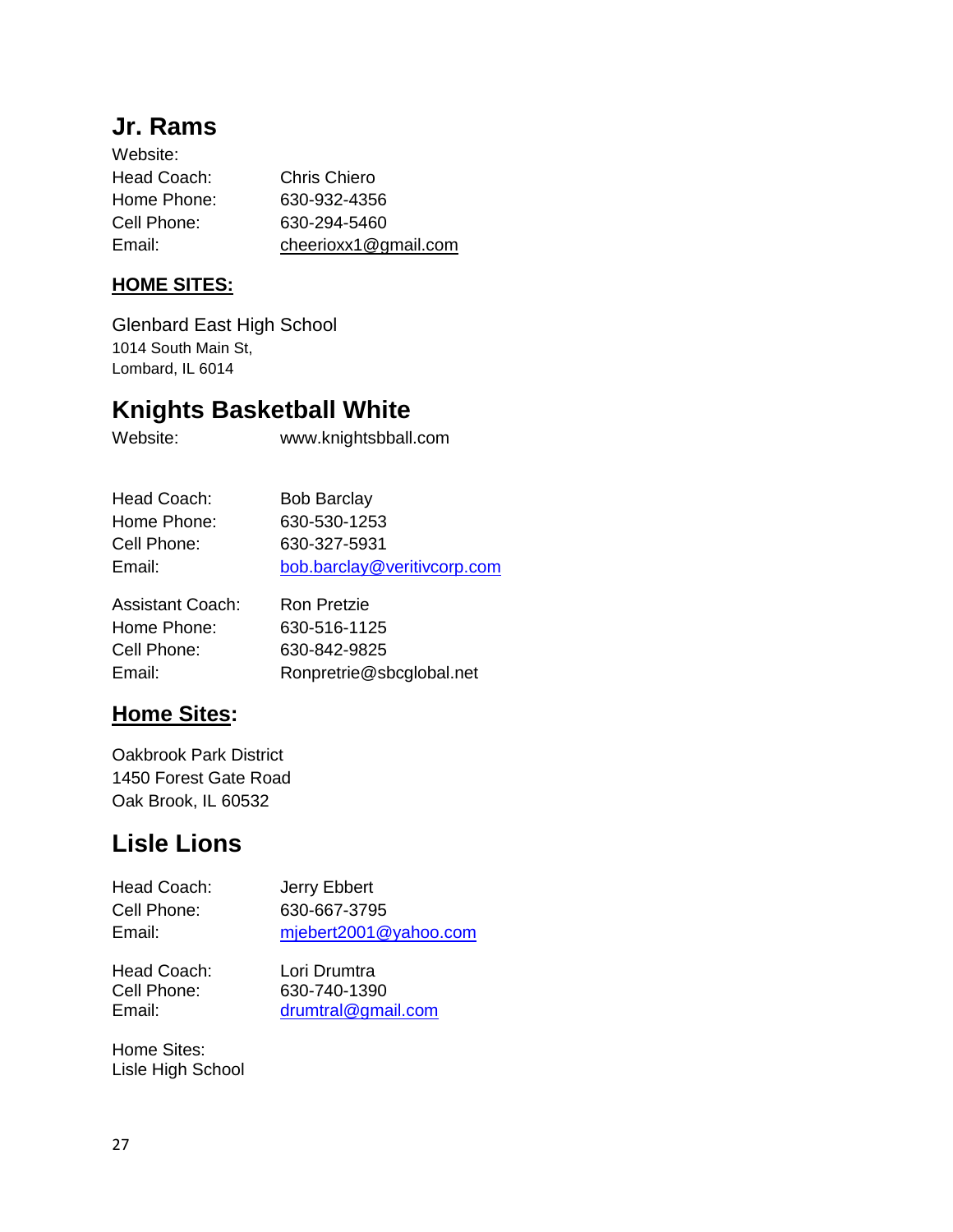### **Rolling Meadows Feeder**

| Website:    | rmhsgirlsfeeder.com       |
|-------------|---------------------------|
| Head Coach: | Kirk Ingemunson           |
| Cell Phone: | 847-878-3999              |
| Email:      | kirk.ingemunson@gmail.com |
|             |                           |

| Head Coach: | Vince Kuhn       |
|-------------|------------------|
| Home Phone: |                  |
| Cell Phone: | 312-933-5796     |
| Email:      | vikuhn@gmail.com |

#### **Home Sites:**

St. Mark Lutheran Church 2W S. Wille St. Mt. Prospect, Il 60056

Rolling Meadows High School 2901 Central Road Rolling Meadows, Il 60008

# **Western Springs Wildcats**

| Web site:               |                            |
|-------------------------|----------------------------|
| Head Coach:             | Brian Nash                 |
| Cell Phone:             | 312-671-3707               |
| Email:                  | Brian.Nash@INTLFSSTONE.COM |
| <b>Assistant Coach:</b> | Ryan D'Aprile              |
| Cell Phone:             |                            |
| Email:                  | Ryan@Daprileproperties.com |

#### **Home Sites:**

Western Springs Recreation Center 1500 Walker St Western Springs, IL 60558 708-246-9070

McClure Junior High 4225 Wolf Rd. Western Springs, IL 60558 708-246-7590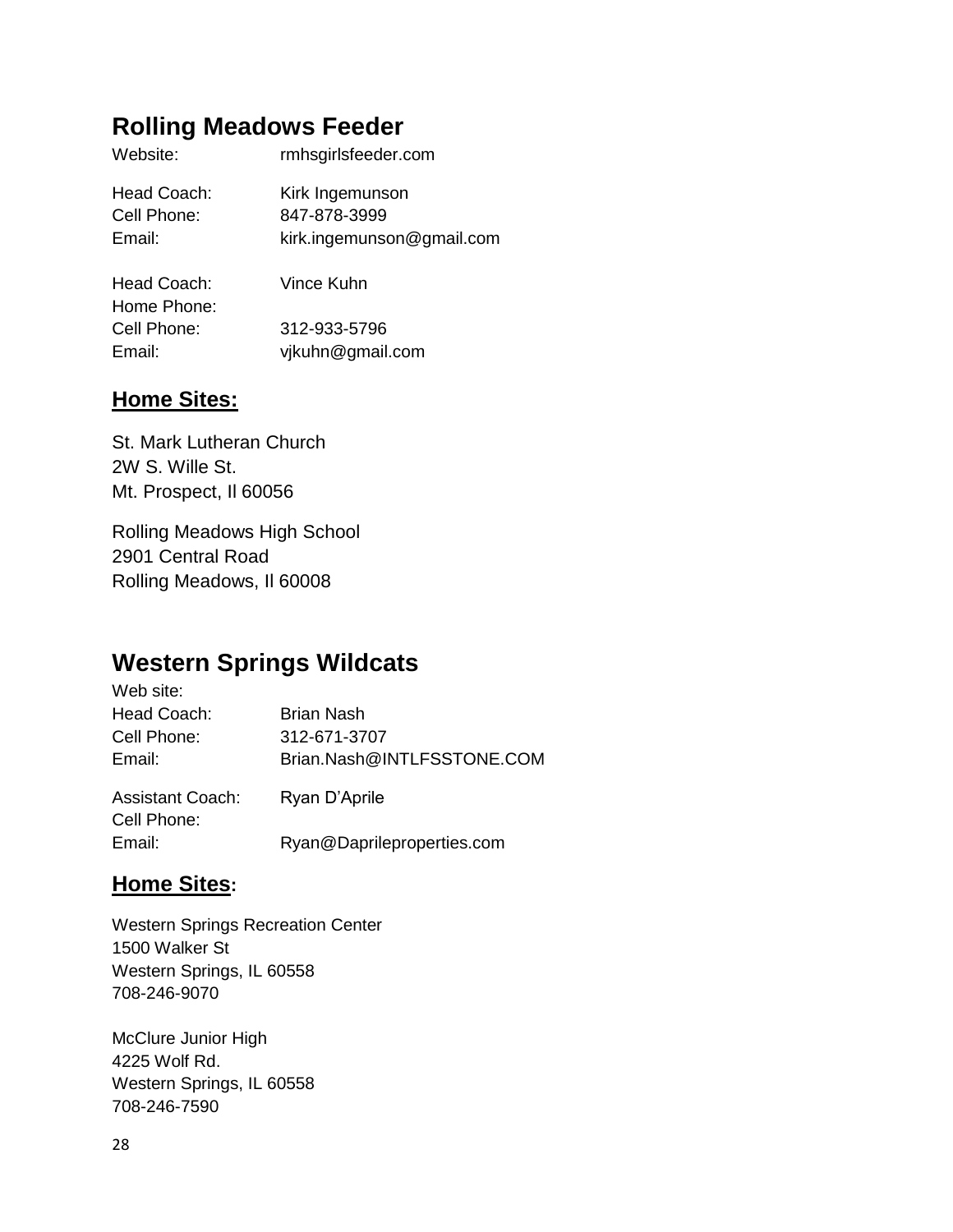# **West Suburban Sharks**

Head Coach: Al Spada Cell Phone: 708-651-5730 Email: [Alfred.t.spada@gmail.com](mailto:Alfred.t.spada@gmail.com)

Home Sites:

Willowbrook High School 1250 S. Ardmore Villa Park, IL 60181 630-530-3400

# **7 th Grade Gold**

## **Carol Stream Panthers Black**

| Web Site:   | www.csytba.com       |
|-------------|----------------------|
| Head Coach: | Marty Schager        |
| Home Phone: | 630-871-9693         |
| Cell Phone: | 847-331-7594         |
| Email:      | mschager@aerotek.com |
|             |                      |

| <b>Assistant Coach:</b> | Tim Welch            |
|-------------------------|----------------------|
| Cell Phone:             | 630-930-9188         |
| Email:                  | timwelch@comcast.net |

#### **HOME SITES:**

Fountain View Rec Center 910 N. Gary Avenue Carol Stream, IL 60188 630-784-6100

Glenbard North High School – Main Gym 990 Kuhn Road Carol Stream, IL 60188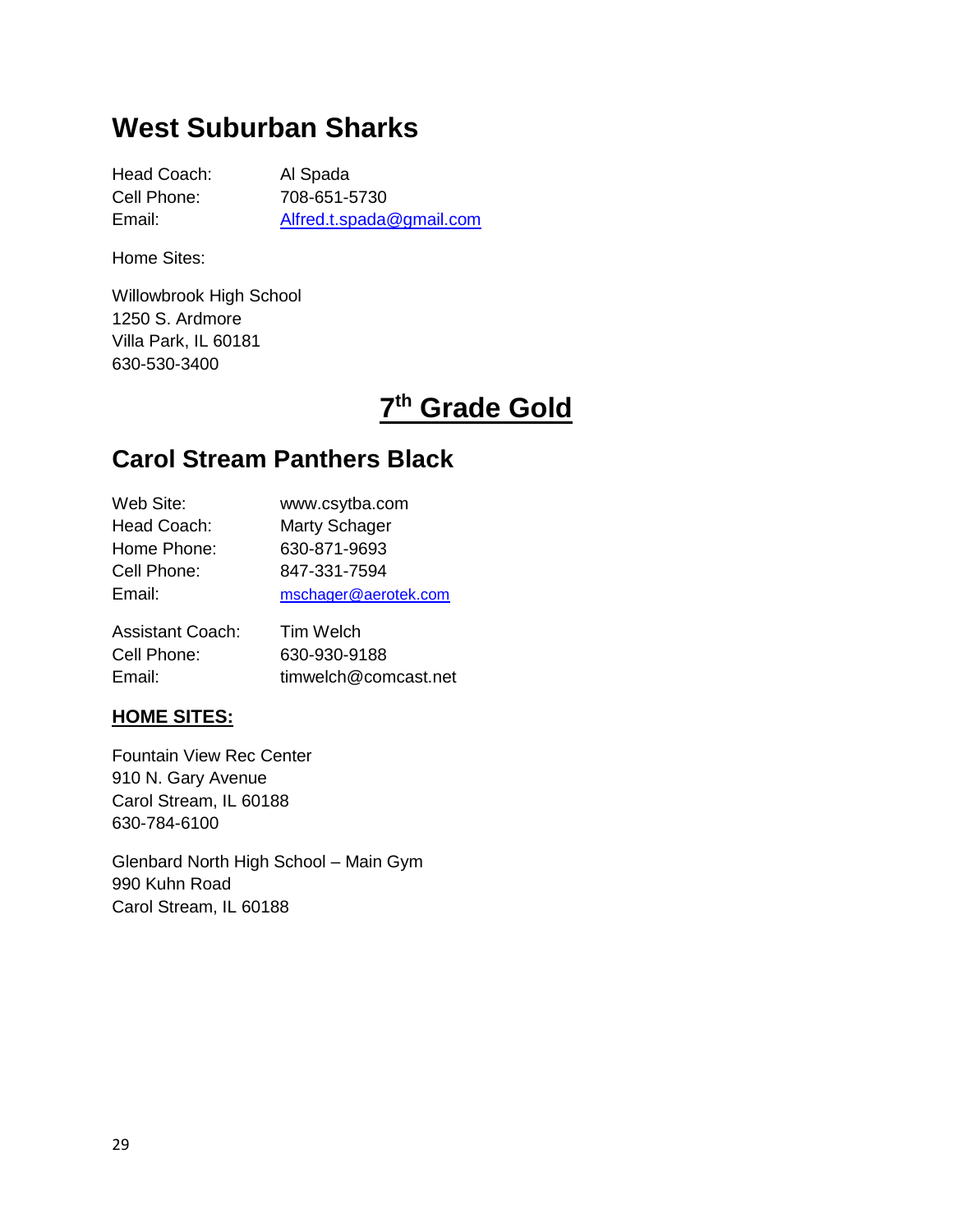### **Downers Grove Wolfpack**

Web Site: Head Coach: Dan Bartkowiak

Cell Phone: 312-202-2920 Email: [danbar123@comcast.net](mailto:danbar123@comcast.net)

| Assistant Coach: | <b>Beth Fleming</b>   |
|------------------|-----------------------|
| Cell Phone:      | 630-479-1994          |
| Email:           | B-Fleming@hotmail.com |
|                  |                       |

#### Home Sites:

Downers Grove Recreation Center 450 Belmont Road Downers Grove, Il 60515

Oak Brook Park District Recreation Center 1450 Forest Gate Road Oak Brook, IL 60523 630-990-4233

### **Fremd Feeder Lady Vikes Green**

| Website:    | fremdfeedergirls.com   |
|-------------|------------------------|
| Head Coach: | <b>Mike Fullerton</b>  |
| Home Phone: | 847-358-4498           |
| Cell Phone: | 630-258-4514           |
| Email:      | mfullerton75@gmail.com |

| <b>Assistant Coach:</b> | David Zipper      |
|-------------------------|-------------------|
| Cell Phone:             | 847-372-4879      |
| Email:                  | daz1113@gmail.com |

#### **Home Sites:**

Fremd High School 1000 S. Quentin Palatine, IL 60067 847.755.2600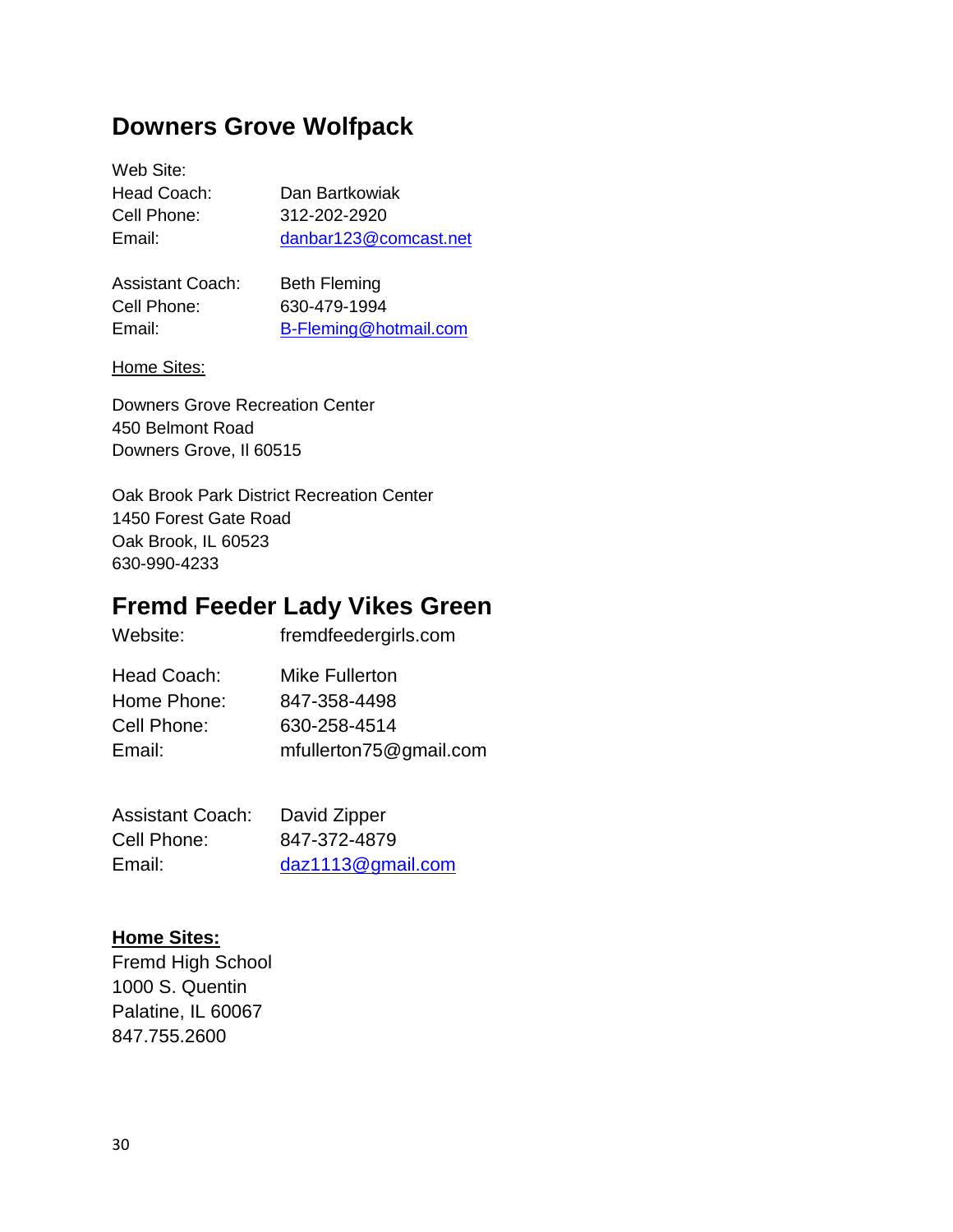### **Geneva Feeder Blue**

| Head Coach:                                                                                                                  | Nate Olds              |
|------------------------------------------------------------------------------------------------------------------------------|------------------------|
| Cell Phone:                                                                                                                  | 630-715-1738           |
| Email:                                                                                                                       | nathanolds24@yahoo.com |
| <b>Assistant Coach:</b>                                                                                                      | Kevin Madden           |
| $O1$ is $O2$ in $O2$ in $O2$ in $O2$ in $O2$ in $O2$ in $O2$ in $O2$ in $O2$ in $O2$ in $O2$ in $O2$ in $O2$ in $O2$ in $O2$ | coo reo oooo           |

| Cell Phone: | 630-569-3298          |
|-------------|-----------------------|
| Email:      | kevin.madden@ampf.com |

#### **Home Sites:**

#### **Geneva Middle School North**

1357 Viking Dr. Geneva, IL 60134 630-465-1410

#### **Geneva Middle School South**

1415 Viking Dr. Geneva, IL 60134

### **Glen Ellyn Titans Green**

| Web site:               | www.glenellyntitans.com |
|-------------------------|-------------------------|
| Head Coach:             | Jasmine Johnson         |
| Cell Phone:             | 630-649-4203            |
| Email:                  | jasmine.redd@yahoo.com  |
| <b>Assistant Coach:</b> | Dean Updegrove          |
| Cell Phone:             | 410-924-5943            |

Email: [dlupdegrove@gmail.com](mailto:dlupdegrove@gmail.com)

#### **Home Sites:**

Ackerman Park 800 East St. Charles Road (northside of St. Charles Road, just East of Riford) Glen Ellyn, IL 60137 630.317.0130

Glenbard West High School 670 Crescent Boulevard Glen Ellyn, IL 601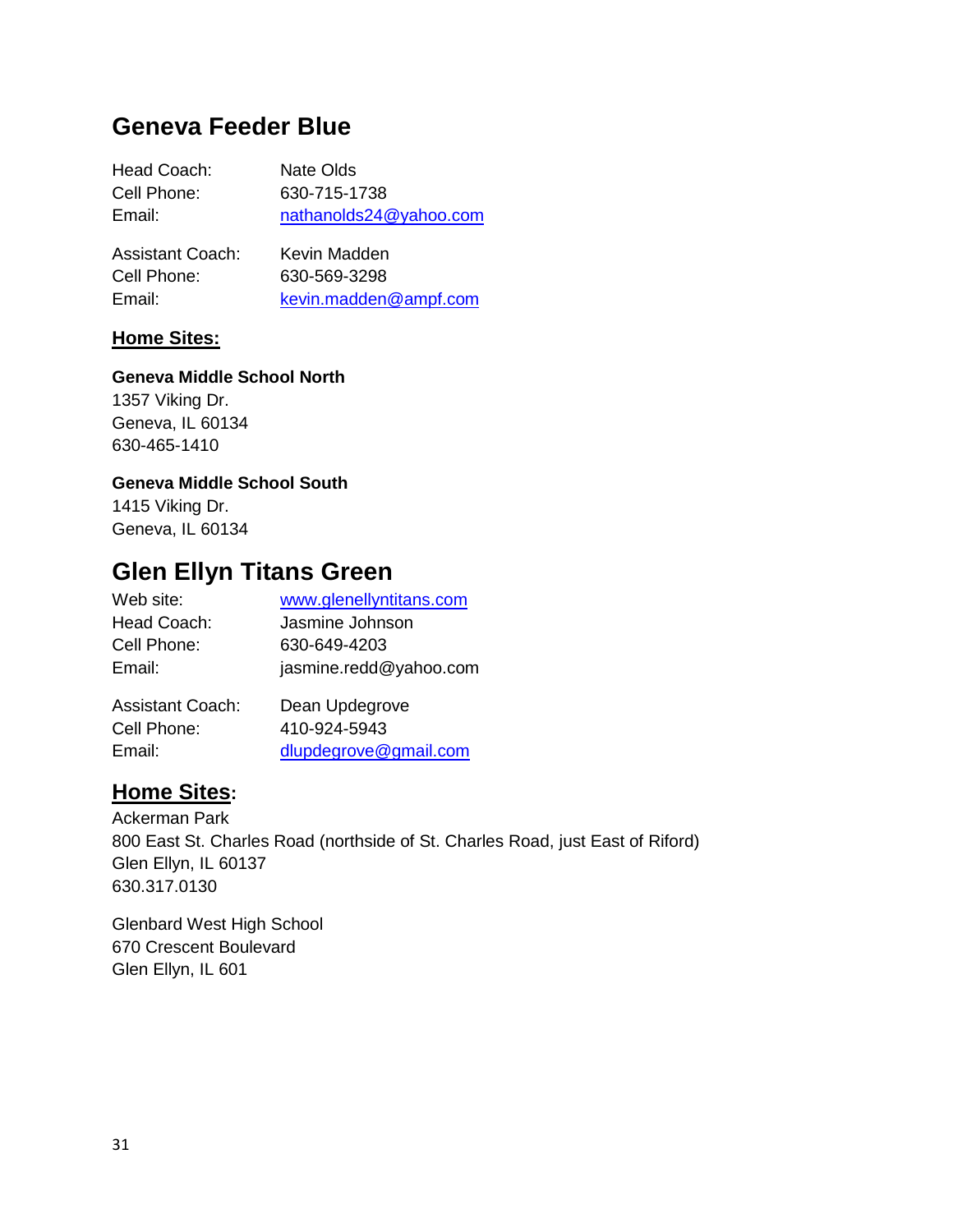### **Hinsdale Inferno Red**

| Website:    | www.hinsdaleinferno.com     |
|-------------|-----------------------------|
| Head Coach: | John Conley                 |
| Cell Phone: | 312-342-3811                |
| Email:      | jconley@conversantmedia.com |

| <b>Assistant Coach:</b> | <b>Brent Hyland</b>   |
|-------------------------|-----------------------|
| Cell Phone:             | 312-315-3565          |
| Email:                  | brent@hylandhomes.com |

#### **HOME SITES:**

Hinsdale Central High School (Fieldhouse) 550 South Grant St. Hinsdale, IL 60521 630-570-8000

The Max McCook Athletic & Expo 4750 Vernon St. McCook, Il 60525 708-485-9900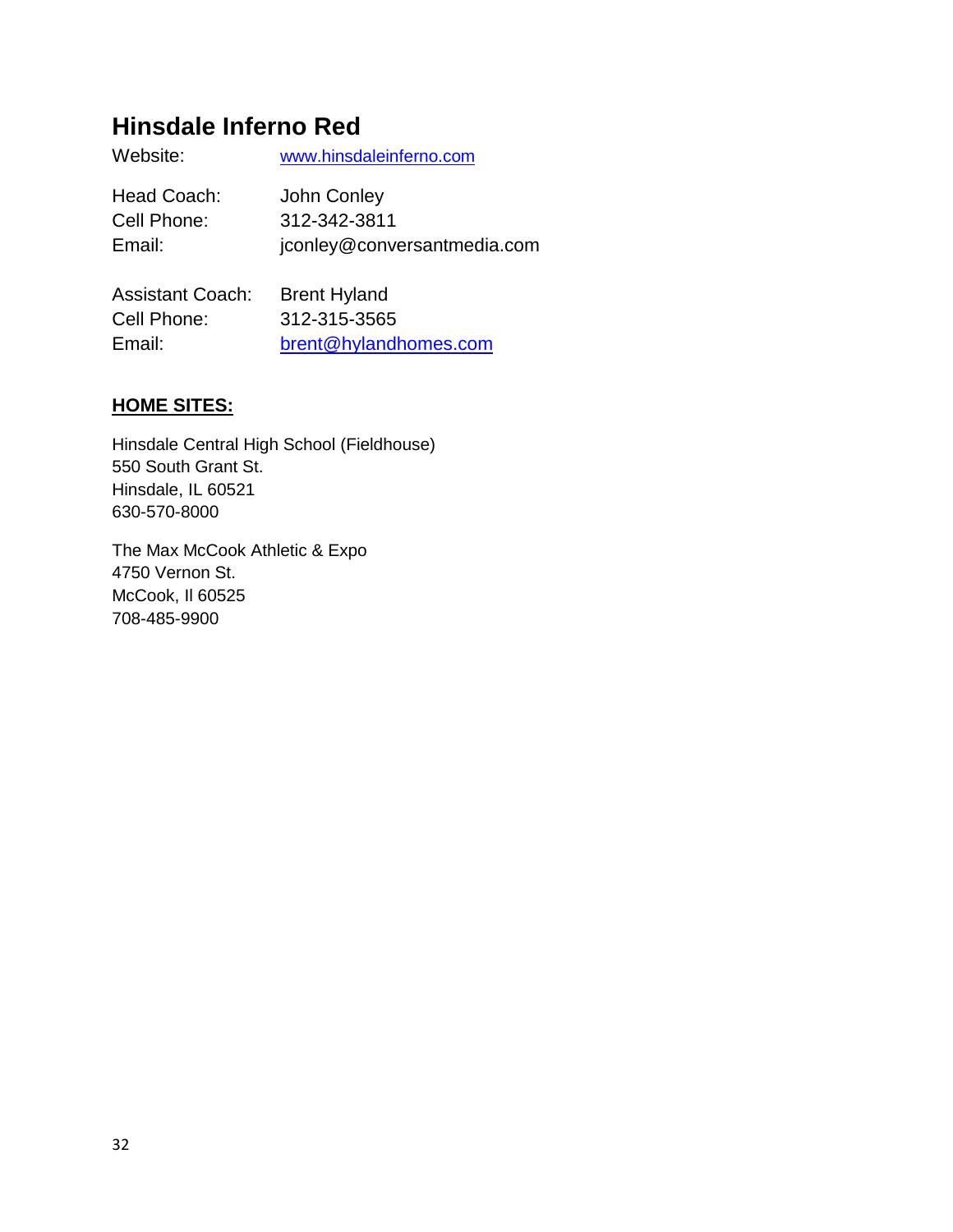### **Lancer Select**

| Head Coach: | Dave Vance         |
|-------------|--------------------|
| Home Phone: |                    |
| Cell Phone: | 630-772-0188       |
| Email:      | dvabce30@yahoo.com |
|             |                    |

| <b>Assistant Coach:</b> | Lannie Vance          |
|-------------------------|-----------------------|
| Home Phone:             |                       |
| Cell Phone:             | 630-772-0122          |
| Email:                  | lannievance@gmail.com |
| Parent Manager:         | Daniel Ellison        |
|                         |                       |
| Cell Phone:             | 630-306-6632          |

Email: ellisondl@sbcglobal.net Home Sites:

Lake Park East Campus 600 Medinah Rd. Medinah, Il 60172

Trinity Lutheran Church 405 S. Rust St. Roselle, Il 60172 630-894-3263

## **Lisle Lions**

Website:

Cell Phone: 630-292-1177

Head Coach: Bill Takahashi Email: [billtakahashi@att.net](mailto:billtakahashi@att.net)

Home Sites: Lisle High Scool 1800 Short St. Lisle, Il 60532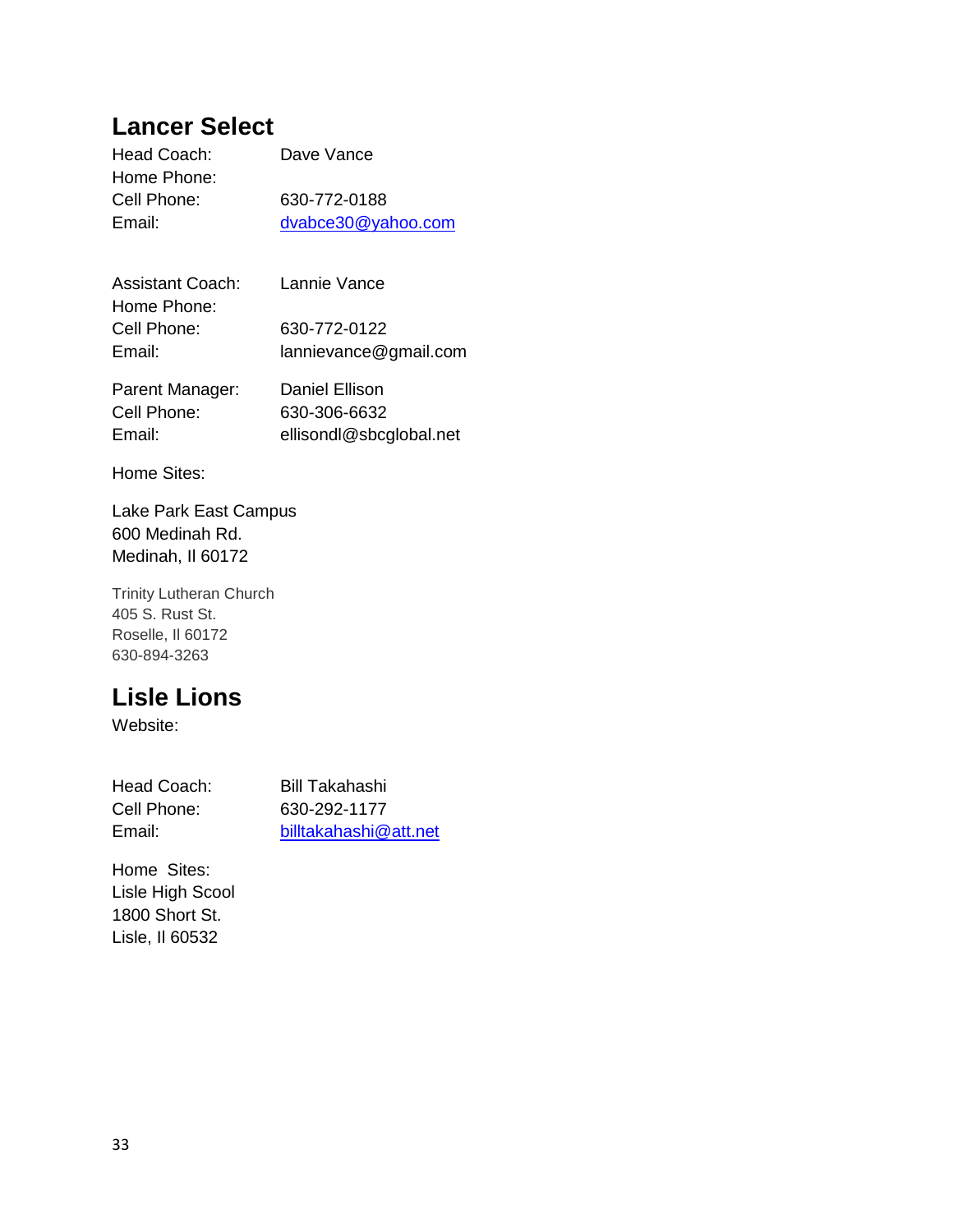### **Park Ridge Sky**

| Head Coach: | Vinny LaVecchia        |
|-------------|------------------------|
| Home Phone: | 847-384-2210           |
| Cell Phone: | 775-742-3059           |
| Email:      | vinneylavecc@yahoo.com |

Home Sites;

Park Ridge Community Center 100 S. Western Park Ridge, Il 60068 847-692-3597

Dunne Park Recreation 9499 Glenlake St. Rosemont, Il 60018 847-993-8455

# **7 th Grade Silver**

### **Carol Stream Panthers White**

| Web Site:   | www.csytba.com      |
|-------------|---------------------|
| Head Coach: | <b>Phil Kuchler</b> |
| Home Phone: | 630-784-9171        |
| Cell Phone: | 630-747-8198        |

Email: pakuchler@sbcglobal.net

#### **HOME SITES:**

Fountain View Rec Center 910 N. Gary Avenue Carol Stream, IL 60188 630-784-6100

Glenbard North High School – Main Gym 990 Kuhn Road Carol Stream, IL 60188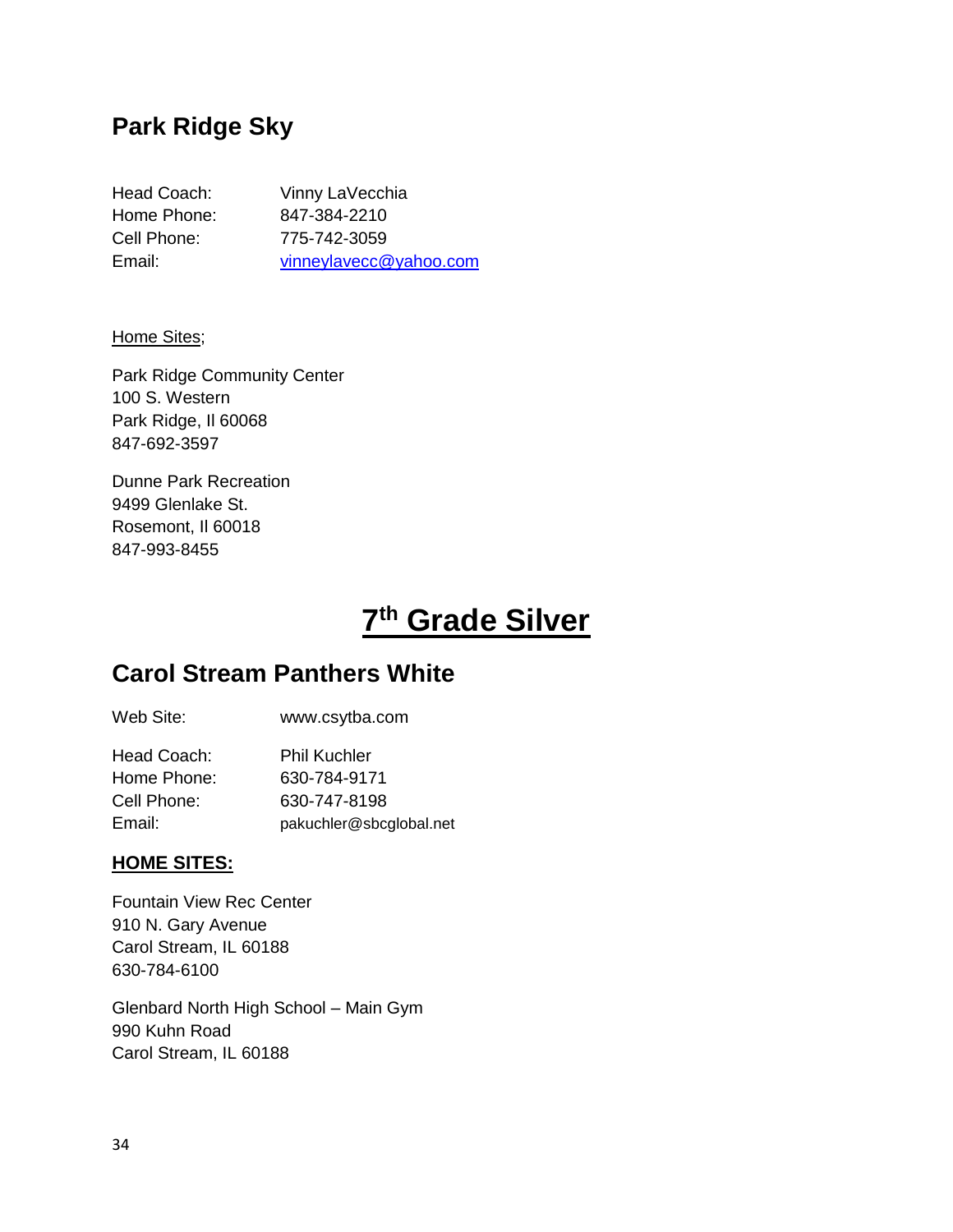### **Geneva Feeder White**

| Web Site:               | www.genevabasketball.com   |
|-------------------------|----------------------------|
| Head Coach:             | Jodie Boeldt               |
| Home Phone:             | 630-845-0883               |
| Cell Phone:             | 630-512-7473               |
| Email:                  | Jodie.Boeldt@sbcglobal.net |
| <b>Assistant Coach:</b> | Jeff Croci                 |
| Home Phone:             | 630-659-5223               |
| Cell Phone:             |                            |
| Email:                  | jeffcroci@sbcglobal.com    |

#### **HOME SITES:**

#### **Geneva Middle School North**

1357 Viking Dr. Geneva, IL 60134 630-465-1410

#### **Geneva Middle School South**

1415 Viking Dr. Geneva, IL 60134

### **Glen Ellyn Raiders**

| Website:                | www.geraiders.com       |
|-------------------------|-------------------------|
| Head Coach:             | Jeff Lange              |
| Cell Phone:             | 312-286-5720            |
| Email:                  | jeffjlange70@gmail.com  |
| <b>Assistant Coach:</b> | <b>Mike Schmidt</b>     |
| <b>Cell Phone:</b>      | 630-936-6819            |
| Email:                  | mschmidt@smarteklic.com |
| <b>Assistant Coach:</b> | <b>Adam Miholic</b>     |

Cell Phone: 630-286-1864 Email: adam.miholic@gmail.co

#### **Home Sites:**

Glenbard South High School 23 W. 200 Butterfield Rd. Glen Ellyn, IL 60137 630-469-6500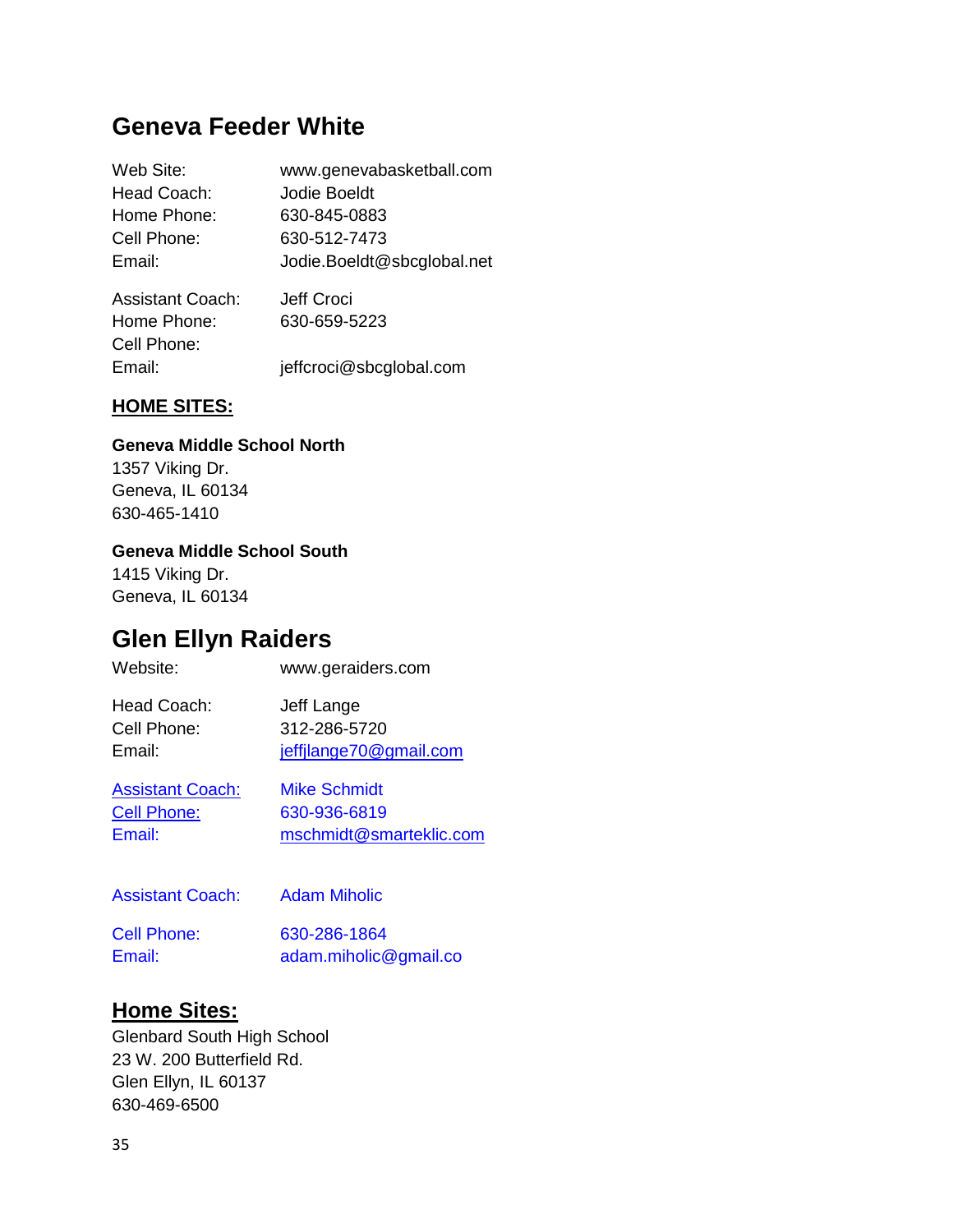## **Glen Ellyn Titans White**

Web site: [www.glenellyntitans.com](http://www.glenellyntitans.com/)

| Head Coach:                            | Abby Dorman                              |
|----------------------------------------|------------------------------------------|
| Cell Phone:                            | 719-432-8937                             |
| Email:                                 | abby.dorman@my.wheaton.edu               |
| <b>Assistant Coach:</b><br>Home Phone: | Nika Johnson                             |
| Cell Phone:<br>Email:                  | 708-334-7197<br>nikajohnson327@gmail.com |

### **Home Sites:**

Ackerman Park 800 East St. Charles Road (northside of St. Charles Road, just East of Riford) Glen Ellyn, IL 60137 630.317.0130

Glenbard West High School 670 Crescent Blvd. Glen Ellyn, Il 60137 630-469-8600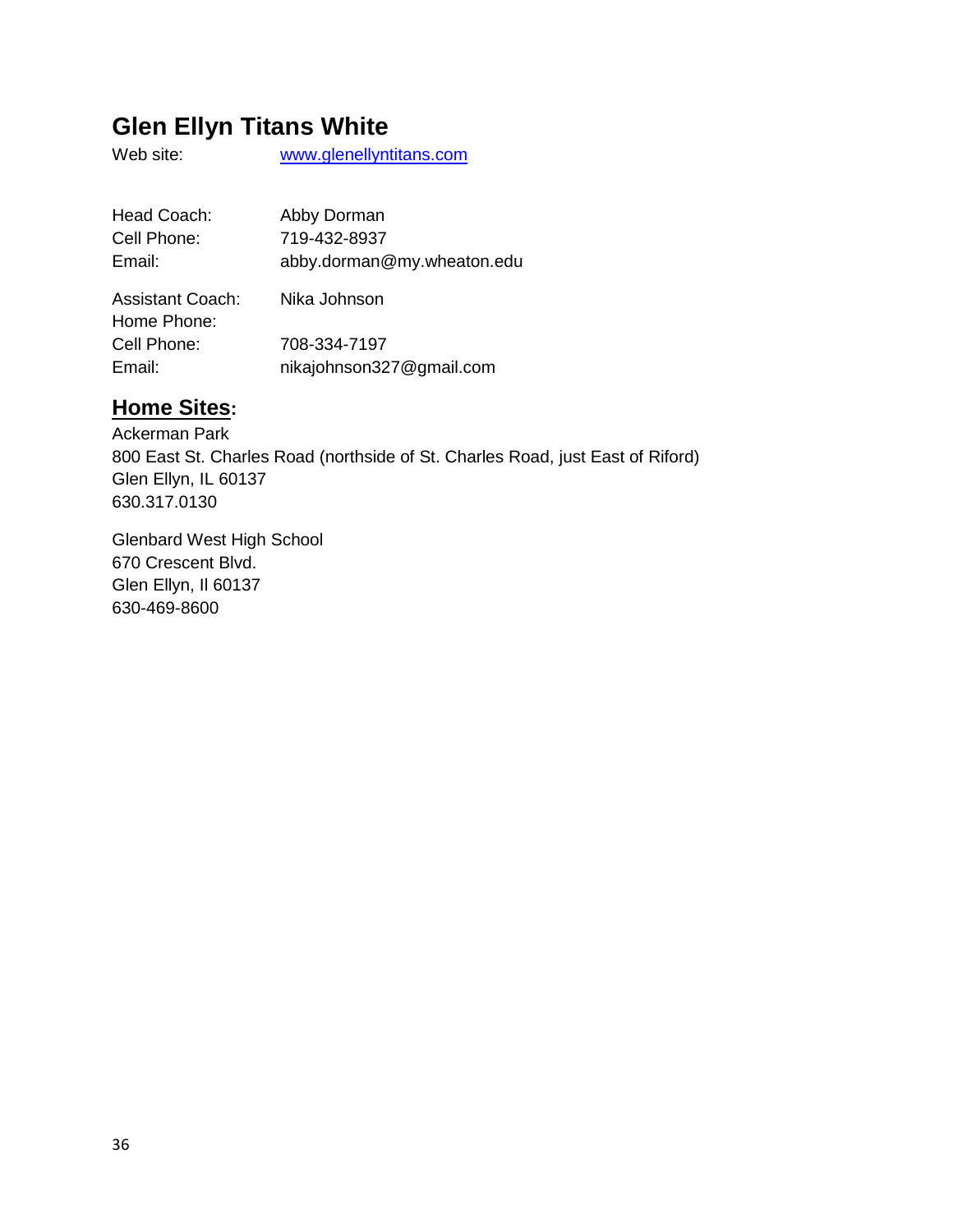# **Knights Basketball**

| Website:    | www.knightsbball.com        |
|-------------|-----------------------------|
| Head Coach: | John Peck                   |
| Home Phone: | 630-279-1927                |
| Cell Phone: | 630-476-1927                |
| Email:      | johnathanpeck50@hotmail.com |

| <b>Assistant Coach:</b> | Jim Kennedy           |
|-------------------------|-----------------------|
| Cell Phone:             | 630-880-3112          |
| Email:                  | jdkennedy44@yahoo.com |

### **Home Sites**:

Oak Brook Park District 1450 Forest Gate Road Oak Brook, IL 60523 630-990-4233

## **Lombard Jr. Rams**

| Website:    |                        |
|-------------|------------------------|
| Head Coach: | Jim O'Brien            |
| Home Phone: | 630-442-9186           |
| Cell Phone: | 630-442-9186           |
| Email:      | obrien.jim@comcast.net |

#### **HOME SITES:**

Glenbard East High School 1014 South Main St, Lombard, IL 6014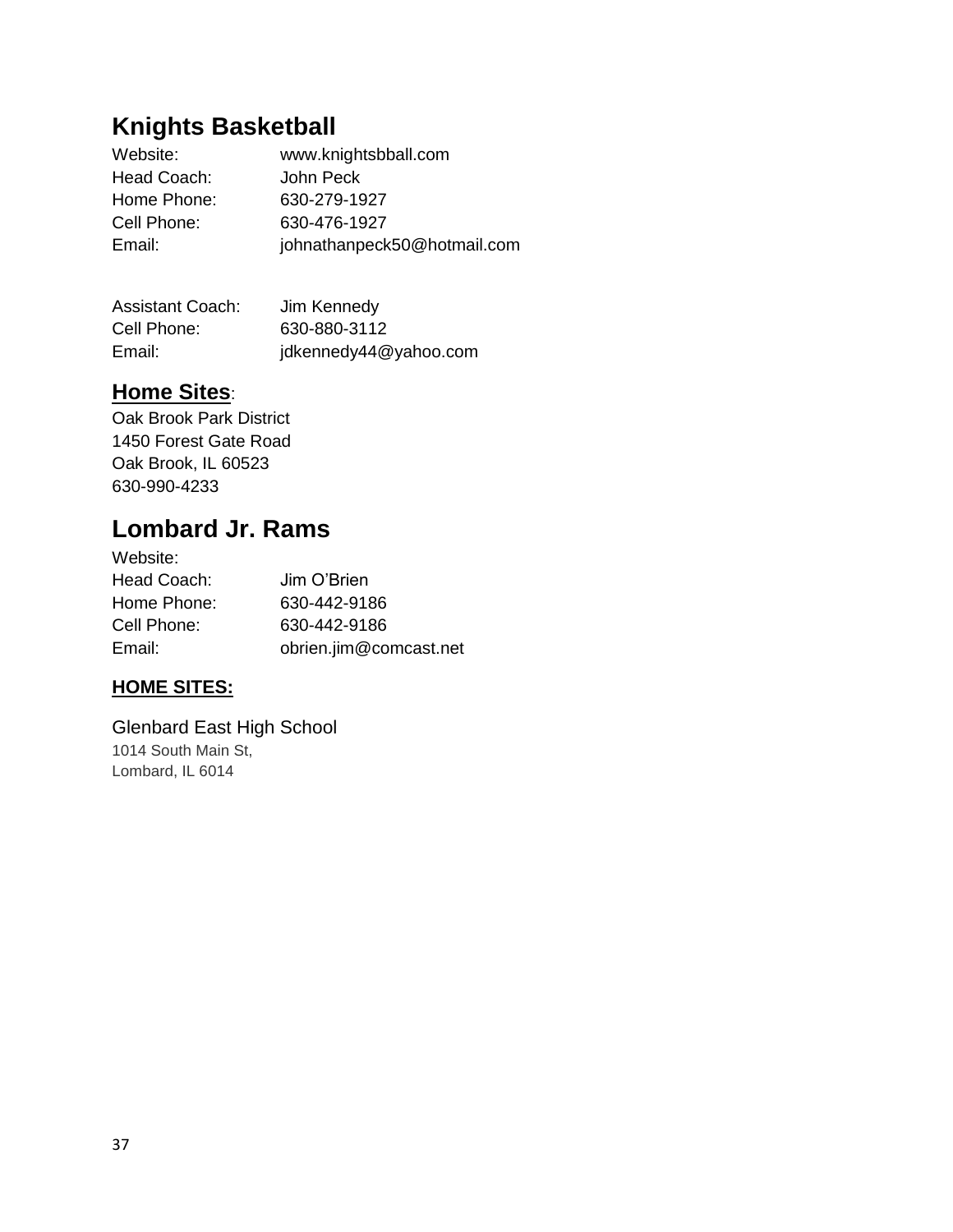### **West Suburban Sharks**

| Website:    | www.westsuburbansharks.com |
|-------------|----------------------------|
| Head Coach: | Alex Liszasuain            |
| Cell Phone: | 630-452-4481               |
| Email:      | lizasuain@comcast.net      |
|             |                            |

| <b>Assistant Coach:</b> | Jibril Jones        |
|-------------------------|---------------------|
| Cell Phone:             | 630-432-9182        |
| Email:                  | jjones@dupage88.net |

Home Sites: Willowbrook High School 1250 S. Ardmore Villa Park, IL 60181 630-530-3400

### **Wheaton Thunder**

| Website:               | www.wheatonparkdistrict.com |
|------------------------|-----------------------------|
| Coach:                 | Jason Gilroy                |
| Cell Phone:            | 773-230-3688                |
| Email:                 | Jason.gilroy@               |
| <b>Assistant Coah:</b> | Jason Gillmar               |
| Email:                 | jgillmar@hotmail.com        |

#### **HOME GAME SITES:**

Central Athletic Complex 500 S Naperville Rd. Wheaton, IL 60187

Edison Middle School 1125 South Wheaton Ave Wheaton, IL 60189

Hubble Middle School 35600 Herrick Rd. Warrenville, IL 60551

Wheaton Park District Community Center 1777 S Blanchard St. Wheaton, IL 60189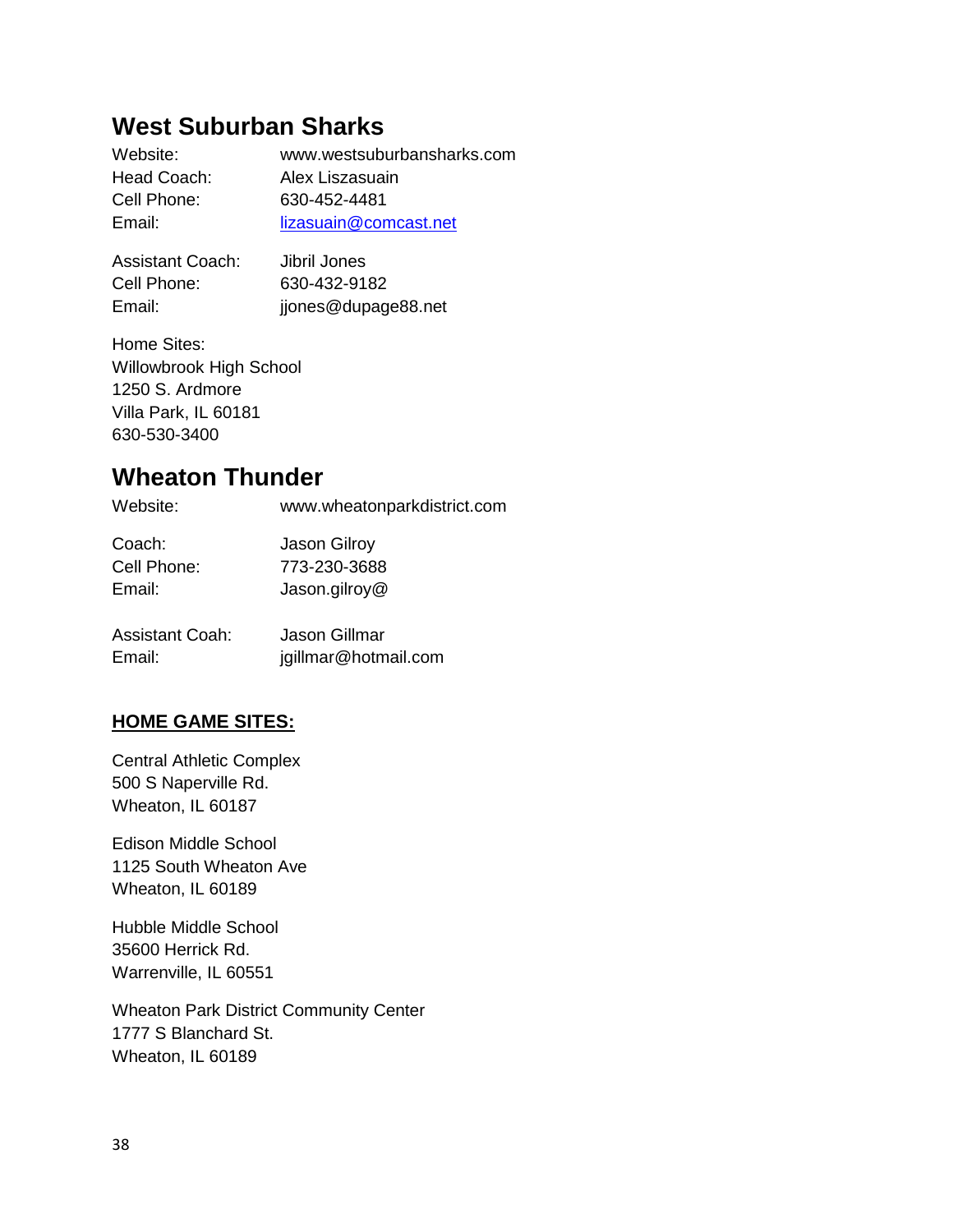# **8 th Grade Gold Division**

# **Batavia Bulldogs 8 G Red**

| Web site:   | bataviafeederbasketball.com |
|-------------|-----------------------------|
| Head Coach: | <b>Tony Nazos</b>           |
| Cell Phone: | 847-845-8735                |
| Email:      | tnazos@gmail.com            |
|             |                             |

| <b>Assistant Coach:</b> | <b>Shane Cole</b>     |
|-------------------------|-----------------------|
| Home Phone:             | 630-761-9514          |
| Cell Phone:             | 630-777-8314          |
| Email:                  | aescole@sbcglobal.net |

#### **Home Sites:**

#### **Rotolo Middle School**

1501 S. Raddant Road Batavia, Il 60510 630-937-8700

### **Louise White Elementary School**

800 N. Prairie St. Batavia, Il 60510 630-937-8500

#### **Batavia High School**

1201 Main St. Batavia, Il 60510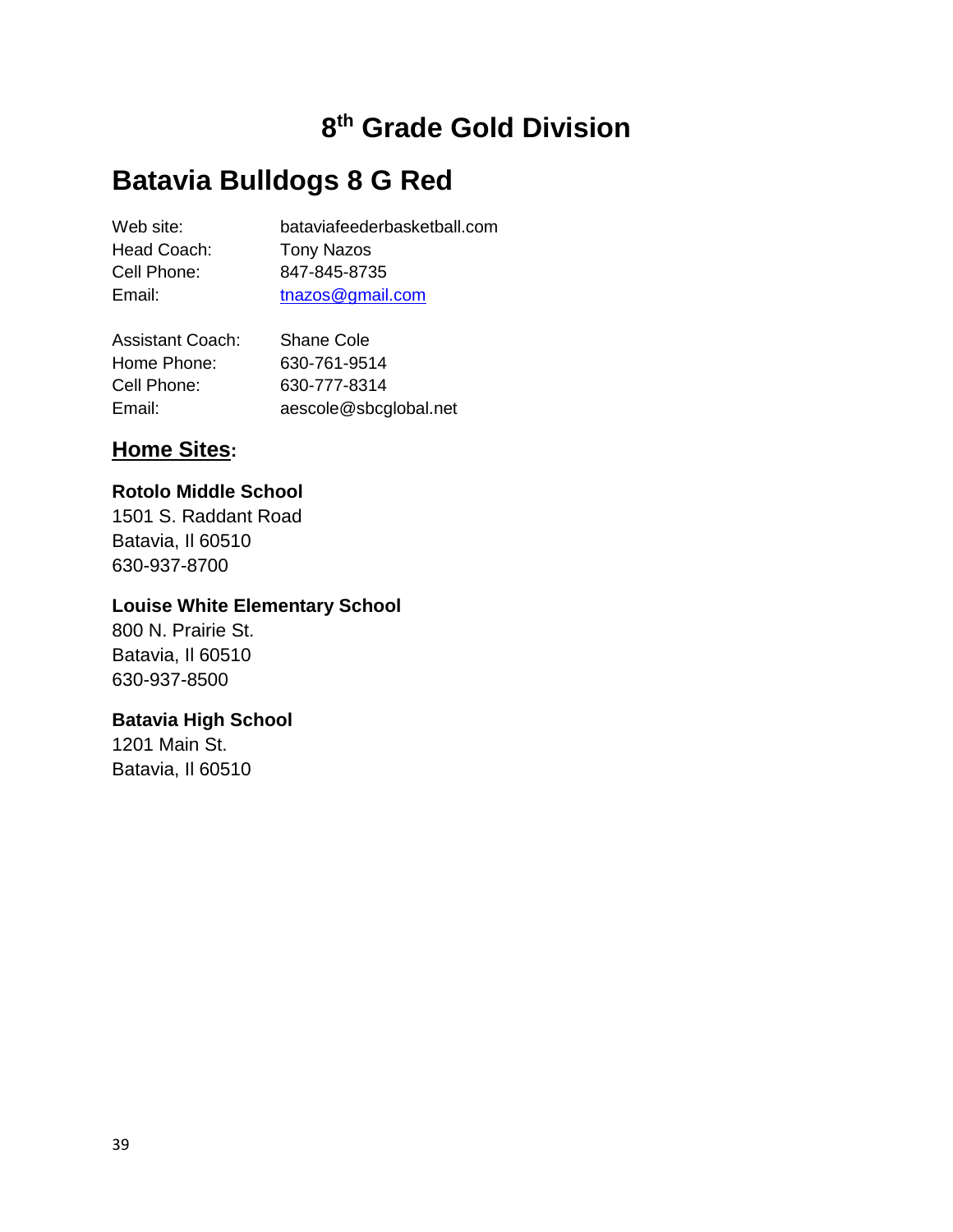### **Bloomingdale Blue Devils**

Web site: www.bloomingdalebasketball.org

| Dan LaVallie             |
|--------------------------|
| 630-254-0155             |
| dan lavallie@hotmail.com |
|                          |

| <b>Assistant Coach:</b> | Morley Rusford             |
|-------------------------|----------------------------|
| Home Phone:             |                            |
| Cell Phone:             | 847-417-4720               |
| Email:                  | morleyrushford@hotmail.com |

#### **Home Site:**

Johnston Recreation Center (JRC) 172 S. Circle Avenue Bloomingdale, IL 60108 630.529.3650

Westfield Middle School 149 Fairfield Way Bloomingdale, Il 60108 630-529-6211

### **Conant Cougars**

Web site: conantgirlsfeeder.com

Head Coach: Bob Klages Home Phone: Cell Phone: 773-213-9235

#### **Home Site:**

Conant High School 700 E. Cougar Trail Hoffman Estates, IL 60169 847-755-3600

Elk Grove Pavlion 1000 Wellington Ave. Elk Grove Village, Il 60007 847-437-9494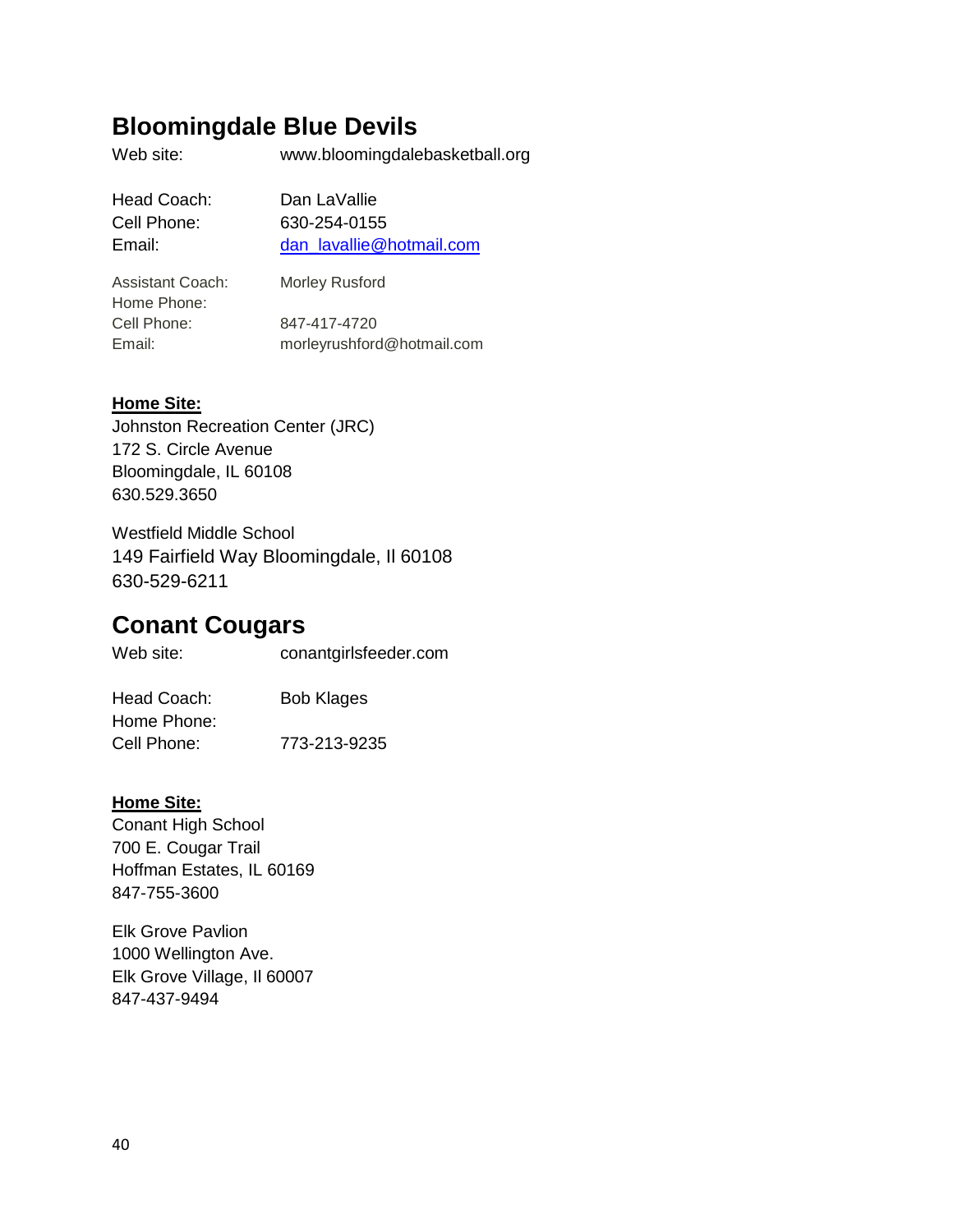### **Elmhurst Airborne 7th**

| Website:    | elmhurstairborne.org         |
|-------------|------------------------------|
| Head Coach: | <b>Bill Baldridge</b>        |
| Cell Phone: | 630-290-4715                 |
| Email:      | billbaldridge@rocketmail.com |
|             |                              |

| <b>Assistant Coach:</b> | <b>Bob Blattner</b>     |
|-------------------------|-------------------------|
| Cell Phone:             | 630-732-0608            |
| Email:                  | bblattner19@comcast.com |

#### **Home Sites:**

York High School 355 W. St. Charles Road Elmhurst, IL 60126 630.617.2400

Sandburg Middle School 345 E. St. Charles Elmhurst, IL 60126 630.834.4534

### **Elmhurst Airborne Gold**

| Web site:        | elmhurstairborne.org              |
|------------------|-----------------------------------|
| Head Coach:      | <b>Matt Winton</b>                |
| Home Phone:      | 630-516-0684                      |
| Cell Phone:      | 312-404-7056                      |
| Email:           | matt.winton@ellwoodassociates.com |
| Accietant Coach: | Aimoo Mooro                       |

Assistant Coach: Aimee Moore Cell Phone: 773-562-1527<br>Email: ansmoore@sh Email: ansmoore@sbcglobal.net

#### **Home Sites:**

York High School 355 W. St. Charles Road Elmhurst, IL 60126 630.617.2400

Sandburg Middle School 345 E. St. Charles Elmhurst, IL 60126 630.834.4534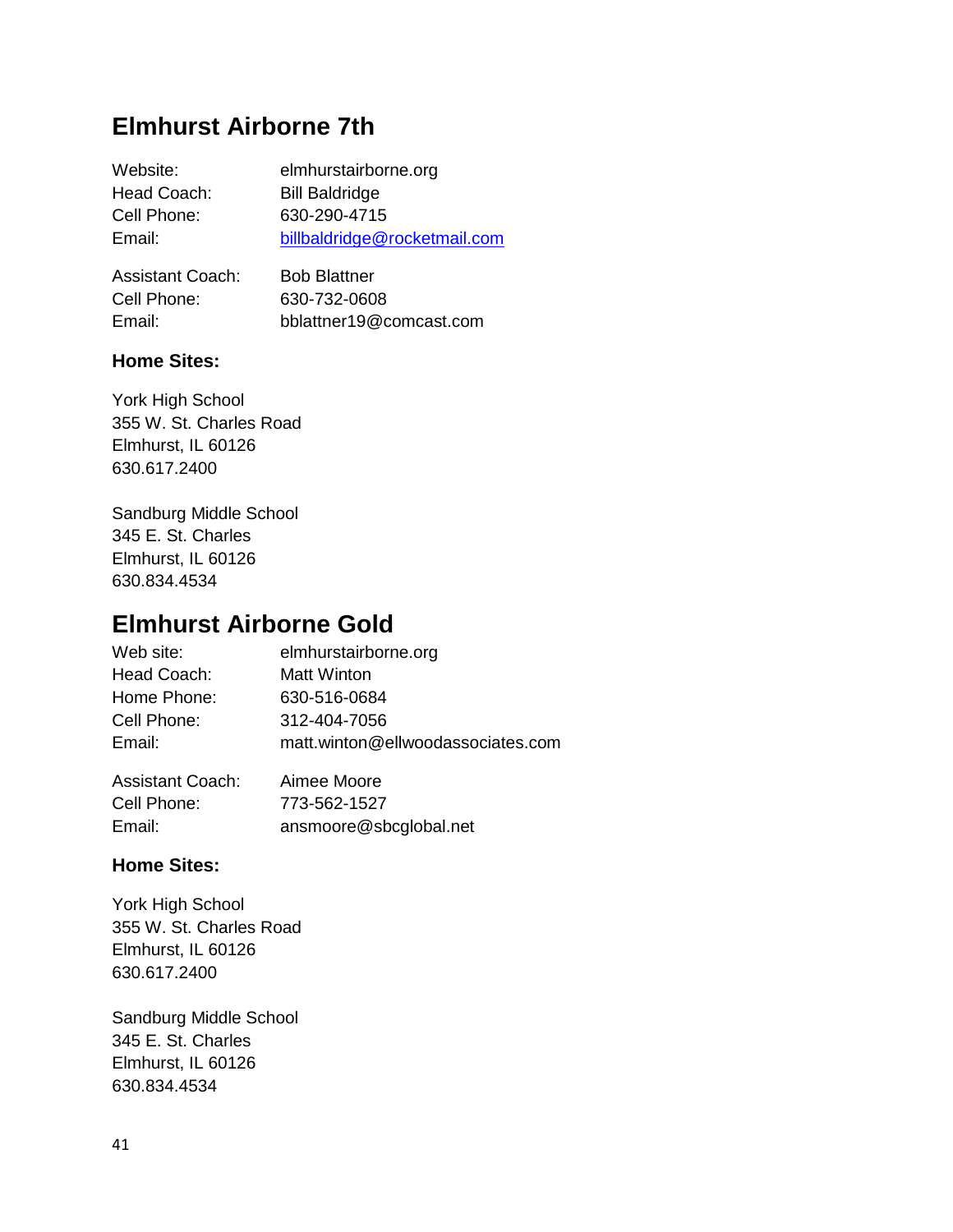## **Glen Ellyn Raiders**

| Head Coach: | Jeff Anderson       |
|-------------|---------------------|
| Cell Phone: | 312-391-9689        |
| Email:      | jjeffreya@gmail.com |

### **Home Sites:**

Glenbard South High School 23 W. 200 Butterfield Rd. Glen Ellyn, IL 60137 630-469-6500

## **Hinsdale Inferno Red**

| Website:    | www.hinsdaleinferno.com |
|-------------|-------------------------|
| Head Coach: | Jeff Terry              |
| Cell Phone: | 312-662-2742            |
| Email:      | jessterry123@gmail.com  |
|             |                         |

| <b>Assistant Coach:</b> | <b>Scott Sanders</b> |
|-------------------------|----------------------|
| Cell Phone:             | 414-217-9605         |
| Email:                  | sanders10@gmail.com  |

### **HOME SITES:**

Hinsdale Central High School (Fieldhouse) 550 South Grant St. Hinsdale, IL 60521 630-570-8000

The Max McCook Athletic and Expo 4750 Vernon St. McCook, Il 60525 708-435-9900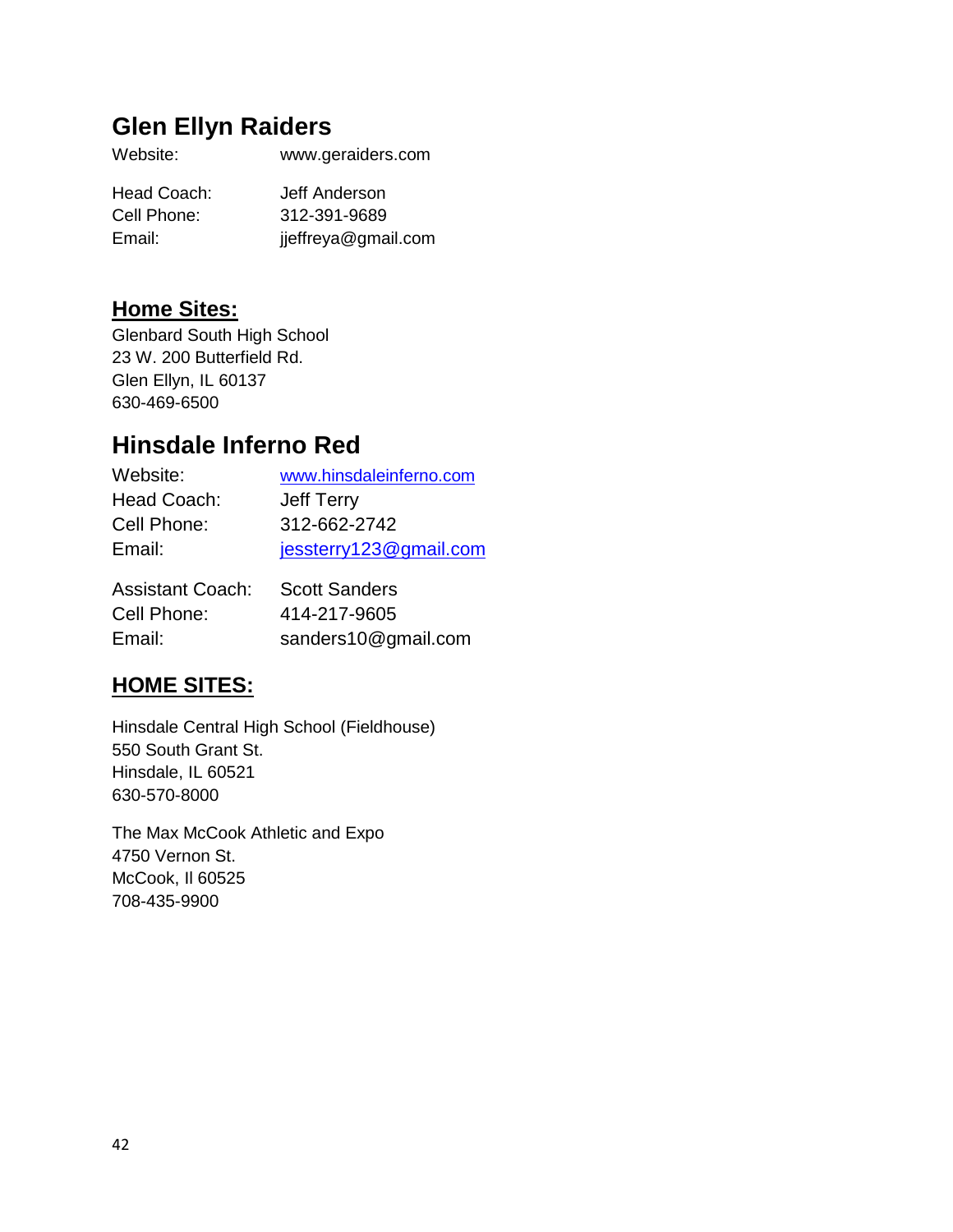# **Knights Basketball Blue**

| web site:   | www.knightsbball.com |
|-------------|----------------------|
| Head Coach: | Marc Kahovec         |
| Cell Phone: | 312-446-8997         |
| Email:      | mottbball@yahoo.com  |
|             |                      |

| <b>Assistant Coach:</b> | Marc Asmussen              |
|-------------------------|----------------------------|
| Cell Phone:             | 630-930-7168               |
| Email:                  | masmussen23@sbclglobal.net |

#### **HOME GAME SITES:**

Oak Brook Park District 1450 Forest Gate Road Oak Brook, IL 60523 630-990-4233

## **Western Springs Wildcats**

| Web site:               |                     |
|-------------------------|---------------------|
| Head Coach:             | Lee Eulgen          |
| Home Phone:             | 708-246-2927        |
| Cell Phone:             | 773-301-7798        |
| Email:                  | leulgen@ngelaw.com  |
| <b>Assistant Coach:</b> | <b>Tom Michalek</b> |
| Cell Phone:             | 312-543-9298        |
| Email:                  | tgun2020@gmail.com  |

#### **Home Sites:**

Western Springs Recreation Center 1500 Walker St Western Springs, IL 60558 708-246-9070

McClure Junior High 4225 Wolf Rd. Western Springs, IL 60558 708-246-7590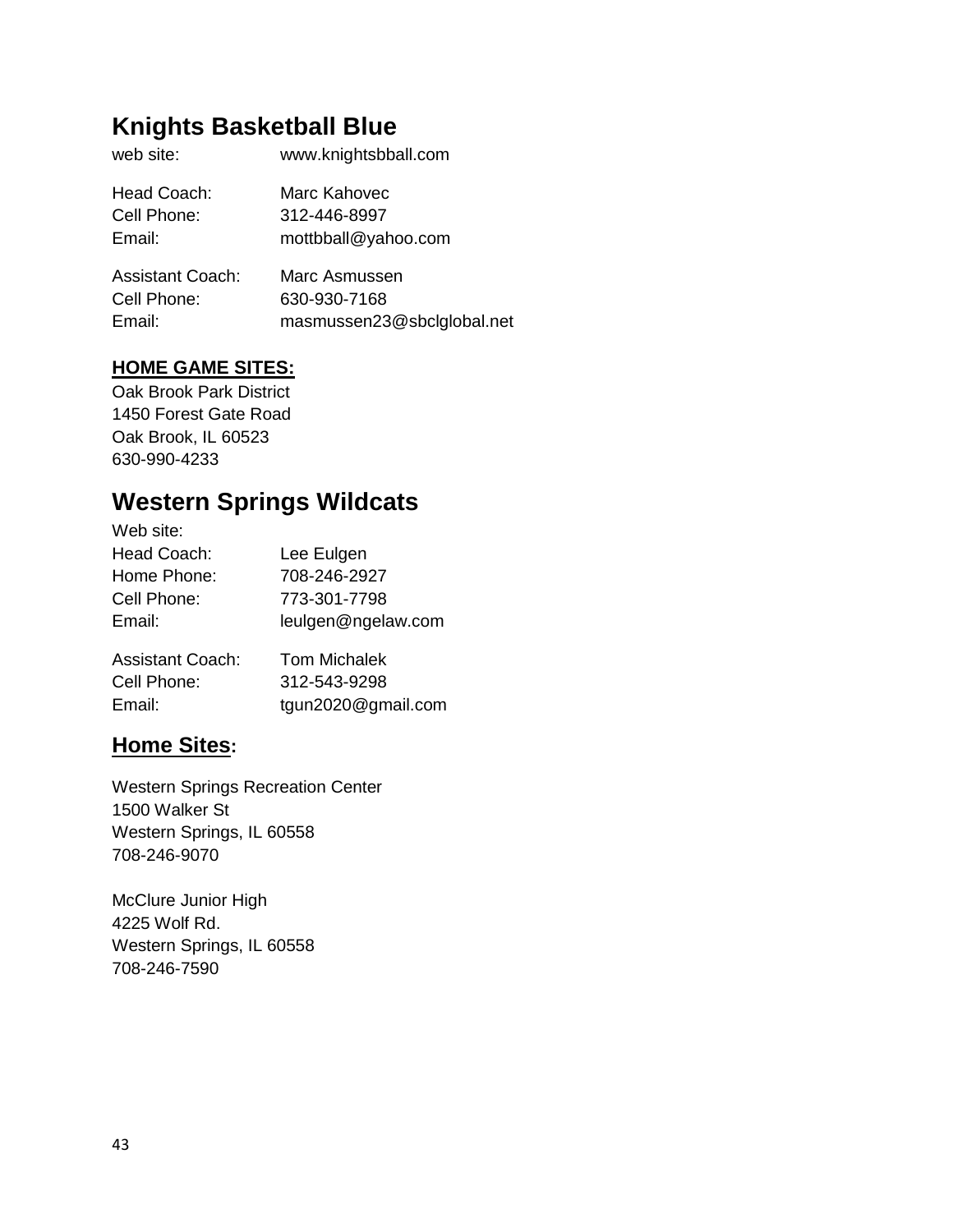# **8 th Grade Silver**

### **Bartlett Hawks**

| Website:    | www.bartlettparks.org |
|-------------|-----------------------|
| Head Coach: | Dan Dziengel          |
| Home Phone: | 630.483.9435          |
| Cell Phone: | 262.468.6077          |
| Email:      | dgdziengel@aol.com    |
|             |                       |

| Assistant Coach: | <b>Vincent Clayton</b> |
|------------------|------------------------|
| Cell Phone:      | 630-926-2142           |
| Email:           | avclayton@comcast.net  |

#### **Home Sites:**

Bartlett Community Center 700 S. Bartlett Drive Bartlett, IL 60103 630.540.4800

# **Batavia Bulldogs 8 G Gold**

| Web site:   | bataviafeederbasketball.com |
|-------------|-----------------------------|
| Head Coach: | Matt Thomas                 |
| Cell Phone: | 630-688-2440                |
| Email:      | mtommy44@aol.com            |

#### **Home Sites:**

#### **Rotolo Middle School**

1501 S. Raddant Road Batavia, Il 60510 630-937-8700

#### **Louise White Elementary School**

800 N. Prairie St. Batavia, Il 60510 630-937-8500

#### **Batavia High School**

1201 Main St. Batavia, Il 60510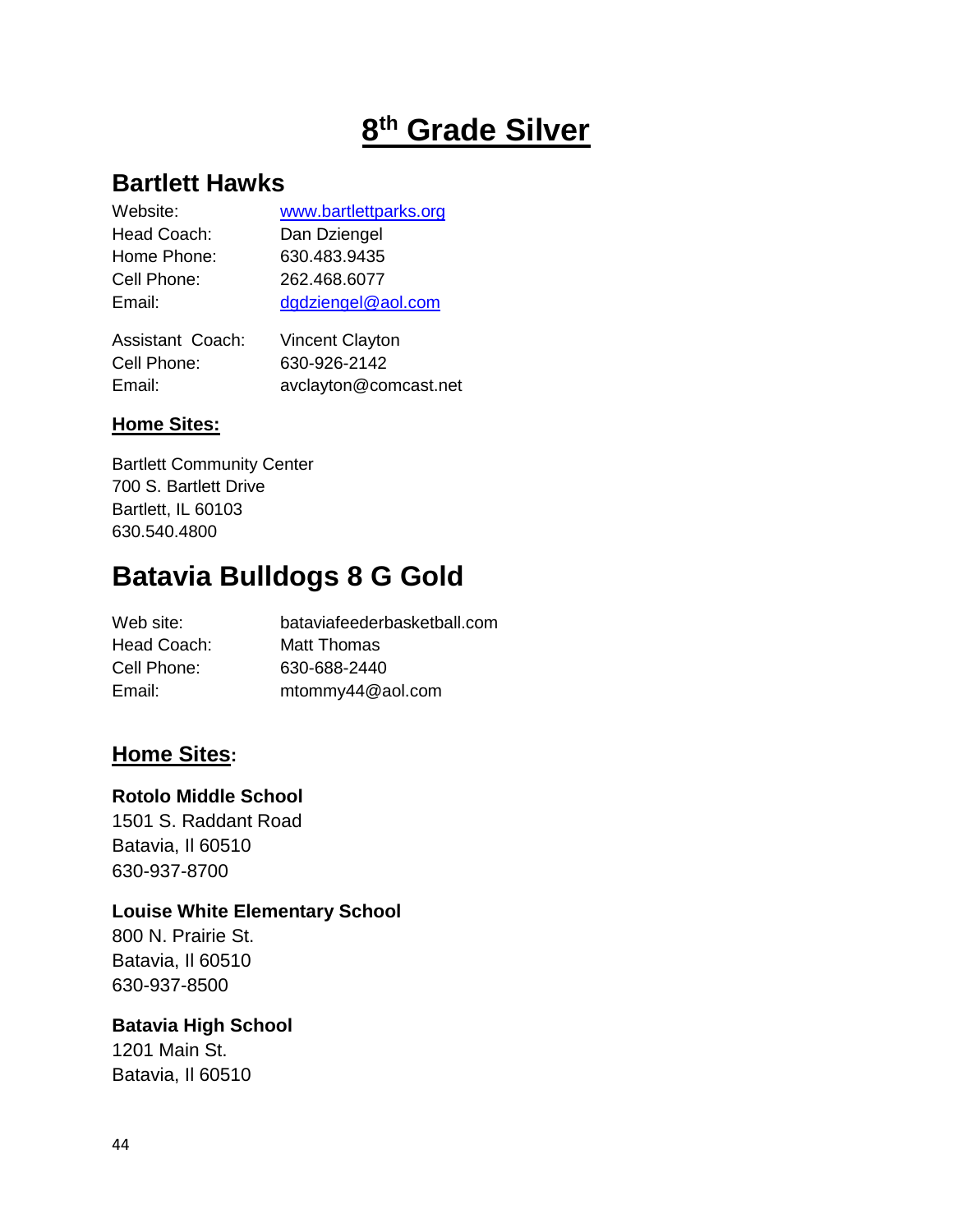### **Carol Stream Panthers**

Web site: www.csytba.com

Head Coach: Tim Rogers Home Phone: 630-231-2787 Cell Phone: 630-589-2864 Email: timothyrogers@gmail.com

#### **Home Site:**

Fountain View Rec Center 910 Gary Ave Carol Stream, IL 60188 630.529.3650

Simkus Rec Center 849 Lies Road Carol Stream, IL 60188

Glenbard North High School Field House 990 Kuhn Road Carol Stream, IL 60188

### **Conant Cougars**

Web site: conantgirlsfeeder.com

| Head Coach: | <b>Bob Klages</b> |
|-------------|-------------------|
| Cell Phone: | 773-213-9235      |

#### **Home Site:**

Conant High School 700 E. Cougar Trail Hoffman Estates, IL 60169 847-755-3600

Elk Grove Pavlion 1000 Wellington Ave. Elk Grove Village, Il 60007 847-437-9494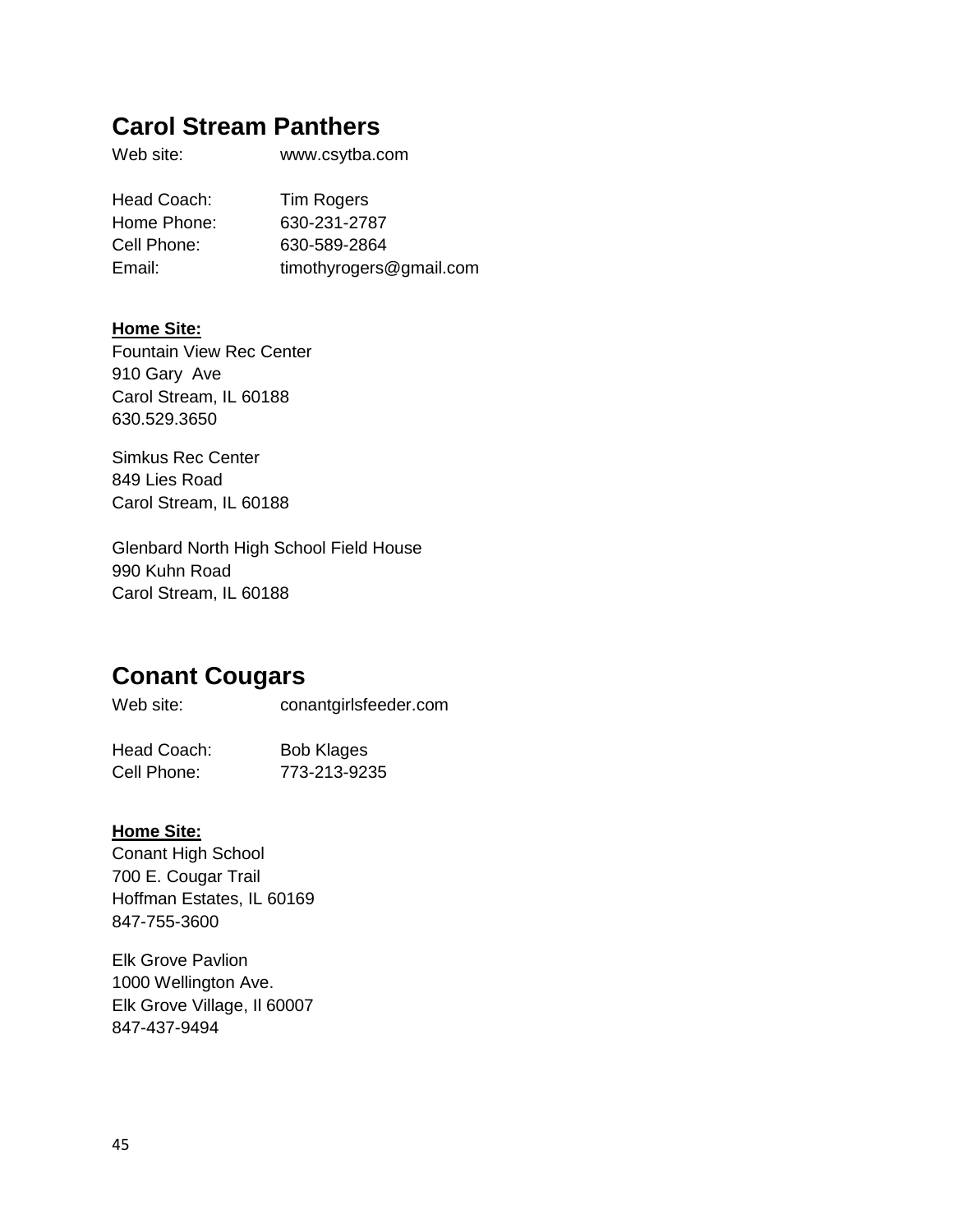### **Downers Grove Wolfpack**

Web Site: Head Coach: Eric Kramper Cell Phone: 630-640-8072 Email: erickramper@comcast.net

#### **Home Sites:**

Downers Grove North High School 4436 Main St. Downers Grove, Il 60515

### **Elmhurst Airborne White**

Web site:<br>
Head Coach: Brett Baker<br>
Head Coach: Brett Baker Head Coach: Home Phone: 847-732-7789<br>Cell Phone: 847-732-7789 Cell Phone: 847-732-7789 Email: [brett.baker@comcast.net](mailto:brett.baker@comcast.net)

Assistant Coach: Jeff Klinger Cell Phone: 312-498-7582 **Home Sites:**

Email: jeff@klingersvoice.com

York High School 355 W. St. Charles Road Elmhurst, IL 60126 630.617.2400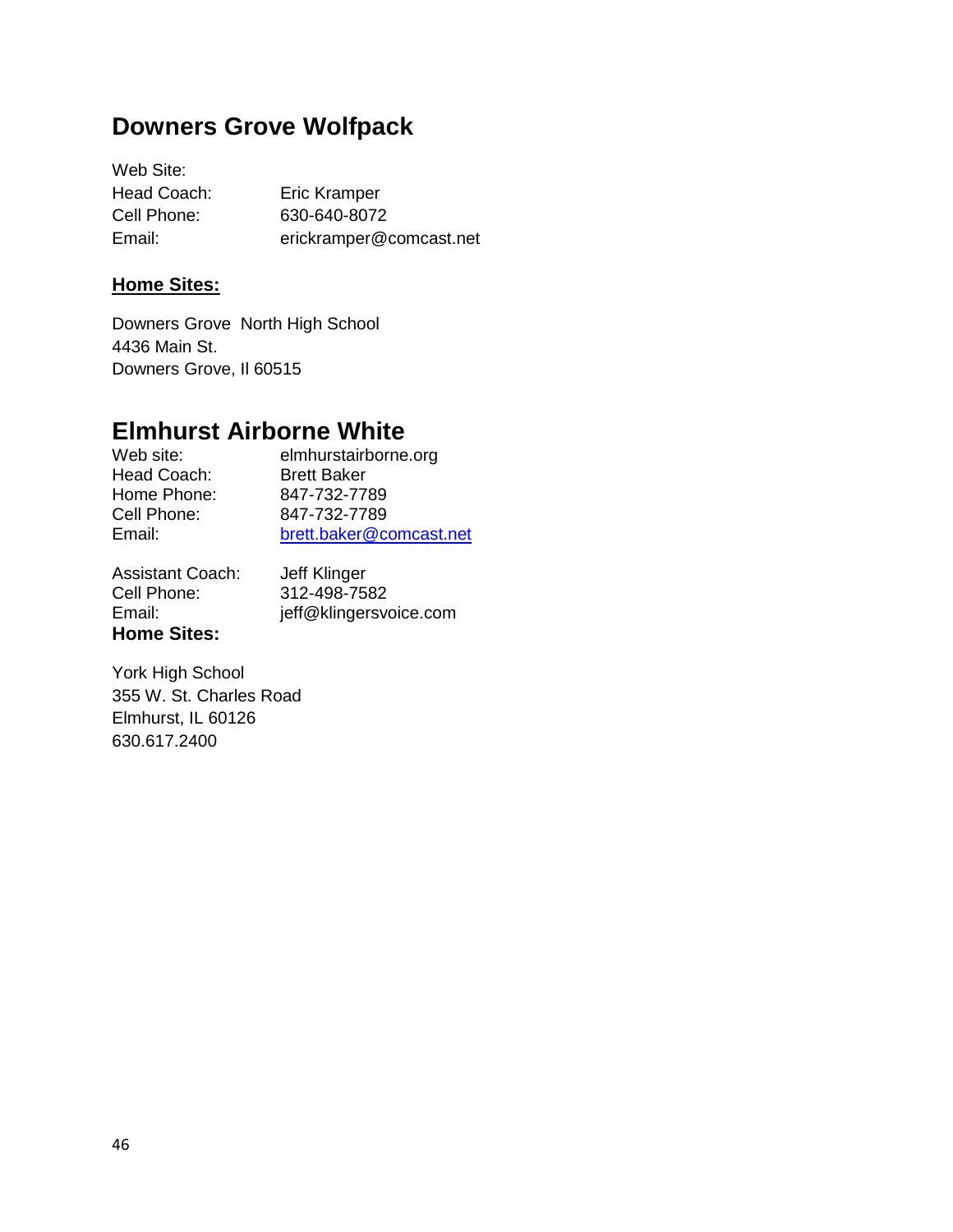# **Fremd Feeder Lady Vikings B**

| Website:         | www.fremdfeedergirls.com |
|------------------|--------------------------|
| Head Coach:      | Ryan O'Connor            |
| Cell Phone:      | 847-502-8621             |
| Email:           | ryan.oconnor@d214.org    |
| Assistant Coach: | Al Flores                |
| Cell Phone:      | 847-4370-5600            |
| Email:           | al@funtions1st.net       |
|                  |                          |

| Assistant Coach: | Mark Sheehan            |
|------------------|-------------------------|
| Cell Phone:      | 847-636-8868            |
| Email:           | sheenanmark21@gmail.com |

#### **HOME GAME SITES:**

Fremd High School 1000 S. Quentin Rd. Palatine, IL 60067 847-755-2600

### **Geneva Feeder**

Website:

| A           |                     |
|-------------|---------------------|
| Email:      | edensmore@yahoo.com |
| Cell Phone: | 630-926-0428        |
| Head Coach: | Eric Densmore       |

| Assistant Coach: | Greg Harrison     |
|------------------|-------------------|
| Cell Phone:      | 312-907-7322      |
| Email:           | gsh1613@gmail.com |

#### **HOME GAME SITES:**

Geneva Middle School- North 1357 Viking Dr. Geneva, IL 60134 630-463-3700

Geneva Middle School South 1415 Viking Drive Geneva, Il 60134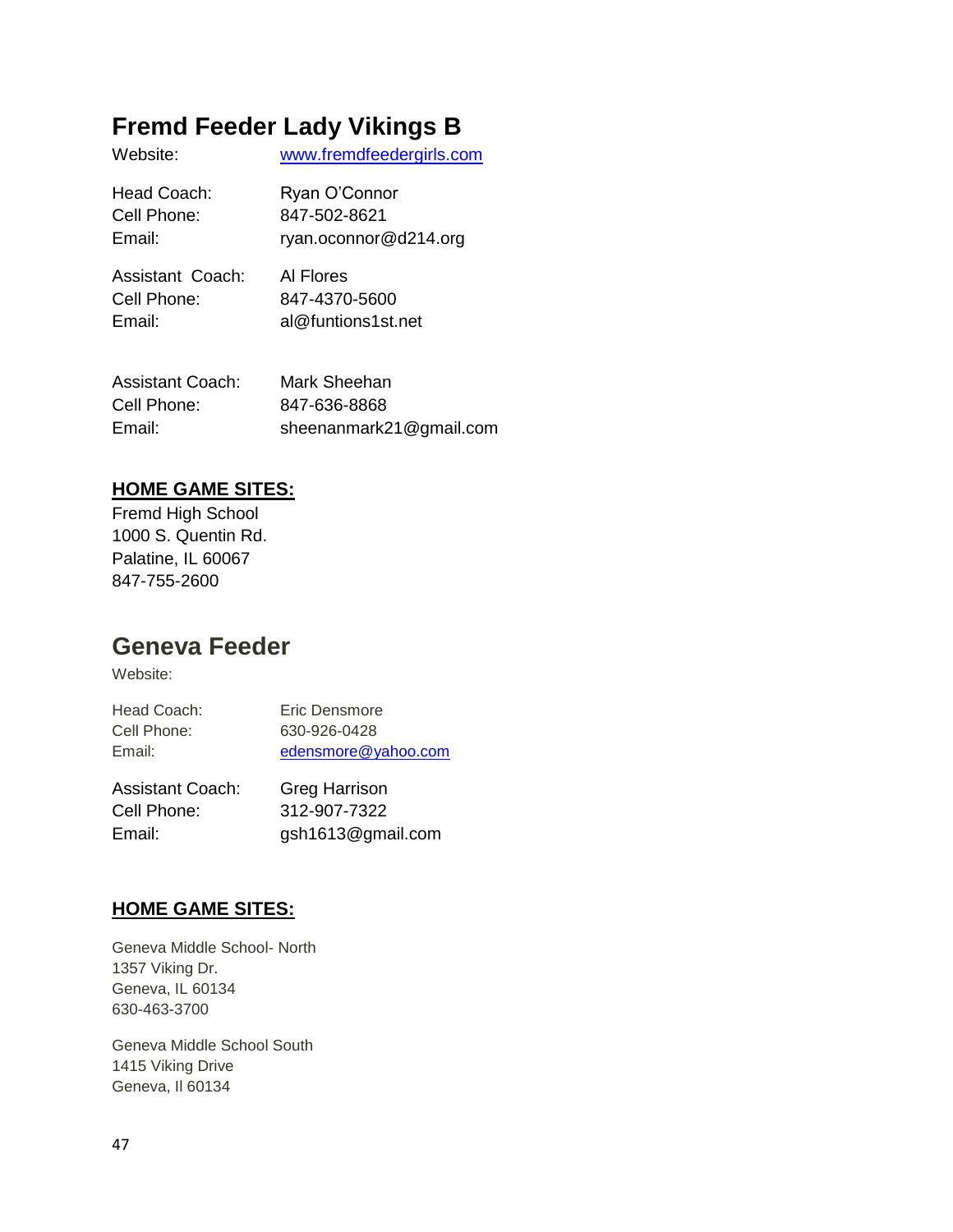### **Lancer Select**

| Head Coach:      | Dave Vance         |
|------------------|--------------------|
| Cell Phone:      | 630-772-0188       |
| Email:           | dvabce30@yahoo.com |
| Assistant Coach: | Lannie Vance       |

Cell Phone: 630-772-0122 Email: lannievance@gmail.com

Parent Manager: Dan Bruno Cell Phone: 630-309-4081 Email: dan\_bruno@yahoo.com

Home Sites:

Lake Park East Campus 600 Medinah Rd. Medinah, Il 60172

Trinity Lutheran Church 405 S. Rust St. Roselle, Il 60172 630-894-3263

### **Lisle Lions**

| leaguelineup.com/lislelionsbasketball |
|---------------------------------------|
| Carl Webb                             |
| 630-968-9322                          |
| 630-291-9216                          |
| carl.webb@navistar.com                |
|                                       |

Assistant Coach: Joe Shannon Cell Phone: 312-451-7963 Email: josephr@shannonlawgroup.com

#### **Home Sites**:

Lisle High School 1800 Short Street Lisle, IL 60532 630-493-8300